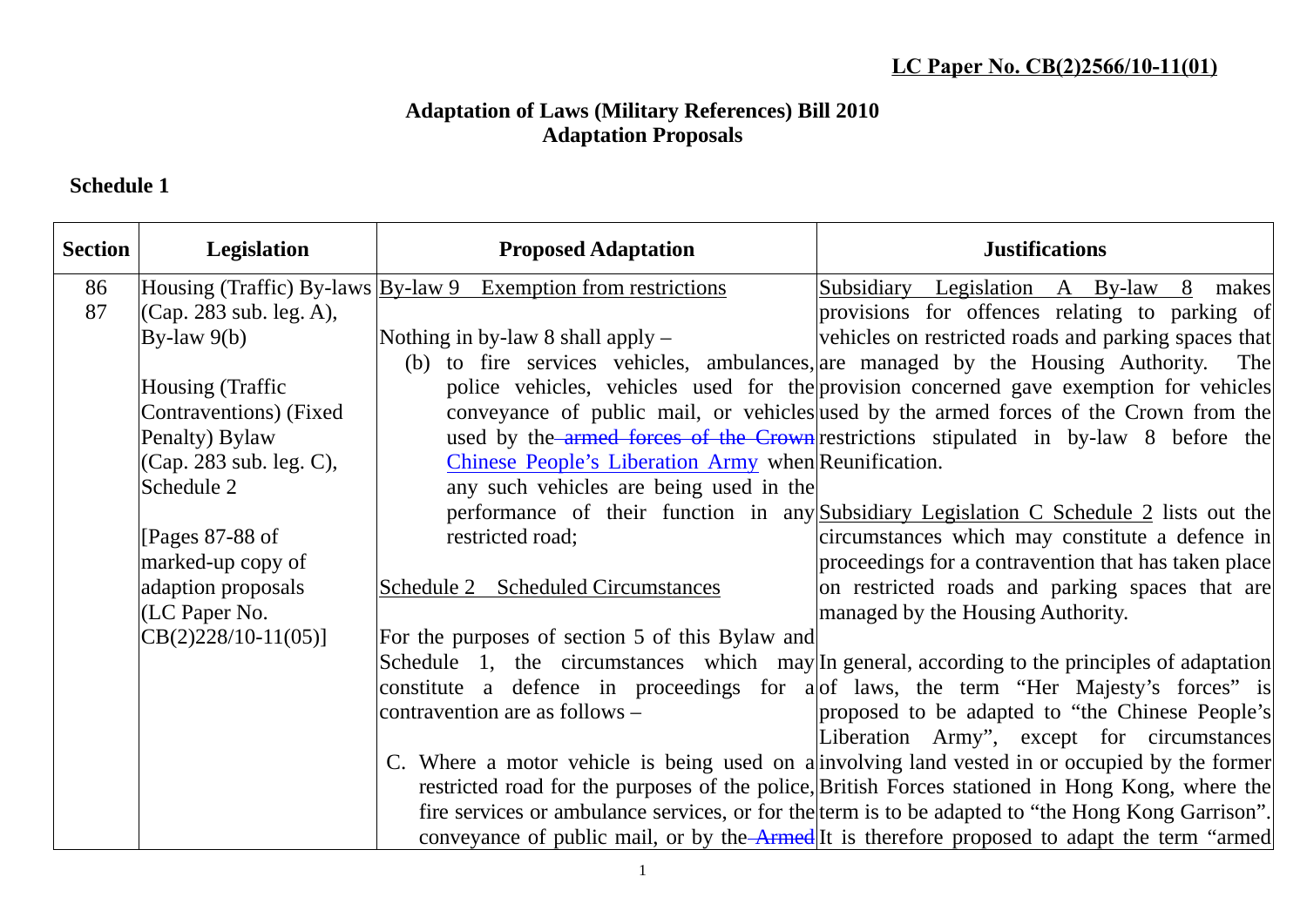| <b>Section</b> | Legislation                                                                                                                                                                                                                                                         | <b>Proposed Adaptation</b>                                                                                                                                                                                                                                                                                                                                                                                                                                                                                                                                                                     | <b>Justifications</b>                                                                                                                                                                                                                                                                                                                                                                                                                                                                                                                                                                                                                                                                                                                                                                                                                                                                                                                                                                                                                                                                                                                                                                                                                                                                                              |
|----------------|---------------------------------------------------------------------------------------------------------------------------------------------------------------------------------------------------------------------------------------------------------------------|------------------------------------------------------------------------------------------------------------------------------------------------------------------------------------------------------------------------------------------------------------------------------------------------------------------------------------------------------------------------------------------------------------------------------------------------------------------------------------------------------------------------------------------------------------------------------------------------|--------------------------------------------------------------------------------------------------------------------------------------------------------------------------------------------------------------------------------------------------------------------------------------------------------------------------------------------------------------------------------------------------------------------------------------------------------------------------------------------------------------------------------------------------------------------------------------------------------------------------------------------------------------------------------------------------------------------------------------------------------------------------------------------------------------------------------------------------------------------------------------------------------------------------------------------------------------------------------------------------------------------------------------------------------------------------------------------------------------------------------------------------------------------------------------------------------------------------------------------------------------------------------------------------------------------|
|                |                                                                                                                                                                                                                                                                     | Liberation Army when any such vehicle is Liberation Army".<br>being used as a matter of urgent necessity, if<br>occasion for any of those purposes.                                                                                                                                                                                                                                                                                                                                                                                                                                            | Forces of the Crown Chinese People's forces of the Crown" to "Chinese People's<br>compliance with this Bylaw would be likely The adaptation proposals are prepared by making<br>to hinder the use of the vehicle on that reference to Section $2A(2)(c)$ of Cap.1 and<br>Section 1 of Schedule 8 to Cap.1.                                                                                                                                                                                                                                                                                                                                                                                                                                                                                                                                                                                                                                                                                                                                                                                                                                                                                                                                                                                                         |
| 88<br>89       | <b>Mining Ordinance</b><br>(Cap. 285),<br>Section 2<br>Mining (General)<br><b>Regulations</b><br>(Cap. 285 sub. leg. A),<br>Schedule 1,<br>Forms IV and V<br>[Pages $89-91$ of<br>marked-up copy of<br>adaption proposals<br>(LC Paper No.<br>$CB(2)228/10-11(05)]$ | Section 2 Interpretation<br>Garrison under lease, licence, permit, requisition land".<br>or other permanent or temporary title;<br>Schedule 1 Form IV Prospecting Licence<br>Notes:<br>(5) "Private land" (私人土地) is defined by<br>section 2 of the Ordinance to mean land held<br>under lease, agreement for lease, tenancy<br>agreement, licence, permit, deed of appropriation,<br>or other valid title from the Government, and also<br>land occupied by Her Majesty's Forces the Hong<br>Kong Garrison under lease, licence, permit,<br>requisition or other permanent or temporary title. | The Ordinance makes provisions for prospecting<br>for minerals and mining. Holders of prospecting<br>'private land" (私人土地) means land held under and mining licence should obtain prior consent in<br>lease, agreement for lease, tenancy agreement, writing from the owner or any lawful occupier of<br>licence, permit, deed of appropriation, or other the private land concerned before commencing any<br>valid title from the Government, and also land prospecting and mining works. Section 2 of the<br>occupied by Her Majesty's forces the Hong Kong Ordinance gives definition for the term "private<br>Form IV of Schedule 1 to Subsidiary<br>Legislation A provides a sample of the prospecting<br>licence whereas Form V of Schedule 1 to<br>Subsidiary Legislation A provides a sample of the<br>mining licence.<br>In general, according to the principles of adaptation<br>of laws, the term "Her Majesty's forces" is<br>proposed to be adapted to "the Chinese People's<br>Liberation Army", except for circumstances<br>involving land vested in or occupied by the former<br>British Forces stationed in Hong Kong, where the<br>term is to be adapted to "the Hong Kong Garrison".<br>As the reference of "Her Majesty's Forces" referred<br>to circumstances involving land used by the then |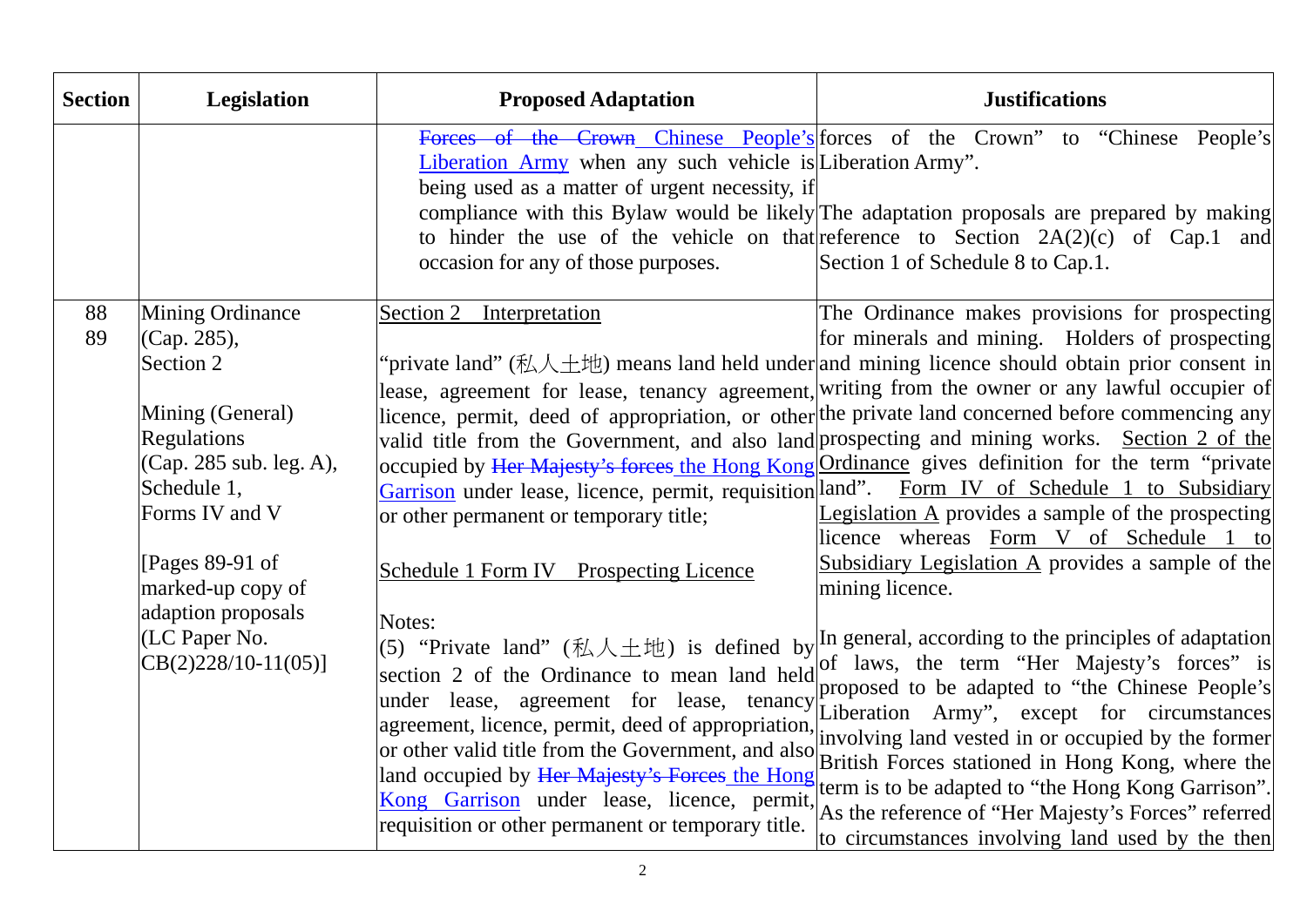| <b>Section</b> | <b>Legislation</b>                               | <b>Proposed Adaptation</b>                                                                                                                                                                                                                                                                                                                                                                  | <b>Justifications</b>                                                                                                                                                                          |
|----------------|--------------------------------------------------|---------------------------------------------------------------------------------------------------------------------------------------------------------------------------------------------------------------------------------------------------------------------------------------------------------------------------------------------------------------------------------------------|------------------------------------------------------------------------------------------------------------------------------------------------------------------------------------------------|
|                |                                                  | Schedule 1 Form V Mining Licence                                                                                                                                                                                                                                                                                                                                                            | British Forces, it is therefore proposed to adapt the<br>reference to "the Hong Kong Garrison".                                                                                                |
|                |                                                  | Notes:<br>section 2 of the Ordinance to mean land held Schedule 8 to Cap.1.<br>under lease, agreement for lease, tenancy<br>agreement, licence, permit, deed of appropriation,<br>or other valid title from the Government, and also<br>land occupied by Her Majesty's Forces the Hong<br>Kong Garrison under lease, licence, permit,<br>requisition or other permanent or temporary title. | The adaptation proposals are prepared by making<br>(5) "Private land" (私人土地) is defined by reference to Section 2A(2)(c) and Section 1 of                                                      |
| 90             | <b>Adoption Rules</b><br>(Cap. 290 sub. leg. A), | declarations outside Hong Kong                                                                                                                                                                                                                                                                                                                                                              | <u>Rule 29 Persons who may attest documents and</u> Section 7 of the Ordinance makes provisions for<br>the circumstances that can be served as evidence of                                     |
|                | Rule 29                                          |                                                                                                                                                                                                                                                                                                                                                                                             | consent of parent or guardian, and a document                                                                                                                                                  |
|                |                                                  |                                                                                                                                                                                                                                                                                                                                                                                             | For the purposes of section $7(2)$ of the Ordinance, "signifying consent to an adoption order" shall be                                                                                        |
|                | [Page 92 of                                      |                                                                                                                                                                                                                                                                                                                                                                                             | a document or declaration executed or made by deemed to be attested as "evidence of consent of                                                                                                 |
|                | marked-up copy of<br>adaption proposals          |                                                                                                                                                                                                                                                                                                                                                                                             | any person outside Hong Kong shall be parent or guardian" with necessary signature.<br>sufficiently attested if it is attested as follows – $ Cap. 290$ Subsidiary Legislation A lists out the |
|                | $ $ (LC Paper No.                                | (a)-(b) (Repealed 28 of 2004 s. 35)                                                                                                                                                                                                                                                                                                                                                         | persons who may attest documents and declarations                                                                                                                                              |
|                | $CB(2)228/10-11(05)]$                            |                                                                                                                                                                                                                                                                                                                                                                                             | (c) if the document or declaration is outside Hong Kong. Before the Reunification,                                                                                                             |
|                |                                                  |                                                                                                                                                                                                                                                                                                                                                                                             | executed or made at a place outside any officer holding a commission in Her Majesty's                                                                                                          |
|                |                                                  | Hong Kong $-$<br>(i)-(ii) (Repealed 28 of 2004 s. 35)                                                                                                                                                                                                                                                                                                                                       | Forces could attest the document or declaration<br>made by any member in the Force.                                                                                                            |
|                |                                                  | (iii) by any person for the time being                                                                                                                                                                                                                                                                                                                                                      |                                                                                                                                                                                                |
|                |                                                  |                                                                                                                                                                                                                                                                                                                                                                                             | authorized by law in that place to In order to reflect the situation after the                                                                                                                 |
|                |                                                  |                                                                                                                                                                                                                                                                                                                                                                                             | administer an oath for any Reunification, the Administration had already                                                                                                                       |
|                |                                                  |                                                                                                                                                                                                                                                                                                                                                                                             | judicial or other legal purpose; $[repeated the non-military colonial references in]$                                                                                                          |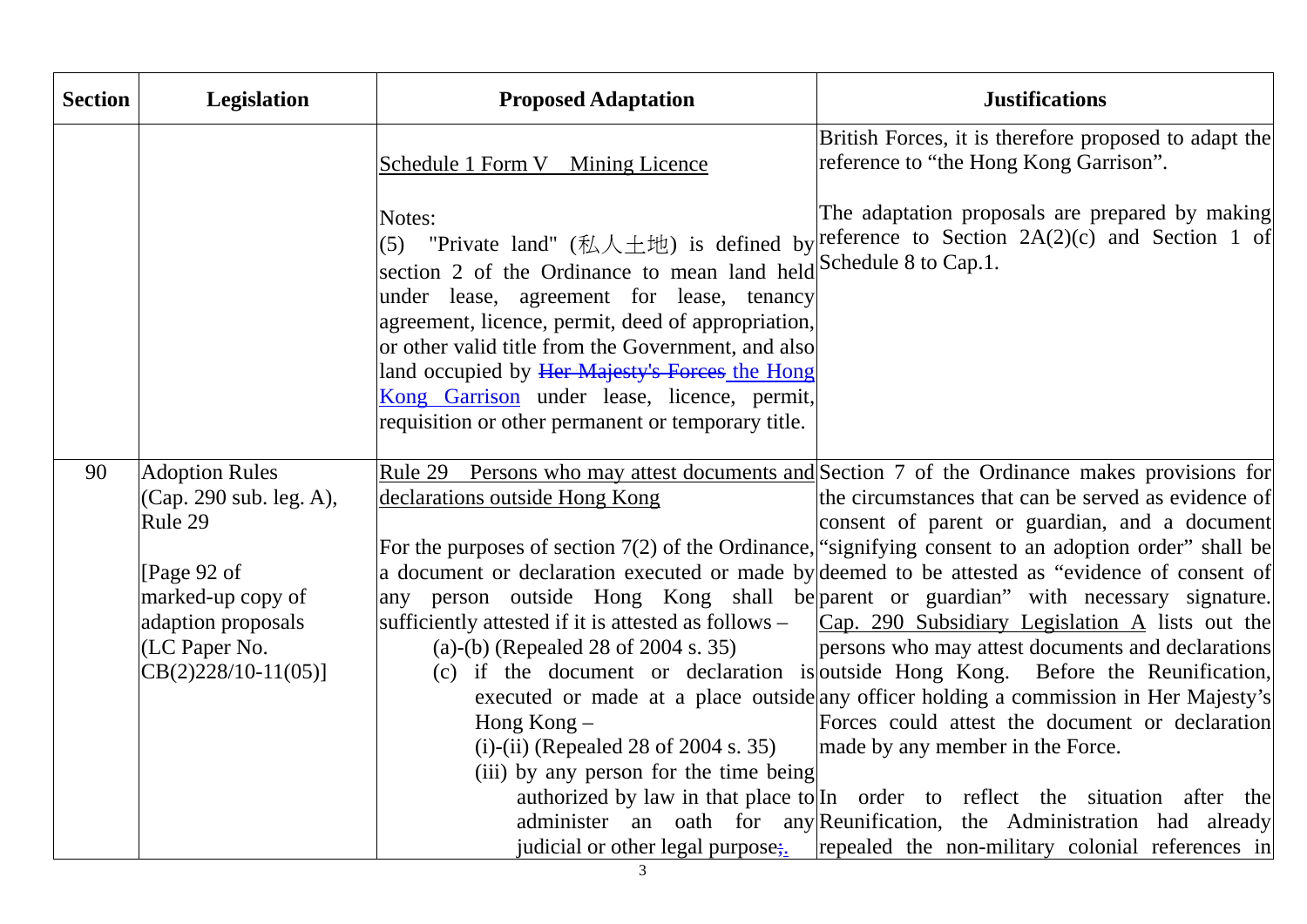| <b>Section</b> | Legislation                                                                                                                                                   | <b>Proposed Adaptation</b>                                                                                                                                                                   | <b>Justifications</b>                                                                                                                                                                                                                                                                                                                                                                                                                                                                                                                                                                                                                                                                                                                                                                                                                                                                                                                                                         |
|----------------|---------------------------------------------------------------------------------------------------------------------------------------------------------------|----------------------------------------------------------------------------------------------------------------------------------------------------------------------------------------------|-------------------------------------------------------------------------------------------------------------------------------------------------------------------------------------------------------------------------------------------------------------------------------------------------------------------------------------------------------------------------------------------------------------------------------------------------------------------------------------------------------------------------------------------------------------------------------------------------------------------------------------------------------------------------------------------------------------------------------------------------------------------------------------------------------------------------------------------------------------------------------------------------------------------------------------------------------------------------------|
|                |                                                                                                                                                               | forces.                                                                                                                                                                                      | (d) if the person by whom the document or Rules 29(a), (b), (c)(i) and (c)(ii) of Cap.290<br>declaration is executed or made is Subsidiary Legislation A, i.e. the document or<br>serving in any of Her Majesty's naval, declaration which were executed or made at any<br>military or air forces, by any officer place in the United Kingdom, any colony of the<br>holding a commission in any of those United Kingdom and any other place, and by any<br>consular officer of Her Majesty's Government in<br>the United Kingdom before the Reunification,<br>under the Adoption (Amendment) Ordinance 2004.<br>The then Health, Welfare and Food Bureau did not<br>repeal Rule 29(d) in the same exercise as Rule<br>29(d) involved military references. In view of the<br>amendments made in the Adoption (Amendment)<br>Ordinance 2004, it is suggested to repeal Rule<br>29(d) in Cap. 290 Subsidiary Legislation A.                                                      |
| 91             | Dangerous Goods<br>Ordinance<br>(Cap. 295),<br>Section 3<br>[Page 93 of marked-up]<br>copy of adaption<br>proposals<br>(LC Paper No.<br>$CB(2)228/10-11(05)]$ | Section 3 Application<br>compressed gases,<br>corrosive substances, substances which become Ordinance before the Reunification.<br>dangerous by interaction with water or air,<br>section 5: | The Ordinance makes provisions for matters<br>relating to the control of dangerous goods.<br>This Ordinance shall apply to all explosives, According to the provision concerned, any<br>petroleum and other dangerous goods carried in Her Majesty's ships of<br>substances giving off inflammable vapours, war or in the ships of war of any foreign state were<br>substances giving off poisonous gas or vapour, exempt from the control as stipulated in the<br>substances liable to spontaneous combustion or In general, according to the principles of adaptation<br>of a readily combustible nature, radioactive of laws, the term "Her Majesty's forces" is<br>material and to such substances to which it is proposed to be adapted to "the Chinese People's<br>applied by the Chief Executive in Council under Liberation Army", except for circumstances<br>involving land vested in or occupied by the former<br>British Forces stationed in Hong Kong, where the |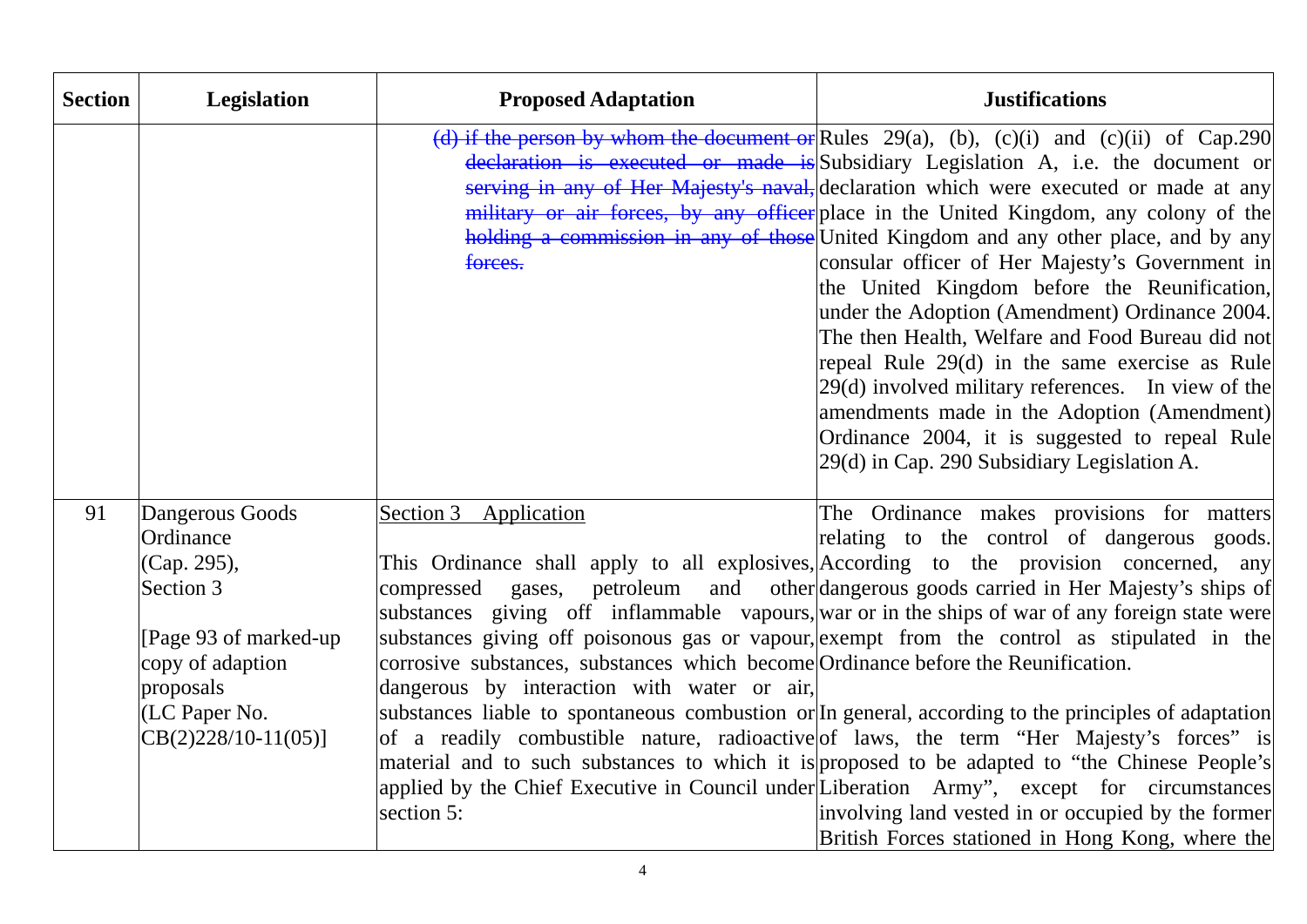| <b>Section</b> | <b>Legislation</b>                                                                                                                                                                     | <b>Proposed Adaptation</b>                                                                                                                                                                                      | <b>Justifications</b>                                                                                                                                                                                                                                                                                                                                                                                                                                                                                                                                                                                                                                                                                                                                                                                                                                                      |
|----------------|----------------------------------------------------------------------------------------------------------------------------------------------------------------------------------------|-----------------------------------------------------------------------------------------------------------------------------------------------------------------------------------------------------------------|----------------------------------------------------------------------------------------------------------------------------------------------------------------------------------------------------------------------------------------------------------------------------------------------------------------------------------------------------------------------------------------------------------------------------------------------------------------------------------------------------------------------------------------------------------------------------------------------------------------------------------------------------------------------------------------------------------------------------------------------------------------------------------------------------------------------------------------------------------------------------|
|                |                                                                                                                                                                                        | Provided that this Ordinance shall not apply –<br>foreign state; or                                                                                                                                             | term is to be adapted to "the Hong Kong Garrison".<br>(a) to any dangerous goods carried in Her Meanwhile, considering that only the Chinese<br>Majesty's ships of war the ships of war People's Liberation Army has "ships of war", it is<br>of the Chinese People's Liberation therefore proposed to adapt the reference "Her<br>Army, or in the ships of war of any Majesty's ships of war" to "the ships of war of the<br>Chinese People's Liberation Army".<br>In addition, as the term "ship" is referred to as "船<br><sup> </sup> in the Chinese version of the Dangerous Goods<br>Ordinance, it is therefore suggested to amend the<br>term "ships of war" to "軍用船舶" in Chinese to<br>ensure consistency in the Ordinances concerned.<br>The adaptation proposal is prepared by making<br>reference to Section $2A(2)(c)$ and Section 1 of<br>Schedule 8 to Cap.1. |
| 92             | Dangerous Goods<br>(Shipping) Regulations<br>(Cap. 295 sub. leg. C),<br>Schedule 1<br>[Page 94 of marked-up]<br>copy of adaption<br>proposals<br>(LC Paper No.<br>$CB(2)228/10-11(05)$ | Schedule 1 Approved petroleum wharves<br>berthing of Type III vessels only<br>Barracks.<br>12. The wharf at HMS TAMAR-Victoria Basin Island and HMS Tamar Victoria Basin.<br>vested in the Ministry of Defence. | Part II of Schedule 1 lists out the approved<br>Part II Wharves which may be used for the petroleum wharves which may be used for the<br>berthing of Type III vessels (i.e. any vessels traded<br>exclusively within the waters of Hong Kong and<br>11. The wharf at Stonecutters Island vested in the required to be registered or licensed pursuant to the<br>Ministry of Defencethe Ngong Shuen Chau Merchant Shipping Ordinance (Cap. 281)).<br>Before the Reunification, Type III Vessels were<br>allowed to berth at the wharves at Stonecutters<br>As the name of the military base of the former<br>British Forces stationed in Hong Kong before the                                                                                                                                                                                                               |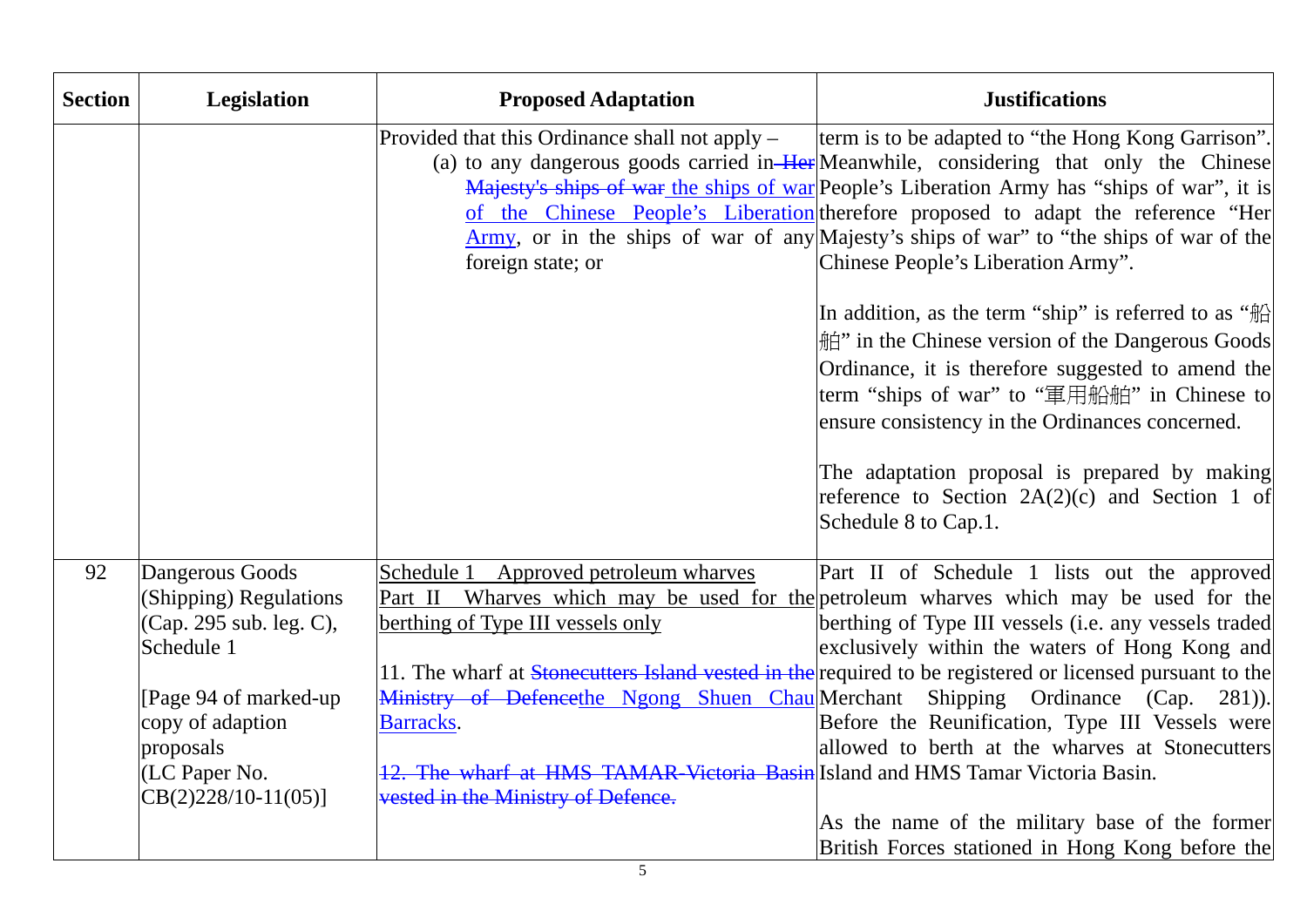| <b>Section</b> | <b>Legislation</b>                  | <b>Proposed Adaptation</b>                               | <b>Justifications</b>                                                                           |
|----------------|-------------------------------------|----------------------------------------------------------|-------------------------------------------------------------------------------------------------|
|                |                                     |                                                          | Reunification at "Stonecutters Island" has already                                              |
|                |                                     |                                                          | been renamed as ""Ngong Shuen Chau Barracks"                                                    |
|                |                                     |                                                          | after the Reunification, consequential amendment                                                |
|                |                                     |                                                          | is proposed to be made in Item 11.                                                              |
|                |                                     |                                                          | The "HMS TAMAR Victoria Basin" of the former                                                    |
|                |                                     |                                                          | British Forces stationed in Hong Kong before the                                                |
|                |                                     |                                                          | Reunification, along with the wharf concerned, was                                              |
|                |                                     |                                                          | moved to the then military base at "Stonecutters                                                |
|                |                                     |                                                          | Island" before the Reunification. It is therefore                                               |
|                |                                     |                                                          | suggested to delete Item 12.                                                                    |
|                |                                     |                                                          | Under Article 7 of the Basic Law, "the land and                                                 |
|                |                                     |                                                          | natural resources within the Hong Kong Special                                                  |
|                |                                     |                                                          | Administration shall be State property" after the                                               |
|                |                                     |                                                          | Reunification and there would not be any "vesting"                                              |
|                |                                     |                                                          | arrangement. It is therefore suggested to take                                                  |
|                |                                     |                                                          | away the references of "vested in the Ministry of                                               |
|                |                                     |                                                          | Defence".                                                                                       |
|                |                                     |                                                          | The adaptation proposals are prepared by making                                                 |
|                |                                     |                                                          | reference to Section $2A(2)(c)$ of Cap.1.                                                       |
|                |                                     |                                                          |                                                                                                 |
| 93             | Shipping and Port Control Section 3 | Application                                              | The Ordinance makes provisions for matters                                                      |
| 94             | Ordinance                           |                                                          | relating to the regulation and control of ports and                                             |
| 95             | (Cap. 313),                         | Ordinance<br>$(1)$ This<br>shall,                        | except where vessels in Hong Kong or in the waters of Hong                                      |
| 96             | Sections 3, 11, 15 and 52           | otherwise specially provided, apply to all vessels Kong. |                                                                                                 |
|                |                                     | (except local vessels) in Hong Kong or in the            |                                                                                                 |
|                | [Pages $95-96$ of                   |                                                          | waters of Hong Kong, including vessels for the According to Section 3, the Ordinance applied to |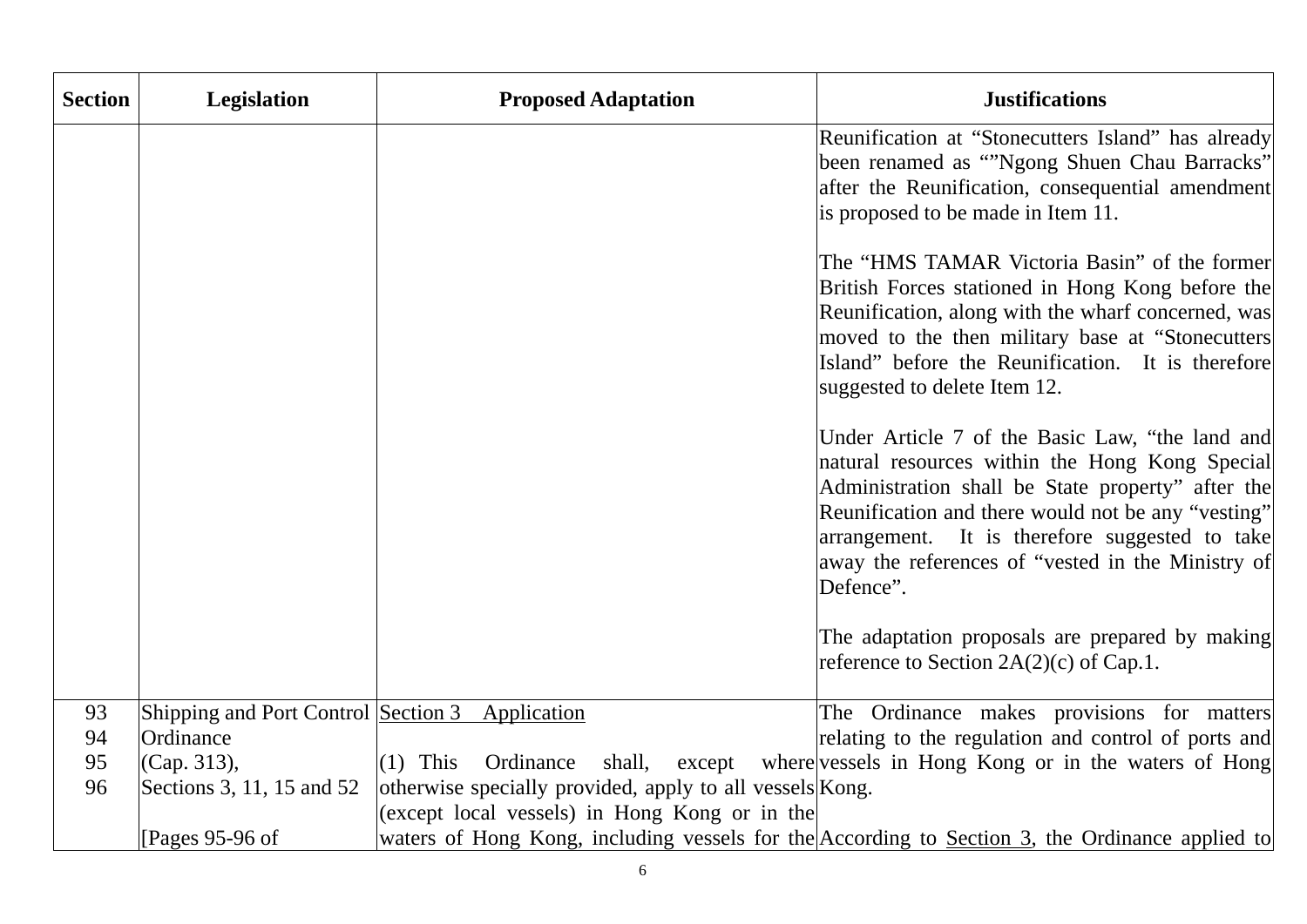| <b>Section</b> | Legislation           | <b>Proposed Adaptation</b>                                                   | <b>Justifications</b>                                                                                 |
|----------------|-----------------------|------------------------------------------------------------------------------|-------------------------------------------------------------------------------------------------------|
|                | marked-up copy of     |                                                                              | time being used by the Hong Kong Government all warships and ships for the time being used by         |
|                | adaption proposals    | and all warships and ships for the time being used Her Majesty's Government" | before<br>the                                                                                         |
|                | (LC Paper No.         |                                                                              | by <del> Her Majesty's Government the Chinese</del> Reunification. Those ships included ships used by |
|                | $CB(2)228/10-11(05)]$ |                                                                              | People's Liberation Army, the Central People's Her Majesty's Government and the British Forces        |
|                |                       | Government or the Government of any State.                                   | at that time.                                                                                         |
|                |                       | Part III Control Over Vessels and Ports                                      | According to Section 11, arrangements such as the                                                     |
|                |                       | Section 11 Application                                                       | requirement for vessels to give prior notification of                                                 |
|                |                       |                                                                              | expected arrival in the waters of Hong Kong to the                                                    |
|                |                       |                                                                              | Sections 11A and 11B shall apply in relation to Director of Marine were not applicable to any         |
|                |                       |                                                                              | all vessels whether within or outside the waters of warship or other ship used by Her Majesty's       |
|                |                       | Hong Kong except for -                                                       | Government for other than commercial purposes                                                         |
|                |                       | (b) any warship or other ship for the time being before the Reunification.   |                                                                                                       |
|                |                       | used by Her Majesty's Government the Chinese                                 |                                                                                                       |
|                |                       |                                                                              | People's Liberation Army or the Central People's Section 15 stipulates that, vessels are required to  |
|                |                       |                                                                              | Government other than for commercial purposes. obtain the necessary port clearance before             |
|                |                       |                                                                              | Otherwise, such vessels are not<br>departure.                                                         |
|                |                       |                                                                              | Section 15 Port clearance to be obtained before allowed to depart. Before the Reunification, any      |
|                |                       | departure                                                                    | warship or other ship for the time being used by                                                      |
|                |                       |                                                                              | Her Majesty's Government for other than                                                               |
|                |                       | $(2)$ Subsection $(1)$ shall not apply –                                     | commercial purposes was exempt from such                                                              |
|                |                       | $(a)$ to any warship or other ship for the time being requirement.           |                                                                                                       |
|                |                       | used by Her Majesty's Government the                                         |                                                                                                       |
|                |                       |                                                                              | Chinese People's Liberation Army, the Central Section 52 stipulates that, all vessels entering any    |
|                |                       |                                                                              | People's Government or the Government of port of other part of the waters of Hong Kong or             |
|                |                       |                                                                              | any State for other than commercial purposes; use any port facility are required to pay ports dues.   |
|                |                       |                                                                              | Before the Reunification, the arrangement to pay                                                      |
|                |                       | Part VIII Ports Dues                                                         | ports dues was not applicable to any warship or                                                       |
|                |                       | Section 52 Port dues and remissions                                          | ship for the time being used by Her Majesty's                                                         |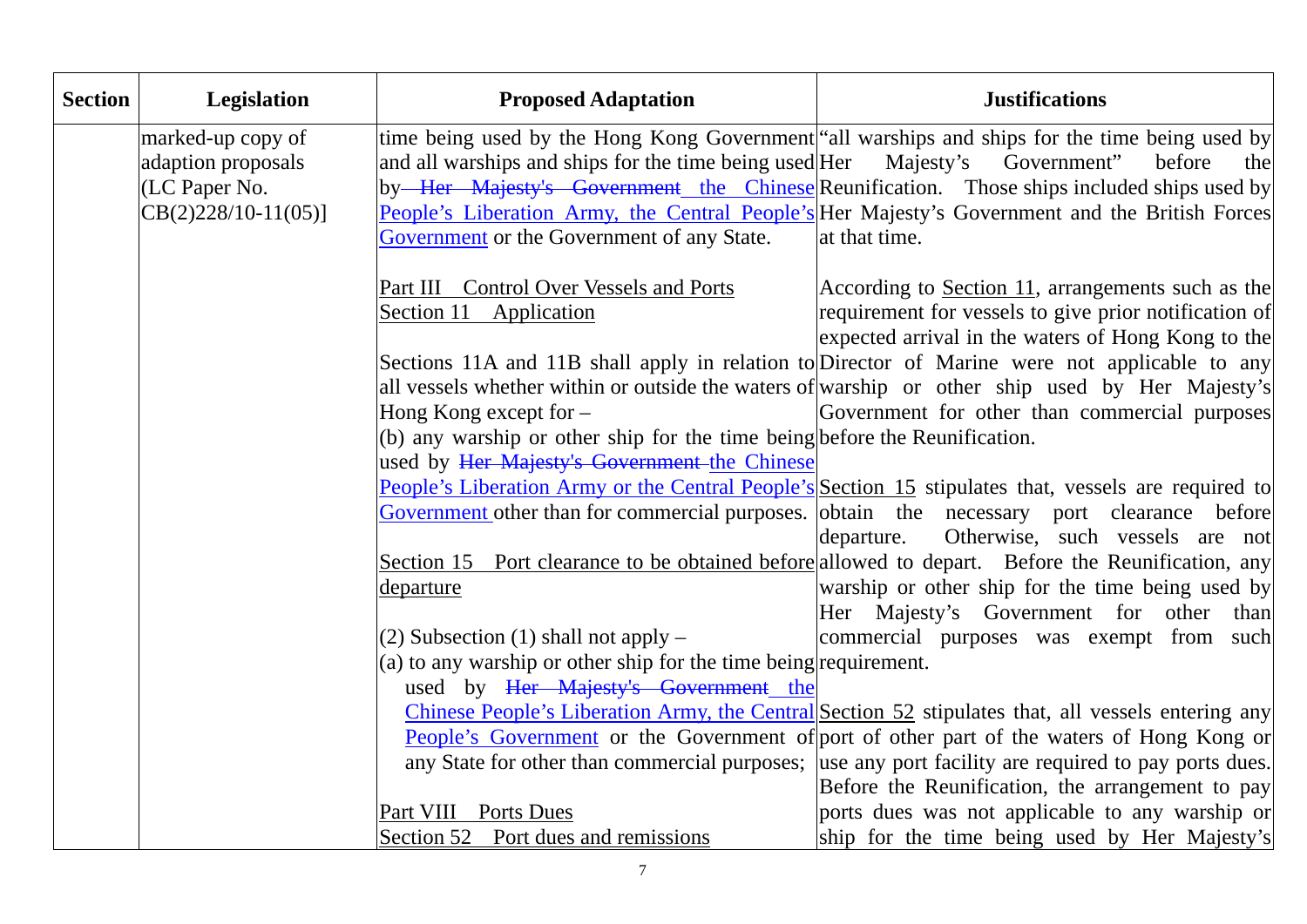| <b>Section</b> | Legislation                                                                                                                                | <b>Proposed Adaptation</b>                                                                                                                                                                                              | <b>Justifications</b>                                                                                                                                                                                                                                                                                                                                                                                                                                                                                                                                                                                                                                                                                                                                                                                                                                                                                                                                         |
|----------------|--------------------------------------------------------------------------------------------------------------------------------------------|-------------------------------------------------------------------------------------------------------------------------------------------------------------------------------------------------------------------------|---------------------------------------------------------------------------------------------------------------------------------------------------------------------------------------------------------------------------------------------------------------------------------------------------------------------------------------------------------------------------------------------------------------------------------------------------------------------------------------------------------------------------------------------------------------------------------------------------------------------------------------------------------------------------------------------------------------------------------------------------------------------------------------------------------------------------------------------------------------------------------------------------------------------------------------------------------------|
|                |                                                                                                                                            | (2) Subsection (1) shall not apply to any vessel                                                                                                                                                                        | Government for other than commercial purposes.<br>for the time being used by the Hong Kong In this adaptation, "the Chinese People's Liberation<br>Government or to any warship or ship for the Army" is used instead of "the Hong Kong<br>time being used by Her Majesty's Government Garrison" as there is a need to cater for visiting<br>the Chinese People's Liberation Army, the warships from the Chinese People's Liberation<br>Central People's Government or the Government Army (i.e. those based outside Hong Kong).<br>of any State for other than commercial purposes. Further, as ships belonging to Her Majesty also<br>included ships of the United Kingdom Government,<br>it is therefore suggested to adapt the reference to<br>"the Chinese People's Liberation Army, the Central<br>People's Government".<br>The adaptation proposals are prepared by making<br>reference to Section $2A(2)(c)$ and Section 1 of<br>Schedule 8 to Cap.1. |
| 97             | Ordinance<br>(Cap. 313),<br>Section 70<br>[Page 96 of marked-up]<br>copy of adaption<br>proposals<br>(LC Paper No.<br>$CB(2)228/10-11(05)$ | Shipping and Port Control Section 70 Boarding ships without authority<br>acting under Article 14 of the Law of the People's the ship before boarding the ship concerned.<br>Republic of China on the Garrisoning of the | The Ordinance makes provisions for matters<br>including the boarding ships without authority.<br>(1) No person, other than a member of $Her\$ Before the Reunification, members of Her<br>Majesty's forces in uniform and on duty the Majesty's forces in uniform and on duty were<br>Chinese People's Liberation Army in uniform and exempt from obtaining permission of the owner of<br>Hong Kong Special Administrative Region in Before the Reunification, members of Her<br>Schedule 2 to the Promulgation of National Laws Majesty's forces could board ships and conduct<br>$(No. 2)$ 1997 (L.N. 386 of 1997) or a person duly search for the maintenance of public order. Under<br>authorized by law for the purpose, shall without the Basic Law, maintenance of public order is the<br>the permission of the owner or his agent or the responsibility of the Government of the Hong Kong                                                            |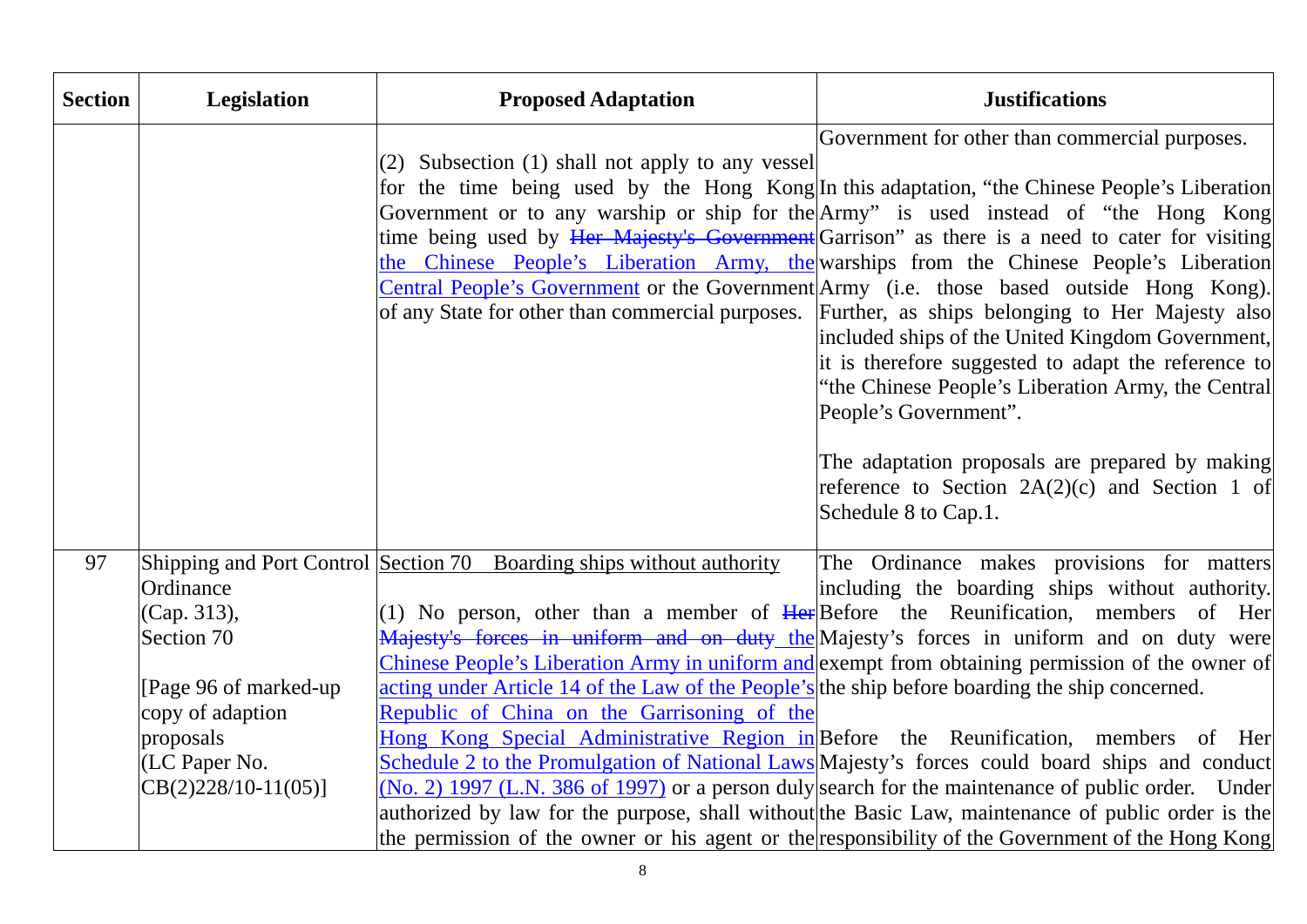| <b>Section</b> | Legislation                                                                                                                                                                | <b>Proposed Adaptation</b>                                                                                                                                                                                                                                                    | <b>Justifications</b>                                                                                                                                                                                                                                                                                                                                                                                                                                                                                                                                                                                                                                                                                                                                             |
|----------------|----------------------------------------------------------------------------------------------------------------------------------------------------------------------------|-------------------------------------------------------------------------------------------------------------------------------------------------------------------------------------------------------------------------------------------------------------------------------|-------------------------------------------------------------------------------------------------------------------------------------------------------------------------------------------------------------------------------------------------------------------------------------------------------------------------------------------------------------------------------------------------------------------------------------------------------------------------------------------------------------------------------------------------------------------------------------------------------------------------------------------------------------------------------------------------------------------------------------------------------------------|
|                |                                                                                                                                                                            | master of a ship go on board the ship.                                                                                                                                                                                                                                        | Special Administrative Region. The Hong Kong<br>Garrison no longer performs such duties, including<br>boarding other ships in the waters of Hong Kong,<br>and would only exercise those responsibilities in<br>the provision concerned only under the conditions<br>stipulated in Article 14 of the Garrison Law, i.e.<br>providing the requested assistance in the<br>maintenance of public order or in disaster relief.<br>It is therefore suggested to adapt the reference "on<br>duty" to "acting under Article 14 of the Law of the<br>People's Republic of China on the Garrisoning of<br>the Hong Kong Special Administrative Region in<br>Schedule 2 to the Promulgation of National Laws<br>(No. 2) 1997 (L.N. 386 of 1997)".                            |
| 98             | <b>Regulations</b><br>(Cap. 313 sub. leg. A),<br><b>Regulation 22</b><br>[Page 97 of marked-up]<br>copy of adaption<br>proposals<br>(LC Paper No.<br>$CB(2)228/10-11(05)]$ | Shipping and Port Control Regulation 22 Report of arrival of ship<br>(4)<br>for the time being used by the Hong Kong the waters of Hong Kong.<br><b>Central People's Government</b> or the Government making such report.<br>of any State for other than commercial purposes. | The Regulation concerned requires the owner of<br>any ship or his agent to report to the Director of<br>Paragraph (1) shall not apply to any ship Marine within 24 hours after the ship's arrival in<br>Before the<br>Government, or to any warship or ship for the Reunification, any warship or ship for the time<br>time being used by Her Majesty's Government being used by Her Majesty's Government for other<br>the Chinese People's Liberation Army, the than commercial purposes was exempt from<br>In this adaptation, "the Chinese People's Liberation<br>Army" is used instead of "the Hong Kong<br>Garrison" as there is a need to cater for visiting<br>warships from the Chinese People's Liberation<br>Army (i.e. those based outside Hong Kong). |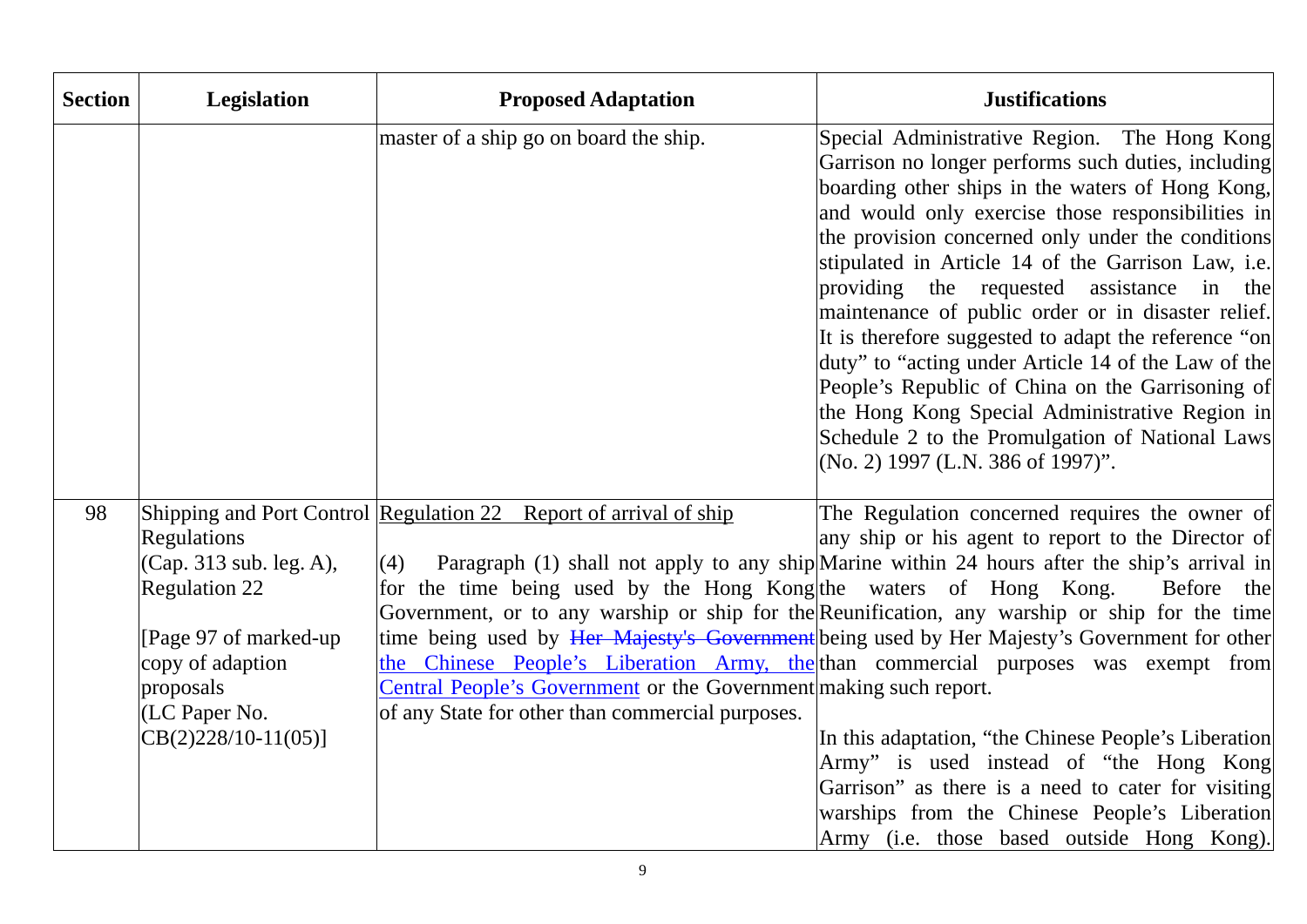| <b>Section</b> | <b>Legislation</b>                                                                                                                                             | <b>Proposed Adaptation</b>                                                                                                                            | <b>Justifications</b>                                                                                                                                                                                                                                                                                                                                                                                                   |
|----------------|----------------------------------------------------------------------------------------------------------------------------------------------------------------|-------------------------------------------------------------------------------------------------------------------------------------------------------|-------------------------------------------------------------------------------------------------------------------------------------------------------------------------------------------------------------------------------------------------------------------------------------------------------------------------------------------------------------------------------------------------------------------------|
|                |                                                                                                                                                                |                                                                                                                                                       | Further, as ships belonging to Her Majesty also<br>included ships of the United Kingdom Government,<br>it is therefore suggested to adapt the reference to<br>"the Chinese People's Liberation Army, the Central<br>People's Government".                                                                                                                                                                               |
|                |                                                                                                                                                                |                                                                                                                                                       | The adaptation proposal is prepared by making<br>reference to Section $2A(2)(c)$ and Section 1 of<br>Schedule 8 to Cap.1.                                                                                                                                                                                                                                                                                               |
| 99             | Shipping and Port Control Regulation 47<br><b>Regulations</b><br>(Cap. 313 sub. leg. A),<br><b>Regulation 47</b><br>[Page 98 of marked-up]<br>copy of adaption | Use of piers<br>$(1)$ No vessel shall make fast to any part of a Forces pier.<br>Government or British Forces pier Government<br>thereon as moorings. | Before the Reunification, the Regulation prohibits<br>any vessel to make fast to any part of the British<br>pier or Hong Kong Garrison pier except to the In general, according to the principles of adaptation<br>recognized mooring bollards and rings provided of laws, the term "Her Majesty's forces" is<br>proposed to be adapted to "the Chinese People's                                                        |
|                | proposals<br>(LC Paper No.<br>$CB(2)228/10-11(05)]$                                                                                                            |                                                                                                                                                       | Liberation Army", except for circumstances<br>involving land vested in or occupied by the former<br>British Forces stationed in Hong Kong, where the<br>term is to be adapted to "the Hong Kong Garrison".<br>As the reference of "British Forces" referred to<br>circumstances involving land used by the then<br>British Forces, it is therefore proposed to adapt the<br>relevant reference to "Hong Kong Garrison". |
|                |                                                                                                                                                                |                                                                                                                                                       | The adaptation proposal is prepared by making<br>reference to Section 2A(2)(c) and Section 1 of<br>Schedule 8 to Cap.1.                                                                                                                                                                                                                                                                                                 |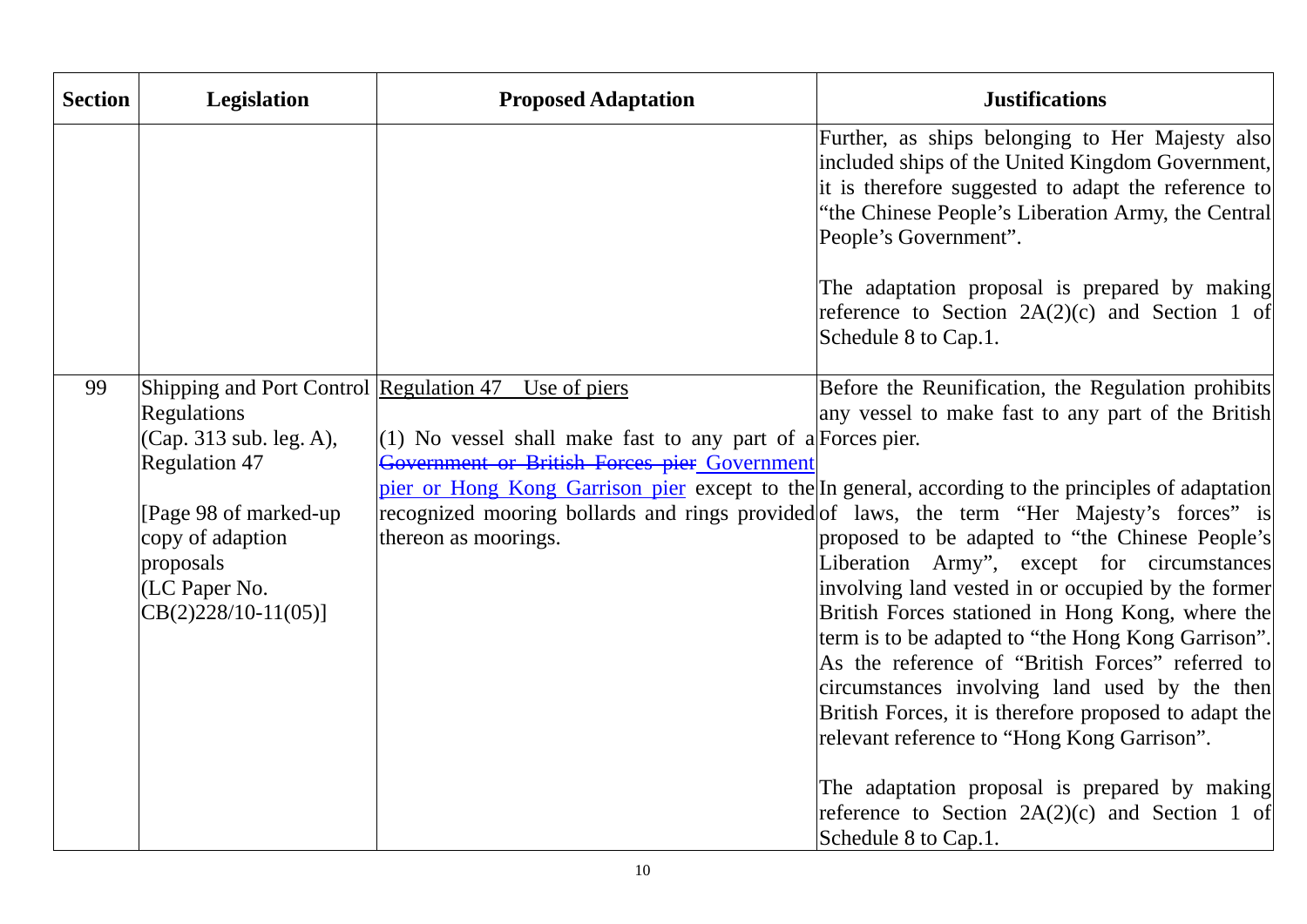| <b>Section</b> | <b>Legislation</b>                                                                                                                                           | <b>Proposed Adaptation</b>                                                                                                                                                                                                                                             | <b>Justifications</b>                                                                                                                                                                                                                                                                                                                                                                                                                                                                                                                                                                                                                                                                                                                                                                                                                                                                                                                                                                                                                                             |
|----------------|--------------------------------------------------------------------------------------------------------------------------------------------------------------|------------------------------------------------------------------------------------------------------------------------------------------------------------------------------------------------------------------------------------------------------------------------|-------------------------------------------------------------------------------------------------------------------------------------------------------------------------------------------------------------------------------------------------------------------------------------------------------------------------------------------------------------------------------------------------------------------------------------------------------------------------------------------------------------------------------------------------------------------------------------------------------------------------------------------------------------------------------------------------------------------------------------------------------------------------------------------------------------------------------------------------------------------------------------------------------------------------------------------------------------------------------------------------------------------------------------------------------------------|
| 100            | Regulations<br>(Cap. 313 sub. leg. A),<br>Regulation 63<br>[Page 98 of marked-up]<br>copy of adaption<br>proposals<br>(LC Paper No.<br>$CB(2)228/10-11(05)]$ | Shipping and Port Control Regulation 63 Use of lights<br>the safe operation of any other vessel or any were exempt from the relevant Regulation.<br>aircraft.<br>(2) Paragraph $(1)$ does not apply to $-$<br>(b) Her Majesty's forcesthe<br>People's Liberation Army. | The Regulation concerned makes provisions for the<br>use of lights by vessels which are within the waters<br>(1) Subject to paragraph (2), no person shall use of Hong Kong to ensure such lights would not<br>a light on or from a vessel in the waters of Hong interfere with the safe operation of other vessels.<br>Kong in a manner that is likely to interfere with Before the Reunification, Her Majesty's forces<br>In general, according to the principles of adaptation<br>of laws, the term "Her Majesty's forces" is<br>Chinese proposed to be adapted to "the Chinese People's<br>Liberation Army", except for circumstances<br>involving land vested in or occupied by the former<br>British Forces stationed in Hong Kong, where the<br>term is to be adapted to "the Hong Kong Garrison".<br>It is therefore proposed to adapt the reference "Her<br>Majesty's forces" to "the Chinese People's<br>Liberation Army".<br>The adaptation proposal is prepared by making<br>reference to Section $2A(2)(c)$ and Section 1 of<br>Schedule 8 to Cap.1. |
| 101            | <b>Regulations</b><br>(Cap. 313 sub. leg. A),<br>Regulation 65<br>[Page 98 of marked-up]                                                                     | Shipping and Port Control Regulation 65 Minor prohibitions<br>$(1)$ No person –                                                                                                                                                                                        | The Regulation concerned makes provisions on<br>minor prohibitions relating to shipping and port<br>control. Before the Reunification, members of<br>(c) not being a public officer or a member of Her Majesty's forces on duty were exempt from the<br>Her Majesty's forces on duty the requirement to obtain the permission of the master<br>Chinese People's Liberation Army of the ship before he made fast or caused to be                                                                                                                                                                                                                                                                                                                                                                                                                                                                                                                                                                                                                                   |
|                | copy of adaption                                                                                                                                             |                                                                                                                                                                                                                                                                        | acting under Article 14 of the Law of made fast to a ship underway within the waters of                                                                                                                                                                                                                                                                                                                                                                                                                                                                                                                                                                                                                                                                                                                                                                                                                                                                                                                                                                           |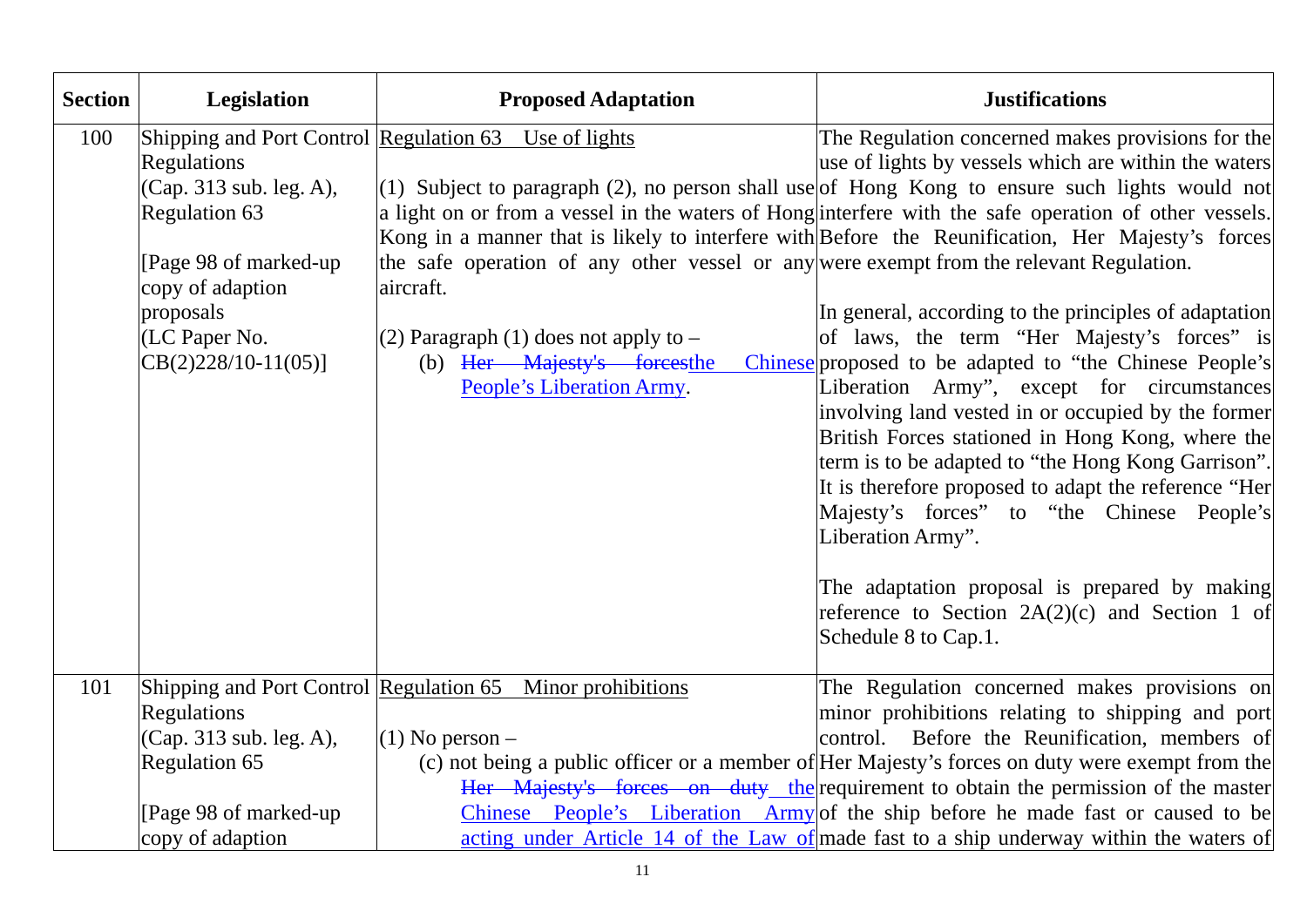| <b>Section</b> | Legislation                                         | <b>Proposed Adaptation</b>                                                                                                            | <b>Justifications</b>                                                                                                                                                                                                                                                                                                                                                                                                                                                                                                                                                                                                                                                                                                                                                                                                                                                                                                                                                                                                                                                                                                                                                                                                                                                                                                                                                                                                                                                                                   |
|----------------|-----------------------------------------------------|---------------------------------------------------------------------------------------------------------------------------------------|---------------------------------------------------------------------------------------------------------------------------------------------------------------------------------------------------------------------------------------------------------------------------------------------------------------------------------------------------------------------------------------------------------------------------------------------------------------------------------------------------------------------------------------------------------------------------------------------------------------------------------------------------------------------------------------------------------------------------------------------------------------------------------------------------------------------------------------------------------------------------------------------------------------------------------------------------------------------------------------------------------------------------------------------------------------------------------------------------------------------------------------------------------------------------------------------------------------------------------------------------------------------------------------------------------------------------------------------------------------------------------------------------------------------------------------------------------------------------------------------------------|
|                | proposals<br>(LC Paper No.<br>$CB(2)228/10-11(05)]$ | Administrative Region in Schedule 2 to such permission.<br>the Promulgation of National Laws<br>permission of the master of the ship. | the People's Republic of China on the Hong Kong and would not be considered as<br>Garrisoning of the Hong Kong Special committed an offence even if they had not obtained<br>(No. 2) 1997 (L.N. 386 of 1997); shall Before the Reunification, members of Her<br>make fast to or cause to be made fast to Majesty's forces could board ships and conduct<br>a ship underway within the waters of search for the maintenance of public order. Under<br>Hong Kong any vessel except with the the Basic Law, maintenance of public order is the<br>responsibility of the Government of the Hong Kong<br>Special Administrative Region. The Hong Kong<br>Garrison no longer performs such duties, including<br>boarding other ships in the waters of Hong Kong,<br>and as a result obviating the need to make fast to or<br>cause to be made fast to a ship underway within the<br>waters of Hong Kong. The Hong Kong Garrison<br>would only exercise those responsibilities in the<br>provision concerned only under the conditions<br>stipulated in Article 14 of the Garrison Law, i.e.<br>providing the requested assistance in the<br>maintenance of public order or in disaster relief.<br>It is therefore suggested to adapt the reference "on<br>duty" to "acting under Article 14 of the Law of the<br>People's Republic of China on the Garrisoning of<br>the Hong Kong Special Administrative Region in<br>Schedule 2 to the Promulgation of National Laws<br>$(No. 2)$ 1997 (L.N. 386 of 1997)". |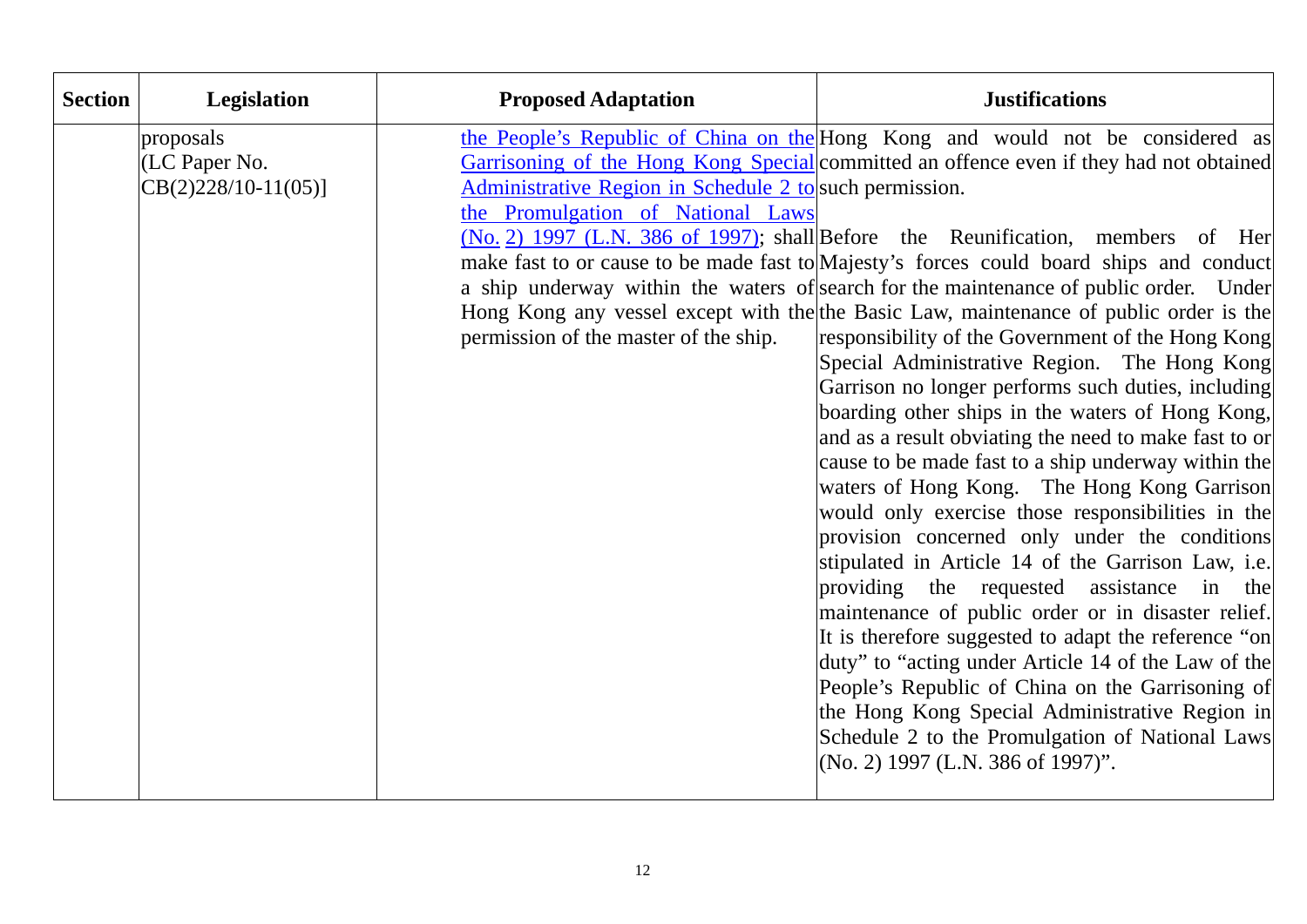| <b>Section</b> | Legislation                  | <b>Proposed Adaptation</b>                                                   | <b>Justifications</b>                                                                           |
|----------------|------------------------------|------------------------------------------------------------------------------|-------------------------------------------------------------------------------------------------|
| 102            | <b>Census and Statistics</b> |                                                                              | Section 10 Enumeration of armed forces and The Ordinance makes provisions for conducting        |
|                | Ordinance                    | travellers                                                                   | population census, as well as the collection,                                                   |
|                | (Cap. 316),                  |                                                                              | compilation and publication<br>of<br>statistical                                                |
|                | Section 10                   | The Commissioner may, in such manner as he information concerning Hong Kong. | The                                                                                             |
|                |                              |                                                                              | thinks fit, obtain such particulars as may be reference of "Crown" in the provision referred to |
|                | [Page 99 of marked-up]       |                                                                              | required for the purposes of any census of the then British Forces before the Reunification.    |
|                | copy of adaption             | population regarding $-$                                                     | Before the Reunification, the provision concerned                                               |
|                | proposals                    |                                                                              | (a) any naval, military or air force allowed the Commissioner for Census and                    |
|                | (LC Paper No.                |                                                                              | personnel for the time being in Hong Statistics to obtain information from members of           |
|                | $CB(2)228/10-11(05)]$        |                                                                              | Kong whether engaged in the Armed the then British Forces for the purposes of                   |
|                |                              | Forces of the Crown Chinese People's conducting population census.           |                                                                                                 |
|                |                              | Liberation Army or in the armed                                              |                                                                                                 |
|                |                              | forces of any foreign state; and                                             | In general, according to the principles of adaptation                                           |
|                |                              |                                                                              | of laws, the term "Her Majesty's forces" is                                                     |
|                |                              |                                                                              | proposed to be adapted to "the Chinese People's                                                 |
|                |                              |                                                                              | Liberation Army", except for circumstances                                                      |
|                |                              |                                                                              | involving land vested in or occupied by the former                                              |
|                |                              |                                                                              | British Forces stationed in Hong Kong, where the                                                |
|                |                              |                                                                              | term is to be adapted to "the Hong Kong Garrison".                                              |
|                |                              |                                                                              | It is therefore proposed to adapt the reference                                                 |
|                |                              |                                                                              | "Armed Forces of the Crown" to "Chinese People's                                                |
|                |                              |                                                                              | Liberation Army".                                                                               |
|                |                              |                                                                              |                                                                                                 |
|                |                              |                                                                              | The adaptation proposal is prepared by making                                                   |
|                |                              |                                                                              | reference to Section $2A(2)(c)$ and Section 1 of                                                |
|                |                              |                                                                              | Schedule 8 to Cap.1.                                                                            |
|                |                              |                                                                              |                                                                                                 |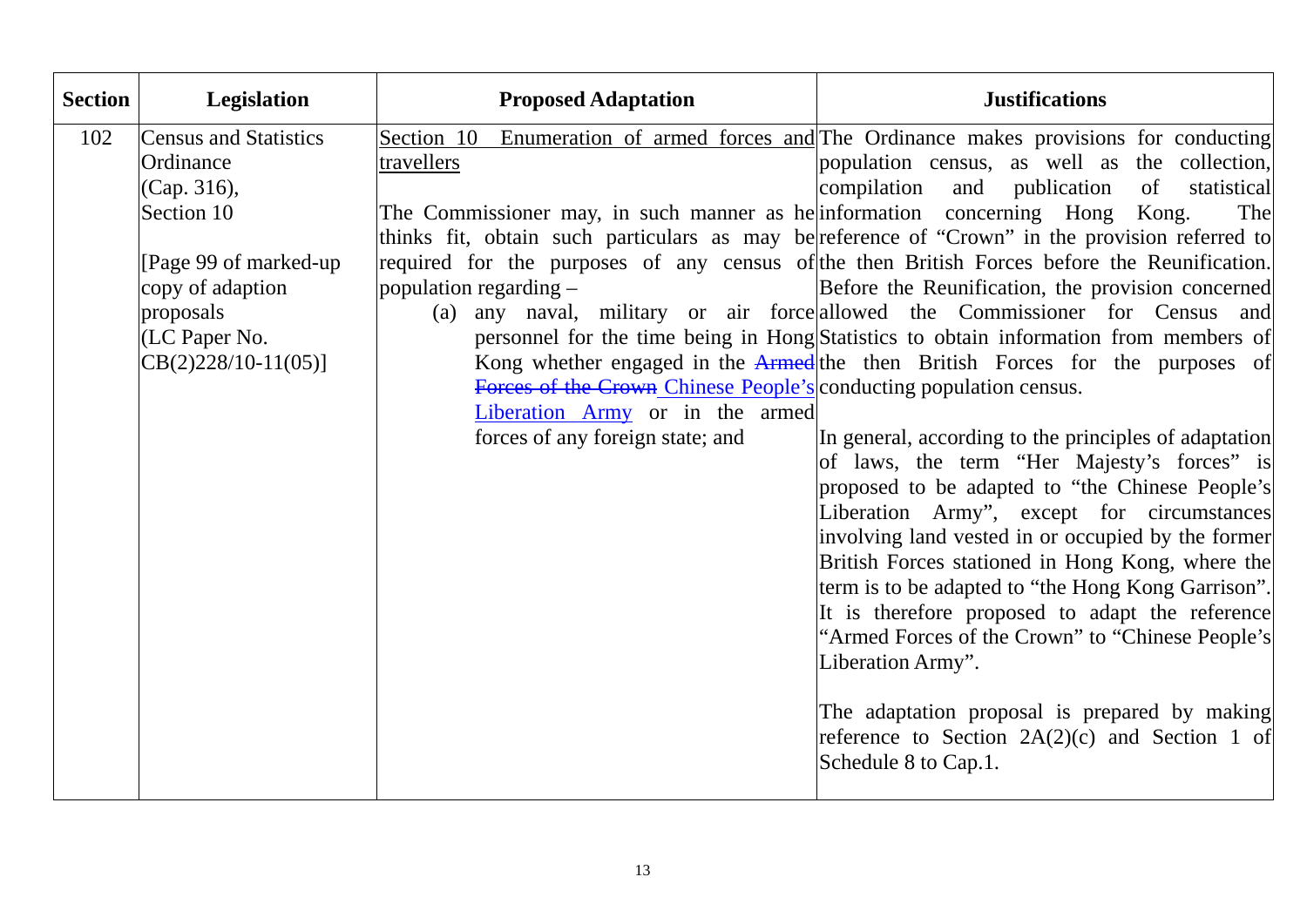| <b>Section</b> | Legislation                                                                                                                                                                              | <b>Proposed Adaptation</b>                                                                                                                                                                                                                                                                             | <b>Justifications</b>                                                                                                                                                                                                                                                                                                                                                                                                                                                                                                                                                                                                                                                                                                                                                                                                               |
|----------------|------------------------------------------------------------------------------------------------------------------------------------------------------------------------------------------|--------------------------------------------------------------------------------------------------------------------------------------------------------------------------------------------------------------------------------------------------------------------------------------------------------|-------------------------------------------------------------------------------------------------------------------------------------------------------------------------------------------------------------------------------------------------------------------------------------------------------------------------------------------------------------------------------------------------------------------------------------------------------------------------------------------------------------------------------------------------------------------------------------------------------------------------------------------------------------------------------------------------------------------------------------------------------------------------------------------------------------------------------------|
| 103            | Industrial Training<br>(Clothing Industry)<br>Ordinance<br>(Cap. 318),<br>Section 3<br>[Page 100 of marked-up]<br>copy of adaption<br>proposals<br>(LC Paper No.<br>$CB(2)228/10-11(05)$ | Section 3<br>Application<br>clothing items which $-$<br>Government or by or on behalf of Her<br><b>Majesty's Armed Forces;</b>                                                                                                                                                                         | The Ordinance makes provisions for matters<br>relating to the levy paid by exporters of clothing<br>This Ordinance shall not apply to or in respect of items. Before the Reunification, the provision<br>concerned did not apply to clothing items exported<br>(a) are exported by the Hong Kong by or on behalf of Her Majesty's Armed Forces.<br>Considering that Article 18 of the Garrison Law<br>stipulates that the "Hong Kong Garrison or its<br>members shall not engage in any form of<br>profit-making business activities", and the<br>involves<br>provision concerned<br>profit-making<br>business activities, it is therefore suggested to take<br>away the relevant military reference to comply with<br>conditions as set out in the Garrison Law.                                                                   |
| 104<br>105     | Lifts and Escalators<br>(Safety) Ordinance<br>(Cap. 327),<br>Sections 3 and 46<br>[Pages 101-102 of]<br>marked-up copy of<br>adaption proposals<br>(LC Paper No.<br>$CB(2)228/10-11(05)$ | Section 3<br>Application<br>installed in any building-<br>(c) upon any land vested in any person on exempt from the application of the Ordinance.<br>behalf of Her Majesty's naval, military or<br>air force services the Hong Kong Garrison<br>control and management; or<br>Ordinance<br>where<br>of | The Ordinance makes provisions for matters<br>relating to the design, construction, examination<br>$(1A)$ Parts III, IV and IVA and sections 29, 29A and testing of lifts and escalators. Before the<br>and 33 shall not apply to a lift or escalator Reunification, lifts and escalators installed in any<br>buildings that were located on military land were<br>or in any building over which any of such In general, according to the principles of adaptation<br>services the Hong Kong Garrison has of laws, the term "Her Majesty's forces" is<br>proposed to be adapted to "the Chinese People's<br>Liberation Army", except for circumstances<br>Section 46 Special provisions as to application involving land vested in or occupied by the former<br>lessee of building British Forces stationed in Hong Kong, where the |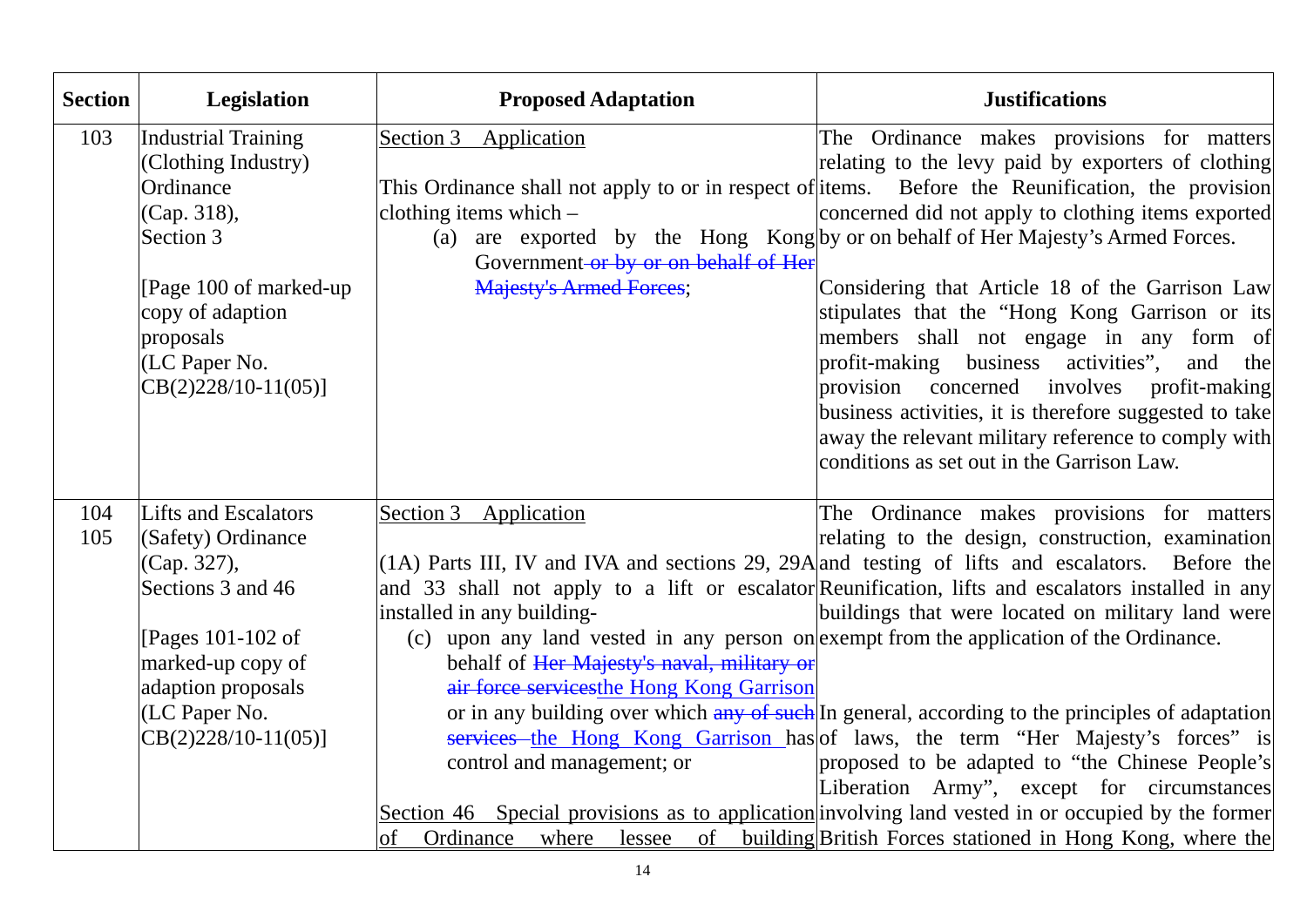| <b>Section</b> | <b>Legislation</b>                          | <b>Proposed Adaptation</b>                                            | <b>Justifications</b>                                                                                                                                                                                      |
|----------------|---------------------------------------------|-----------------------------------------------------------------------|------------------------------------------------------------------------------------------------------------------------------------------------------------------------------------------------------------|
|                |                                             | responsible for lift or escalator                                     | term is to be adapted to "the Hong Kong Garrison".<br>As the reference of "Her Majesty's naval, military                                                                                                   |
|                |                                             |                                                                       | $(1)$ Where, under any agreement, the lessee or or air force services" referred to circumstances                                                                                                           |
|                |                                             |                                                                       | sub-lessee of any building is responsible for any involving land used by the then British Forces, it is                                                                                                    |
|                |                                             |                                                                       | lift or escalator which forms part of the building therefore proposed to adapt the reference to "the                                                                                                       |
|                |                                             | or has become annexed by operation of law to the Hong Kong Garrison". |                                                                                                                                                                                                            |
|                |                                             | building, this Ordinance shall, subject to                            |                                                                                                                                                                                                            |
|                |                                             |                                                                       | subsection (2), and notwithstanding paragraphs The adaptation proposals are prepared by making                                                                                                             |
|                |                                             | or sub-lessee is not the Government, the Central Schedule 8 to Cap.1. | (a), (b) and (c) of section 3(1A) where the lesse e reference to Section 2A(2)(c) and Section 1 of                                                                                                         |
|                |                                             | People's Government, the Housing Authority or                         |                                                                                                                                                                                                            |
|                |                                             | Her Majesty's naval, military or air force services                   |                                                                                                                                                                                                            |
|                |                                             | the Hong Kong Garrison, apply, during the                             |                                                                                                                                                                                                            |
|                |                                             | continuance in force of such agreement, as if any                     |                                                                                                                                                                                                            |
|                |                                             | reference to the owner of a lift or escalator were a                  |                                                                                                                                                                                                            |
|                |                                             | reference to such lessee or sub-lessee.                               |                                                                                                                                                                                                            |
| 106            | <b>Motor Vehicles (First</b>                |                                                                       | Section 5 Tax not payable in respect of certain The Ordinance makes provisions for matters                                                                                                                 |
|                | <b>Registration Tax</b> )                   | motor vehicles                                                        | relating to the tax payable in respect of motor                                                                                                                                                            |
|                | Ordinance                                   |                                                                       | vehicles on the first registration. Section 2 of the                                                                                                                                                       |
|                | (Cap. 330),                                 |                                                                       | (1) Tax shall not be payable in respect of any Ordinance gives definition on the term "first                                                                                                               |
|                | Section 5                                   |                                                                       | motor vehicle imported into Hong Kong by a registration", i.e. "first registration in accordance                                                                                                           |
|                |                                             |                                                                       | person who is a member of Her Majesty's naval, with the provisions of the Road Traffic Ordinance                                                                                                           |
|                | [Page 103 of marked-up]<br>copy of adaption |                                                                       | military or air force service, being a motor (Cap. 374)". As for the term "first registration<br>vehicle in respect of which there has been paid in $\vert$ tax", it refers to "the tax payable under this |
|                | proposals                                   |                                                                       | any country of the Commonwealth a tax or other Ordinance before a motor vehicle's first registration                                                                                                       |
|                | (LC Paper No.                               |                                                                       | charge which is the same as or similar to the tax or otherwise in accordance with this Ordinance".                                                                                                         |
|                | $CB(2)228/10-11(05)$                        |                                                                       | payable under this Ordinance, whether such tax Before the Reunification, any motor vehicle                                                                                                                 |
|                |                                             |                                                                       | or charge was payable in the form of import duty imported into Hong Kong by any member of Her                                                                                                              |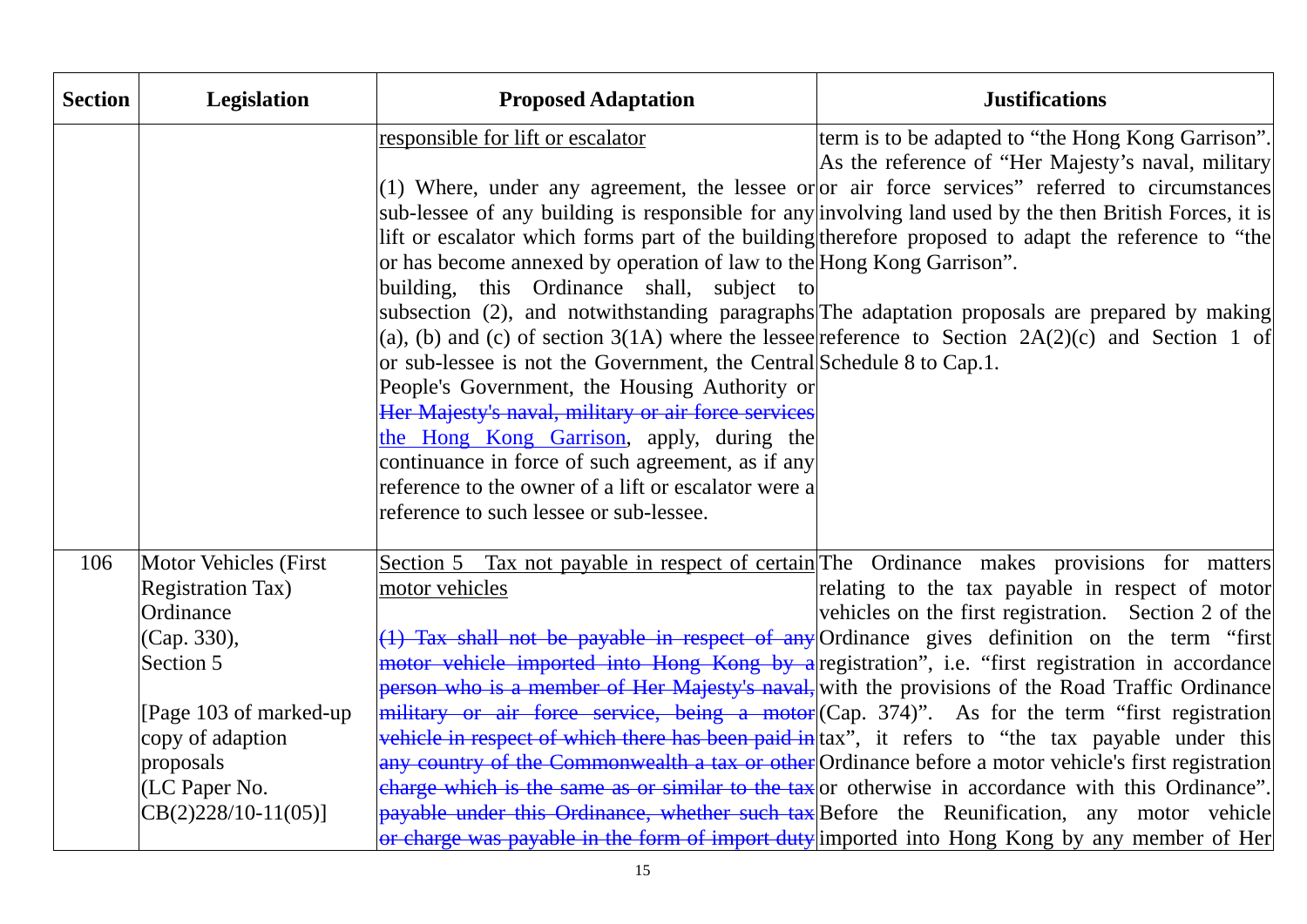| <b>Section</b> | <b>Legislation</b>         | <b>Proposed Adaptation</b>                                                        | <b>Justifications</b>                                                                                                                                                                                                                                                                                                                                             |
|----------------|----------------------------|-----------------------------------------------------------------------------------|-------------------------------------------------------------------------------------------------------------------------------------------------------------------------------------------------------------------------------------------------------------------------------------------------------------------------------------------------------------------|
|                |                            | be owned by such person.                                                          | or in the form of purchase tax or otherwise, so Majesty's naval, military or air force service was<br>long as such person continues to be a member of exempt from First Registration Tax provided that a<br>such service and such motor vehicle continues to similar tax had been paid in any Commonwealth<br>country.                                            |
|                |                            |                                                                                   | As the tax exemption arrangement was for<br>members of Her Majesty's naval, military or air<br>force service who had paid similar tax for their<br>vehicles in any Commonwealth country, the section<br>is no longer relevant after the Reunification. It is<br>therefore suggested to take away the section to<br>reflect the situation after the Reunification. |
| 107            | <b>Medical Clinics</b>     | Section 2 Interpretation                                                          | Ordinance makes provisions for<br>the<br>The                                                                                                                                                                                                                                                                                                                      |
|                | Ordinance                  |                                                                                   | registration and control of medical clinics. The                                                                                                                                                                                                                                                                                                                  |
|                | (Cap. 343),<br>Section 2   |                                                                                   | "clinic" (診療所) means any premises used or reference of "Government of the United Kingdom"<br>intended to be used for the medical diagnosis or in the section refers to the former British Forces                                                                                                                                                                  |
|                |                            |                                                                                   | the treatment of persons suffering from, or stationed in Hong Kong before the Reunification.                                                                                                                                                                                                                                                                      |
|                | [ $Page 104$ of marked-up] |                                                                                   | believed to be suffering from, any disease, injury Before the Reunification, any clinic of the then                                                                                                                                                                                                                                                               |
|                | copy of adaption           |                                                                                   | or disability of mind or body, but does not British Forces stationed in Hong Kong was not                                                                                                                                                                                                                                                                         |
|                | proposals                  | $include -$                                                                       | regarded as a "clinic" under the Ordinance and                                                                                                                                                                                                                                                                                                                    |
|                | $ $ (LC Paper No.          | (a) premises used in the manner aforesaid therefore did not require registration. |                                                                                                                                                                                                                                                                                                                                                                   |
|                | $CB(2)228/10-11(05)]$      | which are maintained or controlled by any                                         | department of the Government of the United As the reference of "Government of the United                                                                                                                                                                                                                                                                          |
|                |                            |                                                                                   | Kingdom or of the Government of Hong Kingdom" refers to the then British forces stationed                                                                                                                                                                                                                                                                         |
|                |                            |                                                                                   | Kong Government, or by the Hong Kong in Hong Kong, it is therefore suggested to adapt the                                                                                                                                                                                                                                                                         |
|                |                            | Garrison, or by The Chinese University of reference to "the Hong Kong Garrison".  |                                                                                                                                                                                                                                                                                                                                                                   |
|                |                            | Hong Kong, or by the University of Hong                                           |                                                                                                                                                                                                                                                                                                                                                                   |
|                |                            | Kong;                                                                             | The adaptation proposal is prepared by making                                                                                                                                                                                                                                                                                                                     |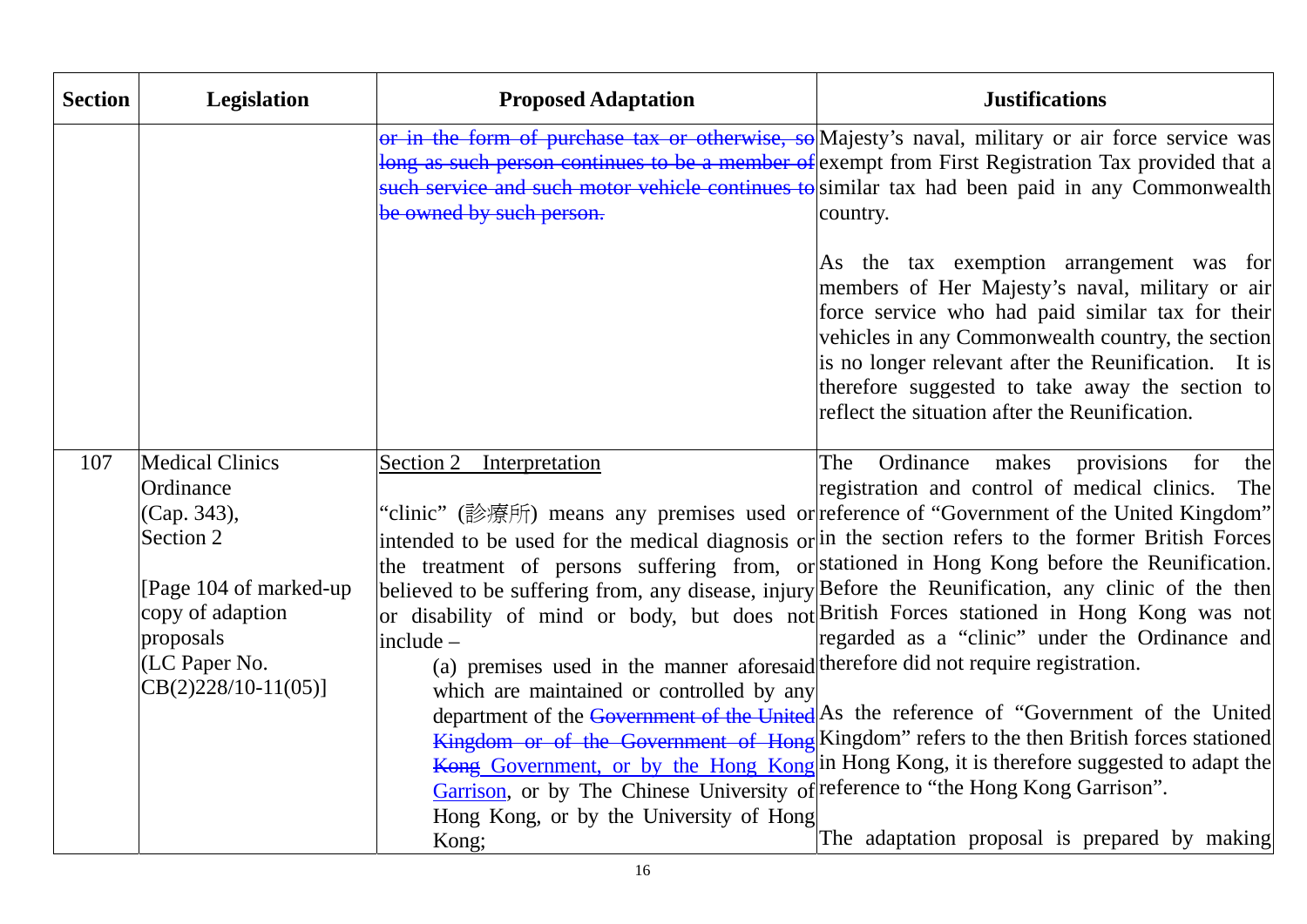| <b>Section</b> | <b>Legislation</b>                                                                                                                                                                      | <b>Proposed Adaptation</b>                                                                                                                                                                                                                                        | <b>Justifications</b>                                                                                                                                                                                                                                                                                                                                                                                                                                                                                                                                                                                                                                                                                                                                                                                                                                                                                                                                                                                                                                                                                                                                                                                                                                                                                                                                                                                                                                                                                 |
|----------------|-----------------------------------------------------------------------------------------------------------------------------------------------------------------------------------------|-------------------------------------------------------------------------------------------------------------------------------------------------------------------------------------------------------------------------------------------------------------------|-------------------------------------------------------------------------------------------------------------------------------------------------------------------------------------------------------------------------------------------------------------------------------------------------------------------------------------------------------------------------------------------------------------------------------------------------------------------------------------------------------------------------------------------------------------------------------------------------------------------------------------------------------------------------------------------------------------------------------------------------------------------------------------------------------------------------------------------------------------------------------------------------------------------------------------------------------------------------------------------------------------------------------------------------------------------------------------------------------------------------------------------------------------------------------------------------------------------------------------------------------------------------------------------------------------------------------------------------------------------------------------------------------------------------------------------------------------------------------------------------------|
|                |                                                                                                                                                                                         |                                                                                                                                                                                                                                                                   | reference to Section $2A(2)(c)$ and Section 1 of<br>Schedule 8 to Cap.1.                                                                                                                                                                                                                                                                                                                                                                                                                                                                                                                                                                                                                                                                                                                                                                                                                                                                                                                                                                                                                                                                                                                                                                                                                                                                                                                                                                                                                              |
| 108            | Supplementary Medical<br><b>Professions Ordinance</b><br>(Cap. 359),<br>Section 30<br>[Page 105 of marked-up]<br>copy of adaption<br>proposals<br>(LC Paper No.<br>$CB(2)228/10-11(05)$ | certain classes of person<br>appointments or positions specified be deemed to the Ordinance.<br>be registered but sections $13, 14, 15, 16, 18$ and $19$<br>shall not apply to or in relation to them $-$<br>Majesty's Forces; and<br><b>Liberation Army; and</b> | Section 30 Disapplication of certain provisions to The Ordinance makes provisions for registration of<br>persons engaged in occupations and professions in<br>medicine.<br>supplementary<br><b>Before</b><br>the<br>$(2)$ The following persons practising a profession Reunification, the provision concerned allowed<br>directly connected with and necessary for the persons who held appointments in Her Majesty's<br>discharge or performance of their duties shall while Forces at that time to be deemed registered and<br>serving in the appointments or holding the exempt from the registration requirements under<br>As any member of the Chinese People's Liberation<br>(a) a person holding an appointment in Her $ A$ rmy would have the opportunity to hold the<br>positions as stipulated in the Ordinance, and no<br>(a) a member of the Chinese People's separate appointment would be required, it is<br>therefore suggested to adapt the reference "a person<br>holding an appointment in Her Majesty's Forces" to<br>"a member of the Chinese Peoples' Liberation<br>Army" to reflect the actual situation in the Chinese<br>People's Liberation Army.<br>Further, according to the principles of adaptation of<br>laws, the term "Her Majesty's forces" is generally<br>proposed to be adapted to "the Chinese People's<br>Liberation Army", except for circumstances<br>involving land vested in or occupied by the former<br>British Forces stationed in Hong Kong, where the |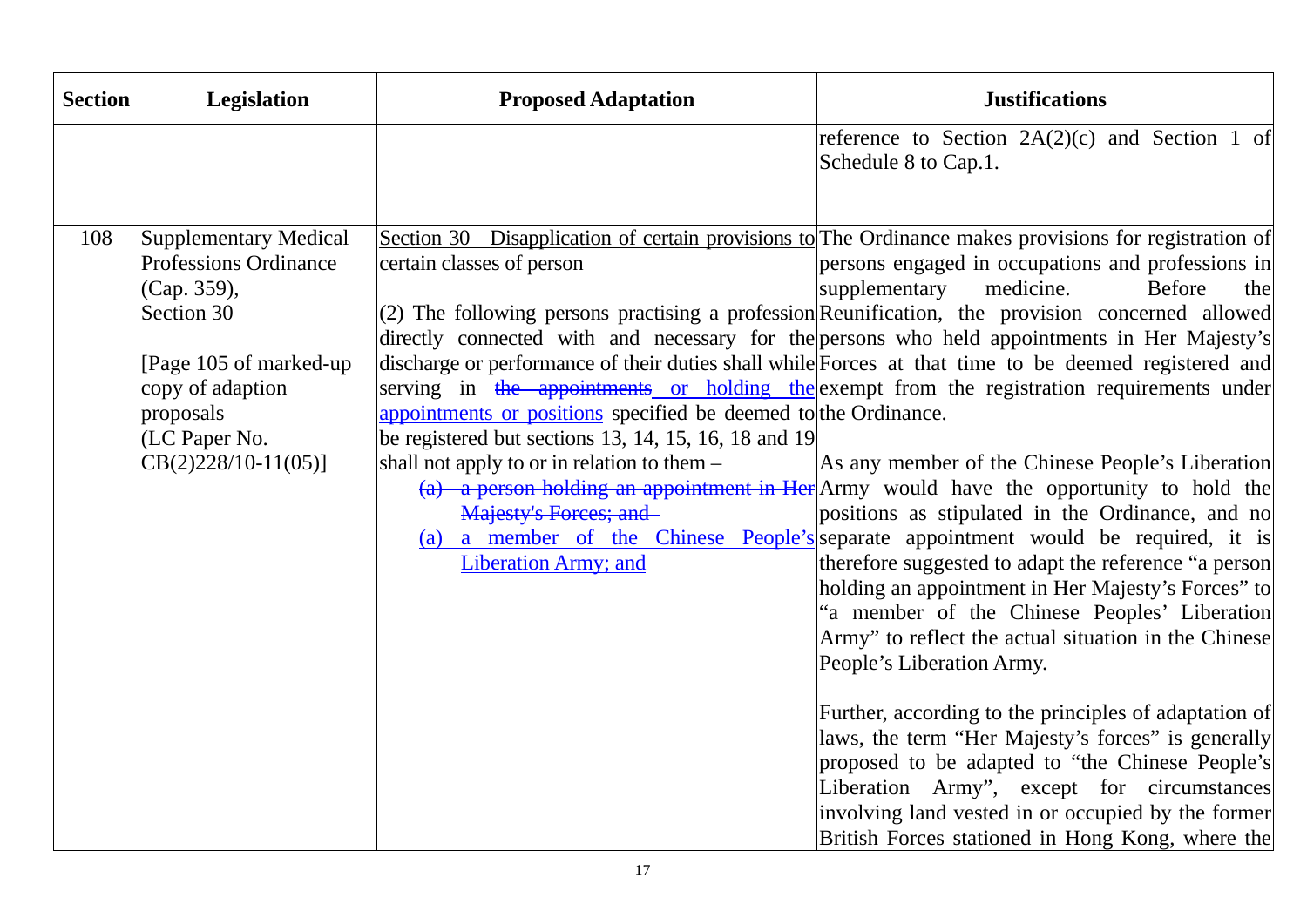| <b>Section</b> | Legislation                                                                                                                                                                                                    | <b>Proposed Adaptation</b>                                                                                                                                                                                                                                                                                                                                                                                                                                      | <b>Justifications</b>                                                                                                                                                                                                                                                                                                                                                                                                                                                                                                                                                                                                                                                                                                                                                                                                                                                                                                                                                                                                                                                                  |
|----------------|----------------------------------------------------------------------------------------------------------------------------------------------------------------------------------------------------------------|-----------------------------------------------------------------------------------------------------------------------------------------------------------------------------------------------------------------------------------------------------------------------------------------------------------------------------------------------------------------------------------------------------------------------------------------------------------------|----------------------------------------------------------------------------------------------------------------------------------------------------------------------------------------------------------------------------------------------------------------------------------------------------------------------------------------------------------------------------------------------------------------------------------------------------------------------------------------------------------------------------------------------------------------------------------------------------------------------------------------------------------------------------------------------------------------------------------------------------------------------------------------------------------------------------------------------------------------------------------------------------------------------------------------------------------------------------------------------------------------------------------------------------------------------------------------|
|                |                                                                                                                                                                                                                |                                                                                                                                                                                                                                                                                                                                                                                                                                                                 | term is to be adapted to "the Hong Kong Garrison".<br>It is therefore proposed to adapt the reference "Her<br>Majesty's Forces" to "the Chinese People's<br>Liberation Army".<br>The adaptation proposals are prepared by making<br>reference to Section $2A(2)(c)$ and Section 1 of<br>Schedule 8 to Cap.1.                                                                                                                                                                                                                                                                                                                                                                                                                                                                                                                                                                                                                                                                                                                                                                           |
| 109<br>110     | Pneumoconiosis and<br>Mesothelioma<br>(Compensation)<br>Ordinance<br>(Cap. 360),<br>Sections 2 and 4<br>[Pages 106-107 of<br>marked-up copy of<br>adaption proposals<br>(LC Paper No.<br>$CB(2)228/10-11(05)]$ | Section 2 Interpretation<br>under the Hospitals, Nursing Homes and pneumoconiosis or mesothelioma.<br>Maternity Houses Registration Ordinance (Cap<br>any hospital maintained by the Government, any<br>military hospital or any public hospital within the<br>meaning of the Hospital Authority Ordinance<br>(Cap 113);<br>Section 4 Entitlement to compensation<br>$(3)$ No compensation shall be payable –<br><b>Crown Chinese People's Liberation Army;</b> | This<br>Ordinance<br>establishes<br>a scheme<br>for<br>compensating persons or their family members in<br>"hospital" (醫院) means any hospital registered respect of incapacity or death resulting from<br>165) or maintained by the Crown or which is $a_2$ Section 2 sets out the definition of the term<br>'hospital''. As the reference "maintained by the<br>Crown" included the then Hong Kong Government<br>and the British Forces, it is therefore proposed to<br>adapt the reference to include "any hospital<br>maintained by the Government" and the "military<br>hospital" of the Hong Kong Garrison. The term<br>"Crown" in the provision should have been adapted<br>"特區政府" in the Chinese version in<br>as<br>(d) to members of the armed forces of the accordance with the definition in Part II of Cap. 1,<br> i.e. "Government (特區政府) means the<br>Government of the Hong Kong<br>Special<br>Administrative Region". Considering that the<br>term " $\mathbb{R}$ $\mathbb{R}$ " has been used in other existing<br>provisions for reference relating to the Government |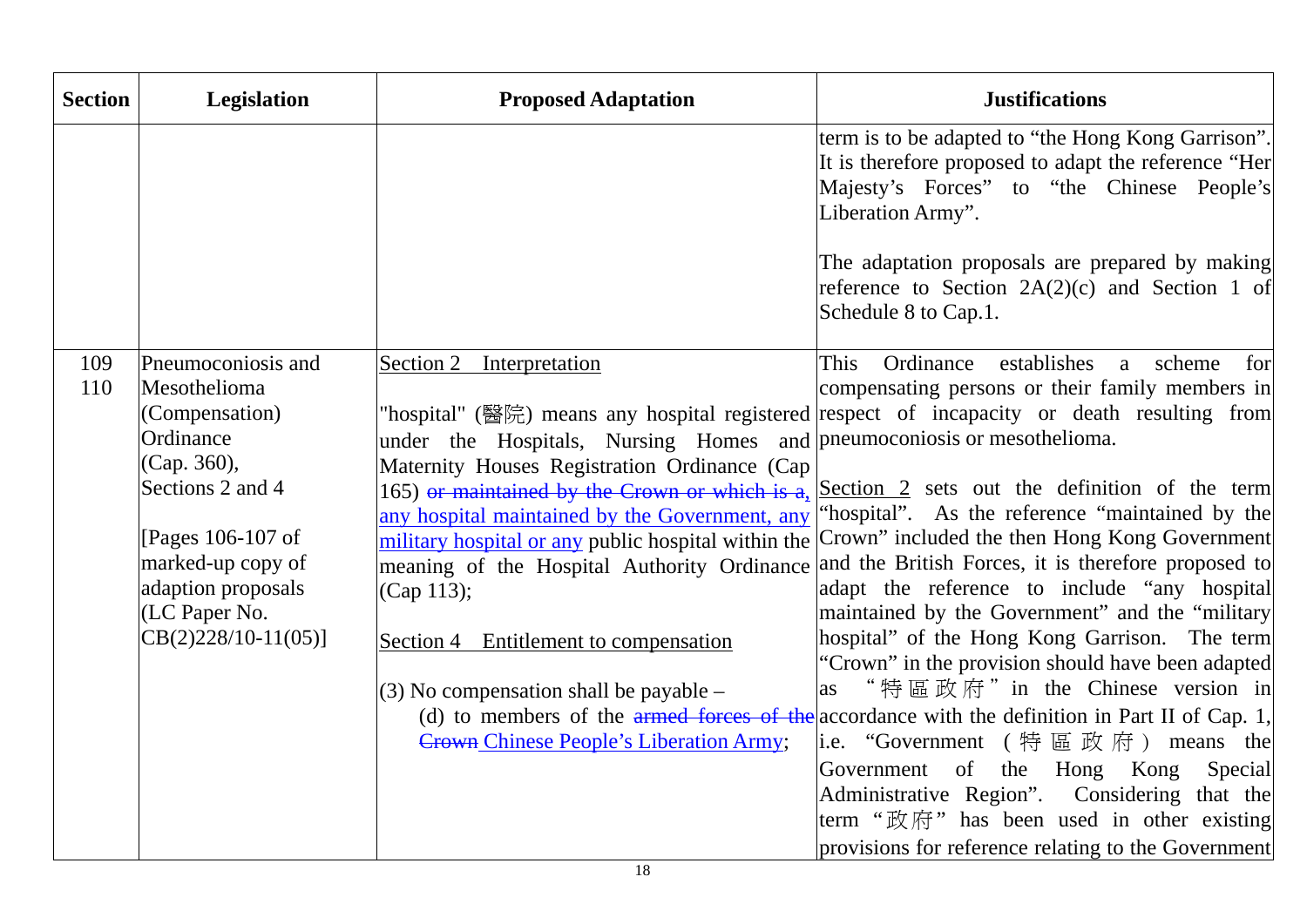| <b>Section</b> | <b>Legislation</b>                                                                    | <b>Proposed Adaptation</b>                                      | <b>Justifications</b>                                                                                                                                                                                                                                                                                                                                                                                                                                                                                                                            |
|----------------|---------------------------------------------------------------------------------------|-----------------------------------------------------------------|--------------------------------------------------------------------------------------------------------------------------------------------------------------------------------------------------------------------------------------------------------------------------------------------------------------------------------------------------------------------------------------------------------------------------------------------------------------------------------------------------------------------------------------------------|
|                |                                                                                       |                                                                 | of the Hong Kong Special Administrative Region in<br>the Ordinance in the Chinese version, it is therefore<br>proposed to adapt the relevant term to "政府" to<br>ensure consistency of the relevant provisions in the<br>Ordinance.<br>Section 4 stipulates no compensation shall be<br>payable to members of then Armed Forces of the<br>Crown. As the reference "armed forces of the                                                                                                                                                            |
|                |                                                                                       |                                                                 | Crown" referred to the then British Forces before<br>the Reunification, and according to the principles<br>of adaptation of laws, the term "Her Majesty's<br>forces" is generally proposed to be adapted to "the<br>Chinese People's Liberation Army", except for<br>circumstances involving land vested in or occupied<br>by the former British Forces stationed in Hong<br>Kong, where the term is to be adapted to "the Hong"<br>Kong Garrison". It is therefore proposed to adapt<br>the reference to "Chinese People's Liberation<br>Army". |
|                |                                                                                       |                                                                 | The adaptation proposals are prepared by making<br>reference to Section $2A(2)(c)$ and Section 1 of<br>Schedule 8 to Cap.1.                                                                                                                                                                                                                                                                                                                                                                                                                      |
| 111            | Kowloon-Canton Railway<br>Corporation By-laws<br>(Cap. 372 sub. leg. B),<br>by-law 96 | officer of the Fire Services Department, a on railway premises. | By-law 80 shall not apply to a police officer, an The subsidiary legislation makes provisions on<br>immigration officer or immigration assistant, an matters such as the regulation of conduct of persons<br>The provision concerned<br>member of Her Majesty's Forces the Chinese provided exemption for members of Her Majesty's                                                                                                                                                                                                               |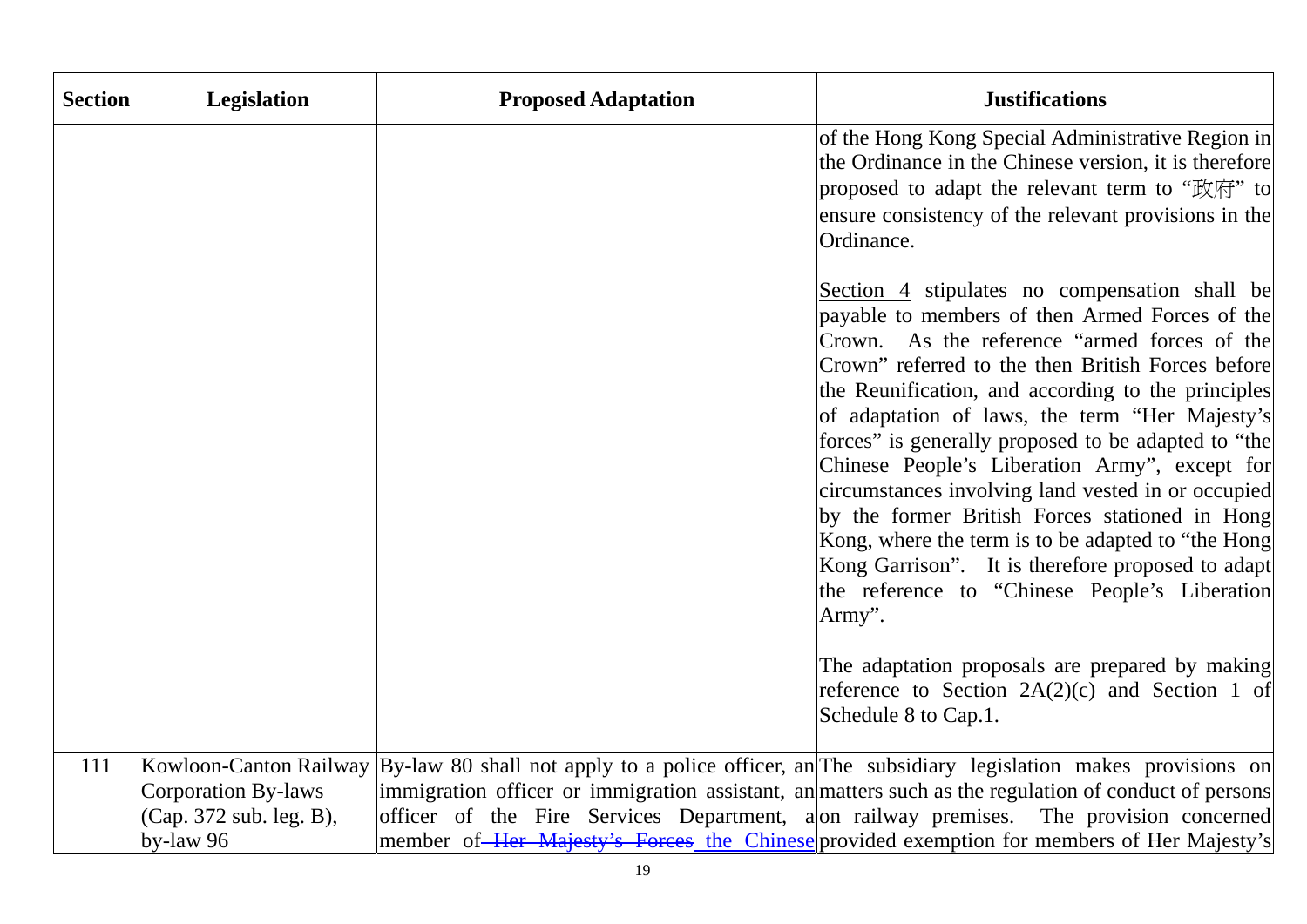| <b>Section</b> | Legislation                                                                                       | <b>Proposed Adaptation</b>                                                                                                                                             | <b>Justifications</b>                                                                                                                                                                                                                                                                                                                                                                                                                                                                                                                                                                                                                                                                                                                                                                                                                                                                                                                                                                                                                                                                                                                                                                                                                                                                                                                                       |
|----------------|---------------------------------------------------------------------------------------------------|------------------------------------------------------------------------------------------------------------------------------------------------------------------------|-------------------------------------------------------------------------------------------------------------------------------------------------------------------------------------------------------------------------------------------------------------------------------------------------------------------------------------------------------------------------------------------------------------------------------------------------------------------------------------------------------------------------------------------------------------------------------------------------------------------------------------------------------------------------------------------------------------------------------------------------------------------------------------------------------------------------------------------------------------------------------------------------------------------------------------------------------------------------------------------------------------------------------------------------------------------------------------------------------------------------------------------------------------------------------------------------------------------------------------------------------------------------------------------------------------------------------------------------------------|
|                | [Page 108 of marked-up]<br>copy of adaption<br>proposals<br>(LC Paper No.<br>$CB(2)228/10-11(05)$ | Customs and Excise Service within the meaning without a permit before the Reunification.<br>of the Customs and Excise Service Ordinance<br>by-law was to apply to him. | <b>People's Liberation Army, a member of the Forces to enter or remain on the railway premises</b><br>$(Cap \quad 342)$ , the Commissioner, the Deputy In general, according to the principles of adaptation<br>Commissioner or an officer of the Independent of laws, the term "Her Majesty's forces" is<br>Commission Against Corruption who requires proposed to be adapted to "the Chinese People's<br>access to the railway premises or any part thereof Liberation Army", except for circumstances<br>for the performance of his duty in circumstances involving land vested in or occupied by the former<br>of such urgency that the performance of his duty British Forces stationed in Hong Kong, where the<br>might be frustrated or seriously impaired if such term is to be adapted to "the Hong Kong Garrison".<br>It is therefore proposed to adapt the reference "Her<br>Majesty's Forces" to "the Chinese People's<br>Liberation Army".<br>As the operation of the subsidiary legislation<br>concerned has been suspended, instead of being<br>repealed, with effect from 2 December 2007, it is<br>necessary to adapt the military references in the<br>subsidiary legislation to ensure clarity in the laws.<br>The adaptation proposal is prepared by making<br>reference to Section $2A(2)(c)$ and Section 1 of<br>Schedule 8 to Cap.1. |
| 112            | Road Traffic (Driving<br>Licences) Regulations<br>(Cap. 374 sub. leg. B),<br><b>Regulation 4</b>  | <b>Regulation 4 Application to State</b><br>$(2)$ These regulations shall not apply to $-$<br>(a) any member of Her Majesty's forces;                                  | Subsidiary legislation B makes provisions on<br>matters such as the issue, reissue, renewal,<br>variation, cancellation or withholding of, and<br>imposing of conditions on, driving<br>licences,                                                                                                                                                                                                                                                                                                                                                                                                                                                                                                                                                                                                                                                                                                                                                                                                                                                                                                                                                                                                                                                                                                                                                           |
|                |                                                                                                   | (b) any member of a civilian component of international                                                                                                                | driving<br>permits<br>and<br>driving                                                                                                                                                                                                                                                                                                                                                                                                                                                                                                                                                                                                                                                                                                                                                                                                                                                                                                                                                                                                                                                                                                                                                                                                                                                                                                                        |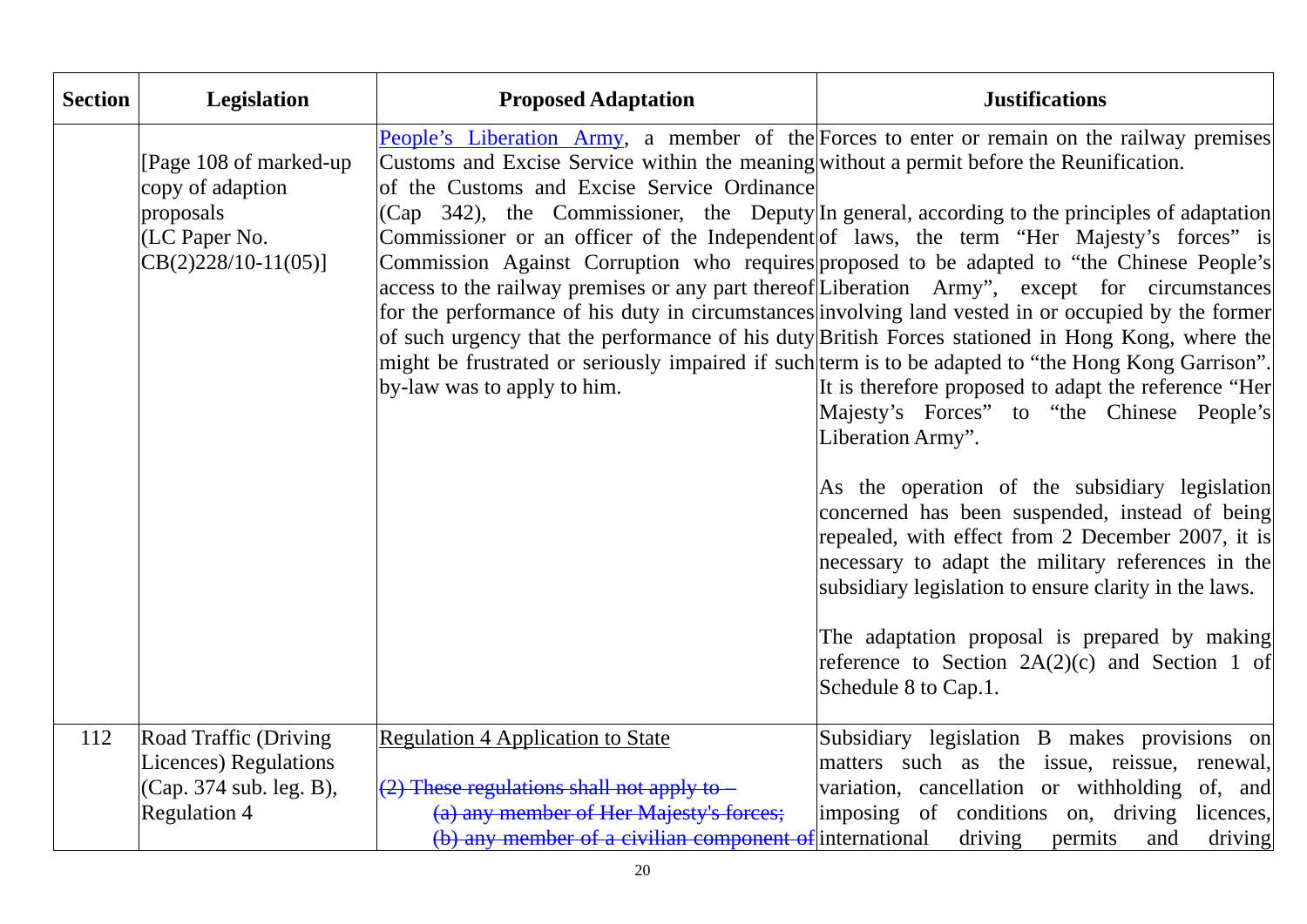| <b>Section</b> | <b>Legislation</b>      | <b>Proposed Adaptation</b>                               | <b>Justifications</b>                                                                          |
|----------------|-------------------------|----------------------------------------------------------|------------------------------------------------------------------------------------------------|
|                | [Page 109 of marked-up] | Her Majesty's forces;                                    | instructors' licences. The provision concerned                                                 |
|                | copy of adaption        |                                                          | (c) any person who is employed by Here exempt members of Her Majesty's forces from the         |
|                | proposals               | Majesty's forces; or                                     | regulations relating to driving licences.                                                      |
|                | (LC Paper No.           | (d) any person who is attached to Her                    |                                                                                                |
|                | $CB(2)228/10-11(05)$    | Majesty's forces,                                        | As the reference of "vehicle belonging to the                                                  |
|                |                         |                                                          | when he is driving a vehicle belonging to the Crown" referred to the vehicles belonging to the |
|                |                         | Crown in the course of his duties.                       | military forces before the Reunification, it is                                                |
|                |                         |                                                          | therefore proposed to adapt the reference to                                                   |
|                |                         | These regulations do not apply to -<br>(2)               | "vehicle belonging to the Chinese People's                                                     |
|                |                         | (a) any member of the Chinese People's Liberation Army". |                                                                                                |
|                |                         | Liberation Army; or                                      |                                                                                                |
|                |                         |                                                          | (b) any person who is employed by the In general, according to the principles of adaptation    |
|                |                         | <b>Chinese People's Liberation Army,</b>                 | of laws, the term "Her Majesty's forces" is                                                    |
|                |                         |                                                          | when he is driving a vehicle belonging to the proposed to be adapted to "the Chinese People's  |
|                |                         |                                                          | Chinese People's Liberation Army in the course Liberation Army", except for circumstances      |
|                |                         | of his duties.                                           | involving land vested in or occupied by the former                                             |
|                |                         |                                                          | British Forces stationed in Hong Kong, where the                                               |
|                |                         |                                                          | term is to be adapted to "the Hong Kong Garrison".                                             |
|                |                         |                                                          | It is therefore proposed to adapt the reference "any                                           |
|                |                         |                                                          | member of Her Majesty's Forces" to "any member                                                 |
|                |                         |                                                          | of the Chinese People's Liberation Army", and                                                  |
|                |                         |                                                          | any person who is employed by Her Majesty's                                                    |
|                |                         |                                                          | Forces" to "any person who is employed by the                                                  |
|                |                         |                                                          | Chinese People's Liberation Army".                                                             |
|                |                         |                                                          |                                                                                                |
|                |                         |                                                          | The term "any member" has already covered the                                                  |
|                |                         |                                                          | meaning of "any member of a civilian component"                                                |
|                |                         |                                                          | in the Chinese People's Liberation Army, the                                                   |
|                |                         |                                                          | reference of "any member of a civilian component                                               |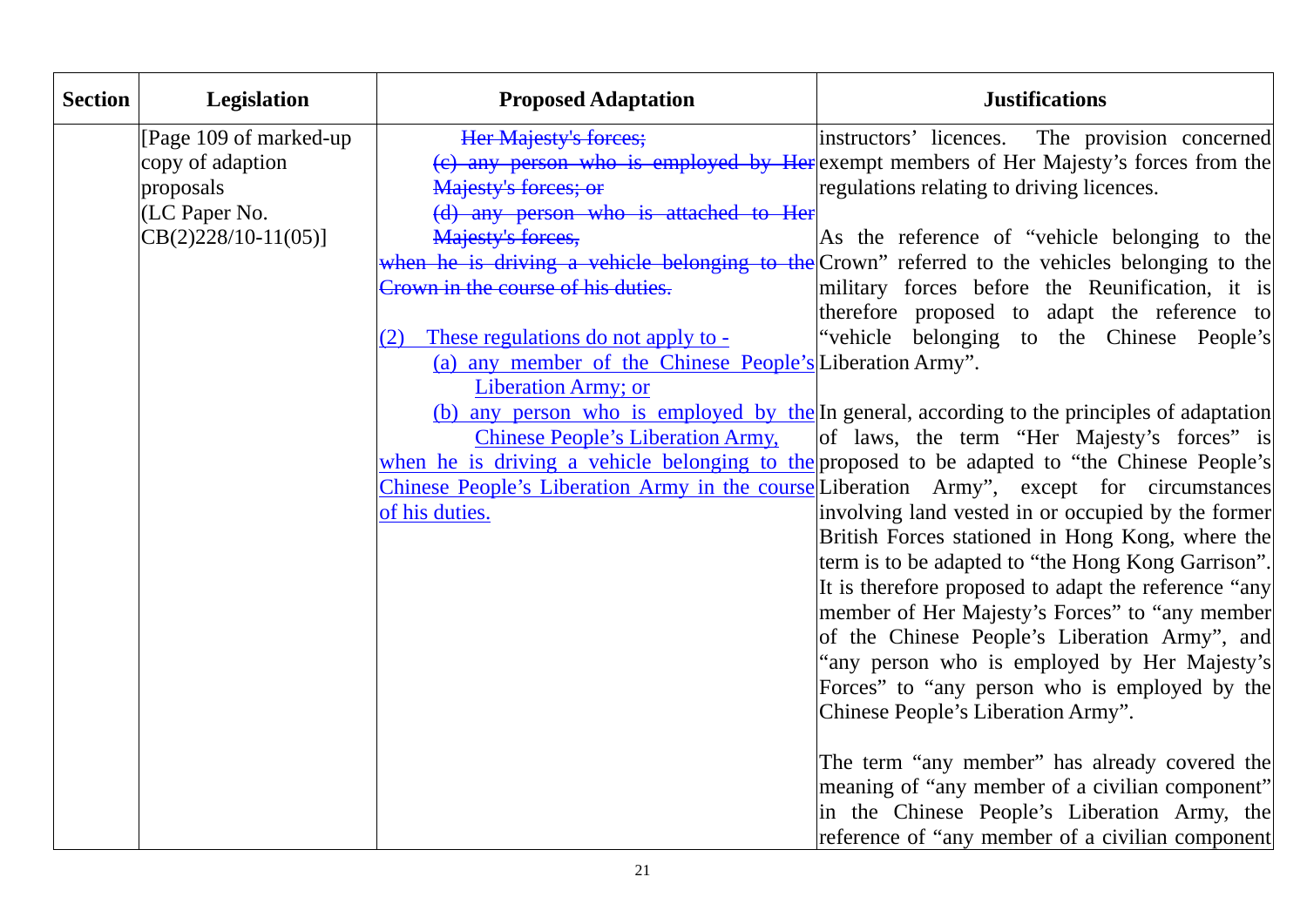| <b>Section</b> | <b>Legislation</b>         | <b>Proposed Adaptation</b>                                                                      | <b>Justifications</b>                                                                                                                                                                                                                                   |
|----------------|----------------------------|-------------------------------------------------------------------------------------------------|---------------------------------------------------------------------------------------------------------------------------------------------------------------------------------------------------------------------------------------------------------|
|                |                            |                                                                                                 | of Her Majesty's Forces" in sub-section (b) has<br>already been reflected in the adaptation proposal of<br>sub-section (a), i.e. "any member of the Chinese<br>People's Liberation Army".                                                               |
|                |                            |                                                                                                 | Further, as there is no such person as being<br>'attached" to the Chinese People's Liberation<br>Army, it is therefore suggested to delete sub-section<br>(d) to reflect the actual establishment situation of<br>the Chinese People's Liberation Army. |
|                |                            |                                                                                                 | The adaptation proposals are prepared by making<br>reference to section $2A(2)(c)$ and Section 1 of<br>Schedule 8 to Cap.1.                                                                                                                             |
| 113            | Road Traffic (Parking)     |                                                                                                 | Subsidiary Legislation C Section 10 Exemptions Subsidiary Legislation C makes provisions for the                                                                                                                                                        |
| 114            | <b>Regulations</b>         | from restrictions                                                                               | prohibition and restriction of parking of vehicles.                                                                                                                                                                                                     |
| 115            | (Cap. 374 sub. leg. C),    |                                                                                                 | Before the Reunification, the vehicles used by the                                                                                                                                                                                                      |
| 116            | Section $10(c)$            | Nothing in regulation 4 or 5 or 6 shall apply $-$                                               | armed forces of the Crown as a matter of urgent                                                                                                                                                                                                         |
| 117            |                            |                                                                                                 | (c) to vehicles used for the conveyance of necessity were exempt from the parking restrictions                                                                                                                                                          |
|                | Road Traffic (Registration | public mail, or vehicles used by the in regulations 4, 5 and 6.                                 |                                                                                                                                                                                                                                                         |
|                | and Licensing of Vehicles) | armed forces of the Crown Chinese                                                               |                                                                                                                                                                                                                                                         |
|                | <b>Regulations</b>         |                                                                                                 | People's Liberation Army when any Subsidiary Legislation E makes provisions for the                                                                                                                                                                     |
|                | (Cap. 374 sub. leg. E),    |                                                                                                 | such vehicles are being used as a matter regulation of registration and licensing of vehicles.                                                                                                                                                          |
|                | Section 3                  | of urgent necessity; or                                                                         | Before the Reunification, vehicles used by Her                                                                                                                                                                                                          |
|                |                            |                                                                                                 | Provided that no vehicle shall remain parked Majesty's Forces were exempt from the regulations                                                                                                                                                          |
|                | Road Traffic (Traffic      | under paragraphs (a), (b) and (c) for any longer regarding vehicles registration and licensing. |                                                                                                                                                                                                                                                         |
|                | Control) Regulations       | period than may be necessary for such purpose.                                                  |                                                                                                                                                                                                                                                         |
|                | (Cap. 374 sub. leg. G),    |                                                                                                 | Subsidiary Legislation G makes provisions for                                                                                                                                                                                                           |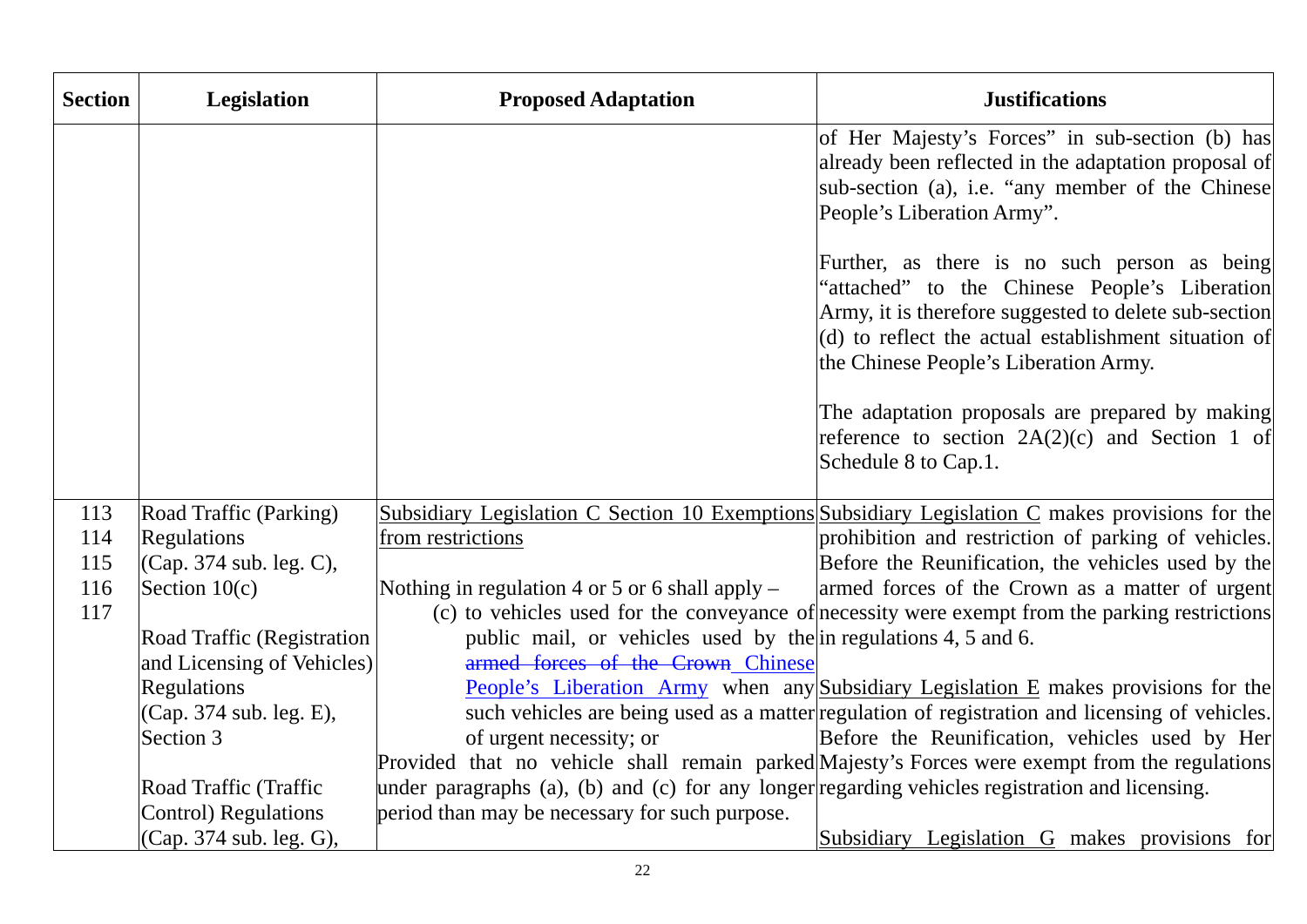| <b>Section</b> | Legislation                                                                                    | <b>Proposed Adaptation</b>                                                                                                 | <b>Justifications</b>                                                                                                                                                                                                                                                                                                                                                                                                                                                                                        |
|----------------|------------------------------------------------------------------------------------------------|----------------------------------------------------------------------------------------------------------------------------|--------------------------------------------------------------------------------------------------------------------------------------------------------------------------------------------------------------------------------------------------------------------------------------------------------------------------------------------------------------------------------------------------------------------------------------------------------------------------------------------------------------|
|                | Section 2                                                                                      | <b>Subsidiary Legislation E Section 3 Application</b>                                                                      | traffic control measures such as erection of traffic<br>These regulations apply to all vehicles used or lights and alteration or road markings. Section 2                                                                                                                                                                                                                                                                                                                                                    |
|                | Road Traffic (Parking on                                                                       | capable of being used on a road except –                                                                                   | provides definition on the expression "person in the                                                                                                                                                                                                                                                                                                                                                                                                                                                         |
|                | Private Roads)<br>Regulations                                                                  | (b) vehicles used by Her Majesty's forcesthe public service of the State".<br><b>Chinese People's Liberation Army; and</b> | Before the<br>Reunification, the definition covered public                                                                                                                                                                                                                                                                                                                                                                                                                                                   |
|                | (Cap. 374 sub. leg. O),<br>Section 10                                                          | Subsidiary Legislation G Section 2 Interpretation members of certain groups at that time.                                  | officers, members of Her Majesty's Forces and                                                                                                                                                                                                                                                                                                                                                                                                                                                                |
|                | <b>Road Traffic</b><br>(Expressway) Regulations otherwise requires-<br>(Cap. 374 sub. leg. Q), | (1)                                                                                                                        | In these regulations, unless the context Part IV of Subsidiary Legislation O makes<br>provisions for impounding, removal and disposal of<br>vehicles parked on restricted parking areas.                                                                                                                                                                                                                                                                                                                     |
|                | Section 4                                                                                      |                                                                                                                            | "person in the public service of the State" ("xal Before the Reunification, vehicles used by Her                                                                                                                                                                                                                                                                                                                                                                                                             |
|                | [Pages 110-114 of<br>marked-up copy of<br>adaption proposals                                   | 家"的公共服務人員) means a person who is -<br>the Chinese People's Liberation Army; or                                             | Majesty's forces were exempt from the restrictions<br>(b) a member of Her Majesty's armed forces as set out in Part IV of the subsidiary legislation<br>under Section 10.                                                                                                                                                                                                                                                                                                                                    |
|                | (LC Paper No.<br>$CB(2)228/10-11(05)$                                                          | Subsidiary Legislation O Section 10 Exemptions                                                                             | Subsidiary Legislation Q Section 4 Sub-regulation<br>(1) regulates the types of vehicles which can be                                                                                                                                                                                                                                                                                                                                                                                                        |
|                |                                                                                                | parked on a restricted<br>parking area<br>vehicle $-$                                                                      | This Part shall not apply to any vehicle which is used on expressways. Before the Reunification,<br>invehicles used by Her Majesty's Forces were not<br>contravention of any sign or road marking if the required to be regulated under the conditions as set<br>out in Section $4(1)$ .                                                                                                                                                                                                                     |
|                |                                                                                                | (c) is a fire service vehicle, ambulance, police<br>is being used in the discharge of its duties; or                       | vehicle, customs and excise vehicle, vehicle used In general, according to the principles of adaptation<br>for the conveyance of public mail, or vehicle used of laws, the term "Her Majesty's forces" is<br>by the armed forces of the CrownChinese proposed to be adapted to "the Chinese People's<br>People's Liberation Army, when any such vehicle Liberation Army", except for circumstances<br>involving land vested in or occupied by the former<br>British Forces stationed in Hong Kong, where the |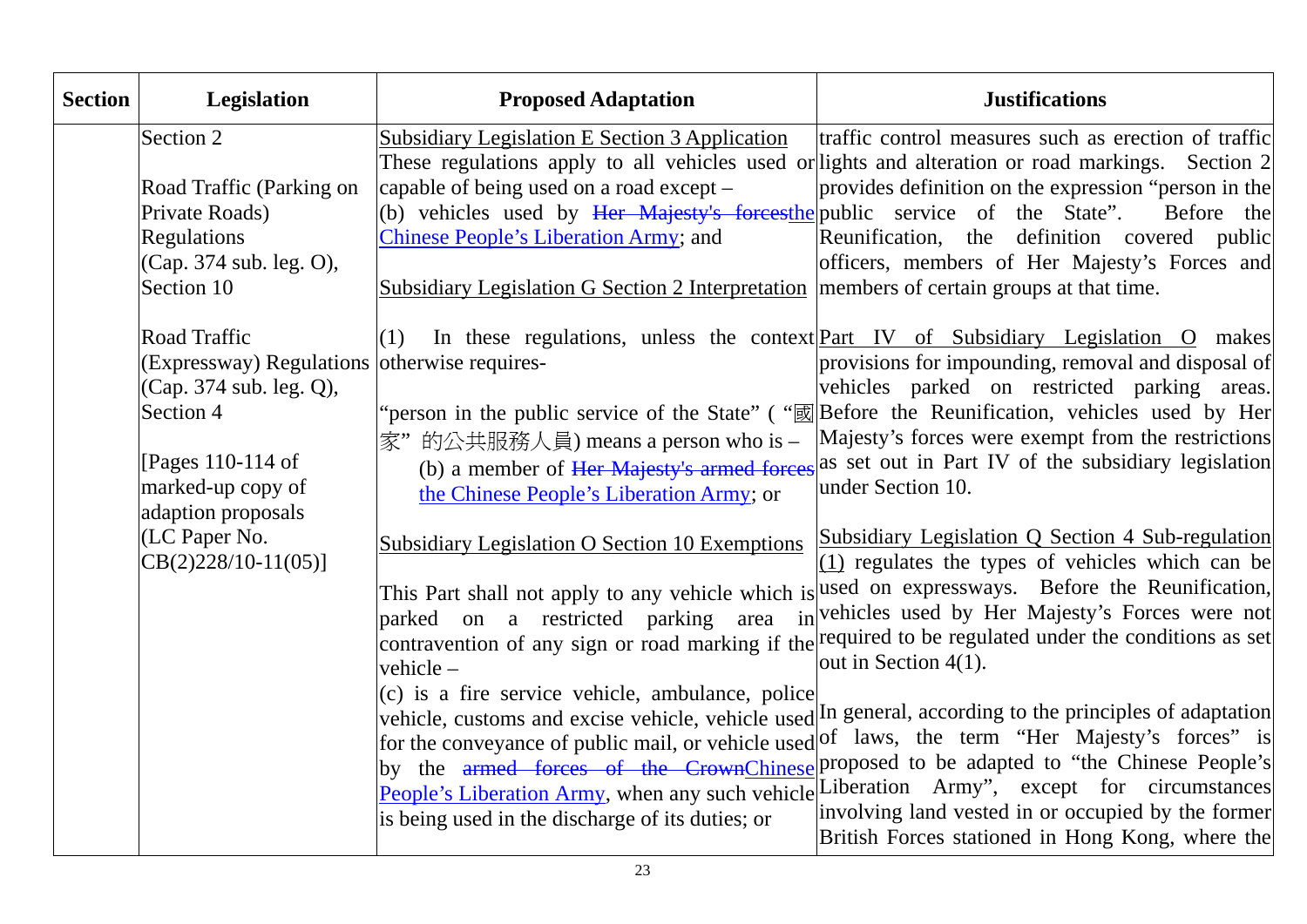| <b>Section</b> | Legislation                                                                                                                                                                                                       | <b>Proposed Adaptation</b>                                                                                                                                                                                                                                                                                                                                                                                                              | <b>Justifications</b>                                                                                                                                                                                                                                                                                                                                                                                                                                                                                                                                                                                                                                                                                                                                                                                                                                                                                                                                                                                            |
|----------------|-------------------------------------------------------------------------------------------------------------------------------------------------------------------------------------------------------------------|-----------------------------------------------------------------------------------------------------------------------------------------------------------------------------------------------------------------------------------------------------------------------------------------------------------------------------------------------------------------------------------------------------------------------------------------|------------------------------------------------------------------------------------------------------------------------------------------------------------------------------------------------------------------------------------------------------------------------------------------------------------------------------------------------------------------------------------------------------------------------------------------------------------------------------------------------------------------------------------------------------------------------------------------------------------------------------------------------------------------------------------------------------------------------------------------------------------------------------------------------------------------------------------------------------------------------------------------------------------------------------------------------------------------------------------------------------------------|
|                |                                                                                                                                                                                                                   | permitted<br>Subregulation (1) shall not apply to $-$<br>(2)<br>referred to in subregulation $(1)$ , which is -<br><b>Chinese People's Liberation Army,</b><br>in respect of which written permission has been Schedule 8 to Cap.1.<br>given by the Commissioner to use an expressway.                                                                                                                                                  | Subsidiary Legislation Q Section 4 Vehicles term is to be adapted to "the Hong Kong Garrison".<br>It is therefore proposed to adapt the references<br>"armed forces of the Crown" and "Her Majesty's<br>(c) a motor vehicle other than one of those forces" to "Chinese People's Liberation Army".<br>(ii) used by Her Majesty's forcesthe The adaptation proposals are prepared by making<br>reference to Section $2A(2)(c)$ and Section 1 of                                                                                                                                                                                                                                                                                                                                                                                                                                                                                                                                                                   |
| 118            | Pension Benefits (Judicial<br><b>Officers</b> ) Regulations<br>(Cap. 401 sub. leg. A),<br>Regulation 15<br>[Pages 115-116 of<br>marked-up copy of<br>adaption proposals<br>(LC Paper No.<br>$CB(2)228/10-11(05)]$ | benefits<br>Majesty's Forces in time of war and before so employed in the public service.<br>serving was employed in public service the<br>following provisions apply-<br>regulations to have been on leave on proposed to make deletion.<br>full salary from the public service in<br>have held the substantive office last reference to Section $2A(2)(b)$ of Cap.1.<br>held by him in that service prior to his<br>military service; | <b>Section 15 Military service to count for pension</b> The Ordinance makes provisions for granting of<br>pension benefits, and is applicable to judicial<br>officers who have served with Her Majesty's<br>(1) Where an officer has served with Her Forces in time of war, and before so serving was<br>It is proposed to delete the obsolete Regulation 15<br>(a) during the period of that service with which is for the purpose of calculating pension<br>Her Majesty's Forces, including any which would apply to officers who have served<br>period after the termination of the war, with Her Majesty's Forces in time of war and<br>(in this regulation referred to as military before so serving shall have been employed in the<br>service), he shall be deemed for the public service. As the provisions are no longer<br>purposes of the Ordinance and these applicable after the Reunification, it is therefore<br>which he was last employed, and to The adaptation proposal is prepared by making |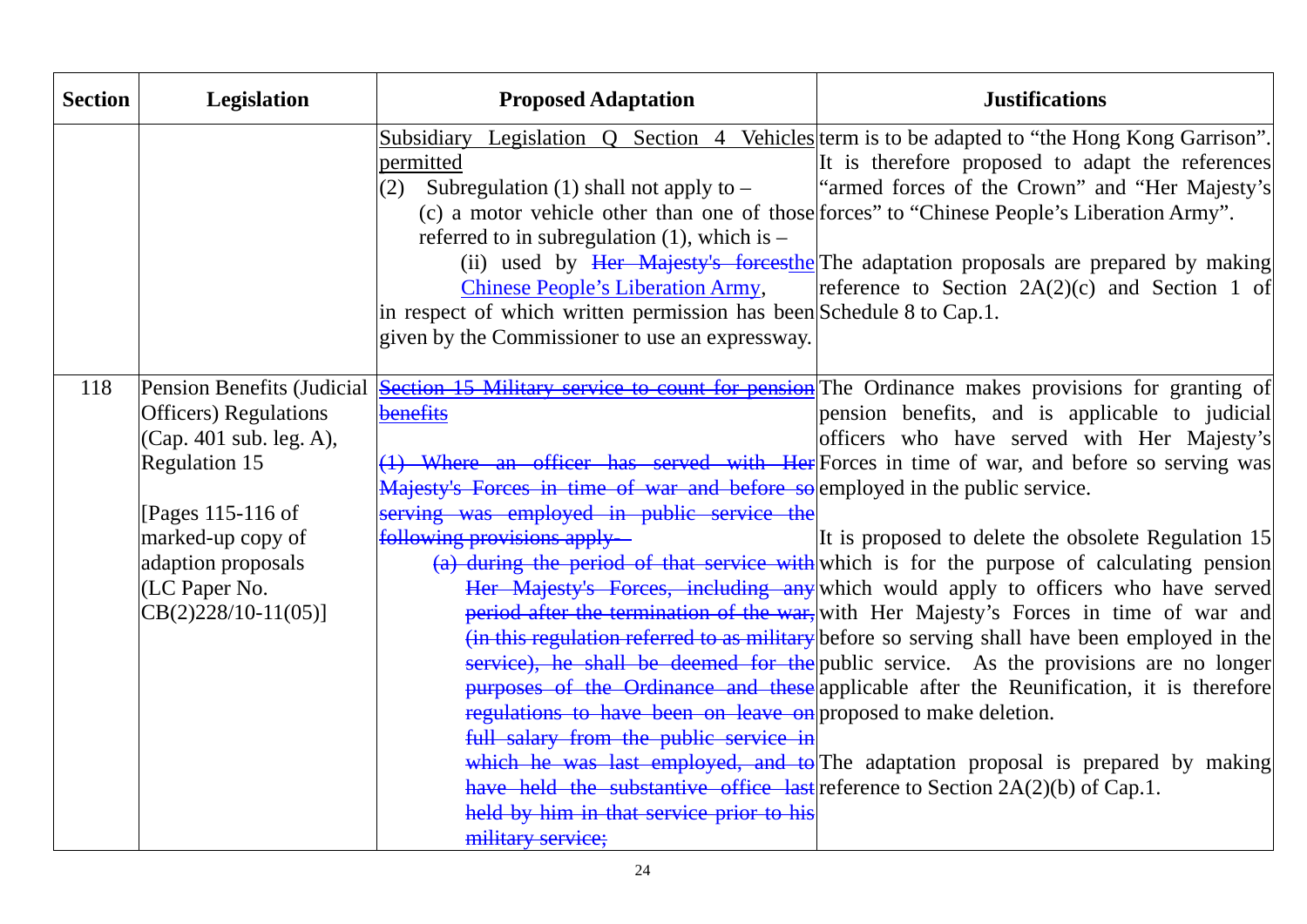| <b>Section</b> | Legislation | <b>Proposed Adaptation</b>                           | <b>Justifications</b> |
|----------------|-------------|------------------------------------------------------|-----------------------|
|                |             | (b) during any period between his leaving            |                       |
|                |             | public service for the purpose                       |                       |
|                |             | serving with Her Majesty's Forces and                |                       |
|                |             | the date of his commencing military                  |                       |
|                |             | service he shall, for the purposes of the            |                       |
|                |             | Ordinance and these regulations, be                  |                       |
|                |             | deemed to be on leave without salary,                |                       |
|                |             | not granted on grounds of public                     |                       |
|                |             | policy, from the public service in which             |                       |
|                |             | he was last employed and to have held                |                       |
|                |             | the substantive office last held by him              |                       |
|                |             | in that service prior to his military                |                       |
|                |             | service; and during any period between               |                       |
|                |             | the termination of his military service              |                       |
|                |             | and the date of his re-entering the                  |                       |
|                |             | public service he shall, for those                   |                       |
|                |             | purposes, be deemed to be on leave                   |                       |
|                |             | from public service and to have held                 |                       |
|                |             | the substantive office in which he is                |                       |
|                |             | re-employed.                                         |                       |
|                |             | (2) This regulation does not apply when either       |                       |
|                |             | period mentioned in subregulation (1)(b) exceeds     |                       |
|                |             | 3 months, or a longer period that the Governor       |                       |
|                |             | may in any special case determine; or if the         |                       |
|                |             | officer fails after his military service to re-enter |                       |
|                |             | the public service otherwise than in                 |                       |
|                |             | circumstances in which he would be permitted         |                       |
|                |             | under the law applicable to the public service in    |                       |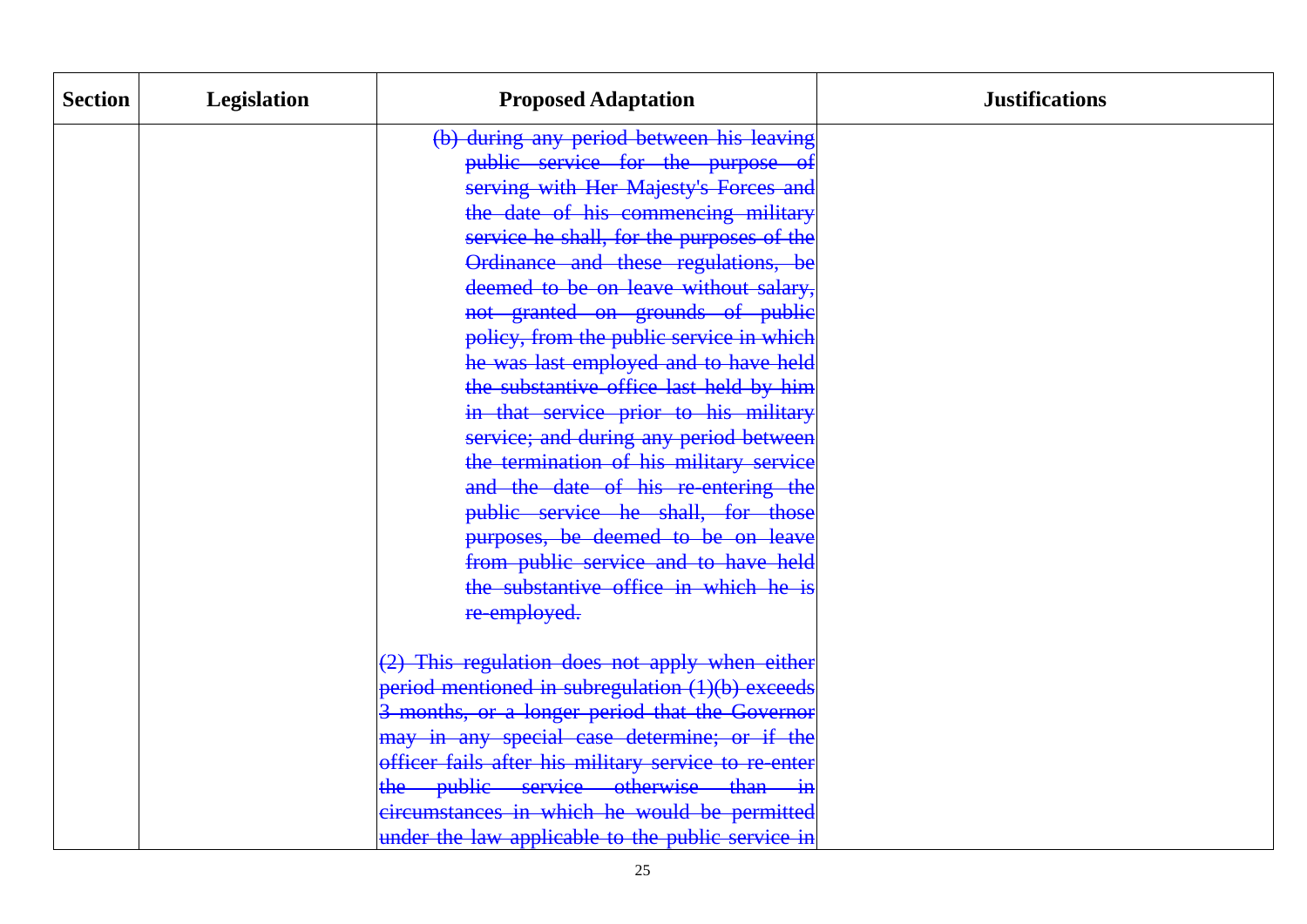| <b>Section</b> | <b>Legislation</b> | <b>Proposed Adaptation</b>                           | <b>Justifications</b> |
|----------------|--------------------|------------------------------------------------------|-----------------------|
|                |                    | which he is last employed prior to his military      |                       |
|                |                    | service to retire on pension or gratuity, those      |                       |
|                |                    | circumstances arising not later than the expiration  |                       |
|                |                    | of 3 months, or a longer period as may be            |                       |
|                |                    | determined by the Governor, after the termination    |                       |
|                |                    | of his military service.                             |                       |
|                |                    | (3) This regulation does not apply where an          |                       |
|                |                    | officer commenced his military service without       |                       |
|                |                    | the approval of the Governor of the territory in     |                       |
|                |                    | the service of which he was last employed before     |                       |
|                |                    | so serving.                                          |                       |
|                |                    | (4) If during any period mentioned in                |                       |
|                |                    | subregulation $(1)(a)$ the officer qualified for     |                       |
|                |                    | pension, or received emoluments in lieu of           |                       |
|                |                    | pension rights, in respect of his military service,  |                       |
|                |                    | subregulation (1)(a) shall, as respects that period, |                       |
|                |                    | have effect as if the words "leave without salary,   |                       |
|                |                    | not granted on grounds of public policy," were       |                       |
|                |                    | substituted for the words "leave on full salary".    |                       |
|                |                    | (5) If during his military service the officer was   |                       |
|                |                    | injured or killed, he shall not for the purposes of  |                       |
|                |                    | any provision of the Ordinance and these             |                       |
|                |                    | regulations relating to injury or death awards, be   |                       |
|                |                    | deemed to have been injured or killed in the         |                       |
|                |                    | discharge of his duty.                               |                       |
|                |                    |                                                      |                       |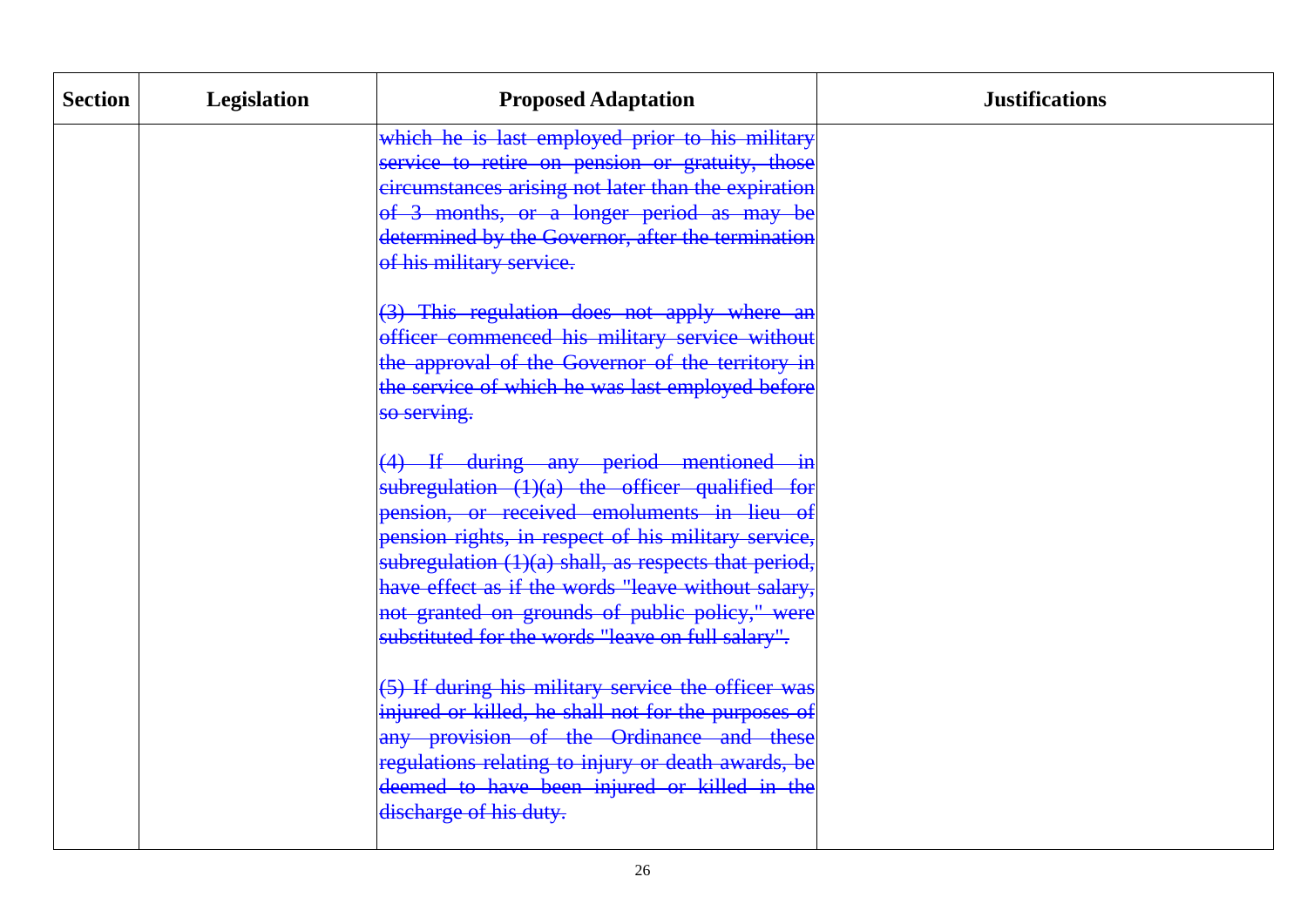| <b>Section</b> | <b>Legislation</b>           | <b>Proposed Adaptation</b>                           | <b>Justifications</b>                                                                                |
|----------------|------------------------------|------------------------------------------------------|------------------------------------------------------------------------------------------------------|
|                |                              | (6) The provisions of this regulation which deem     |                                                                                                      |
|                |                              | an officer to have held a specified office and to    |                                                                                                      |
|                |                              | have been on leave from a specified service do       |                                                                                                      |
|                |                              | not apply in respect of any period during which      |                                                                                                      |
|                |                              | he held any other substantive office and was on      |                                                                                                      |
|                |                              | leave from any public service.                       |                                                                                                      |
|                |                              | (7) Except where in any particular case the          |                                                                                                      |
|                |                              | Governor otherwise directs, this regulation does     |                                                                                                      |
|                |                              | not apply where the office in the public service     |                                                                                                      |
|                |                              | last held by the officer prior to his military       |                                                                                                      |
|                |                              | service was not an established office.               |                                                                                                      |
|                |                              | (8) This regulation does not apply to an officer     |                                                                                                      |
|                |                              | who has received a pension or gratuity during a      |                                                                                                      |
|                |                              | period of his military service in respect of public  |                                                                                                      |
|                |                              | service prior to joining the military service.       |                                                                                                      |
| 119            | <b>Merchant Shipping</b>     | <b>Section 5 Application of Part III</b>             | The Ordinance concerned makes provisions for the                                                     |
|                | (Prevention and Control of   |                                                      | prevention and control of pollution from ships.                                                      |
|                | <b>Pollution</b> ) Ordinance |                                                      | (3) No direction under section $6(2)$ shall apply to Part III of the Ordinance stipulates the powers |
|                | (Cap. 413),                  |                                                      | any vessel of Her Majesty's navy or to any ship which the Director of Marine can exercise in case    |
|                | Section 5                    |                                                      | not forming part of Her Majesty's navy which of pollution caused by any ship in Hong Kong or         |
|                |                              |                                                      | belongs to Her Majesty or is held by any person within the waters of Hong Kong during accidents.     |
|                | [Page 117 of marked-up]      |                                                      | on behalf of or for the benefit of the Crown in Before the Reunification, the direction given by the |
|                | copy of adaption             |                                                      | right of Her Majesty's Government in the United Director of Marine were not applicable to the ships  |
|                | proposals                    |                                                      | Kingdom or Her Majesty's Government in Hong of Her Majesty's Forces, Her Majesty's                   |
|                | (LC Paper No.                |                                                      | Kong, and no action shall be taken under section Government and the Hong Kong Government at          |
|                | $CB(2)228/10-11(05)$         | $6(4)$ or $(5)$ as respects any such vessel or ship. | that time.                                                                                           |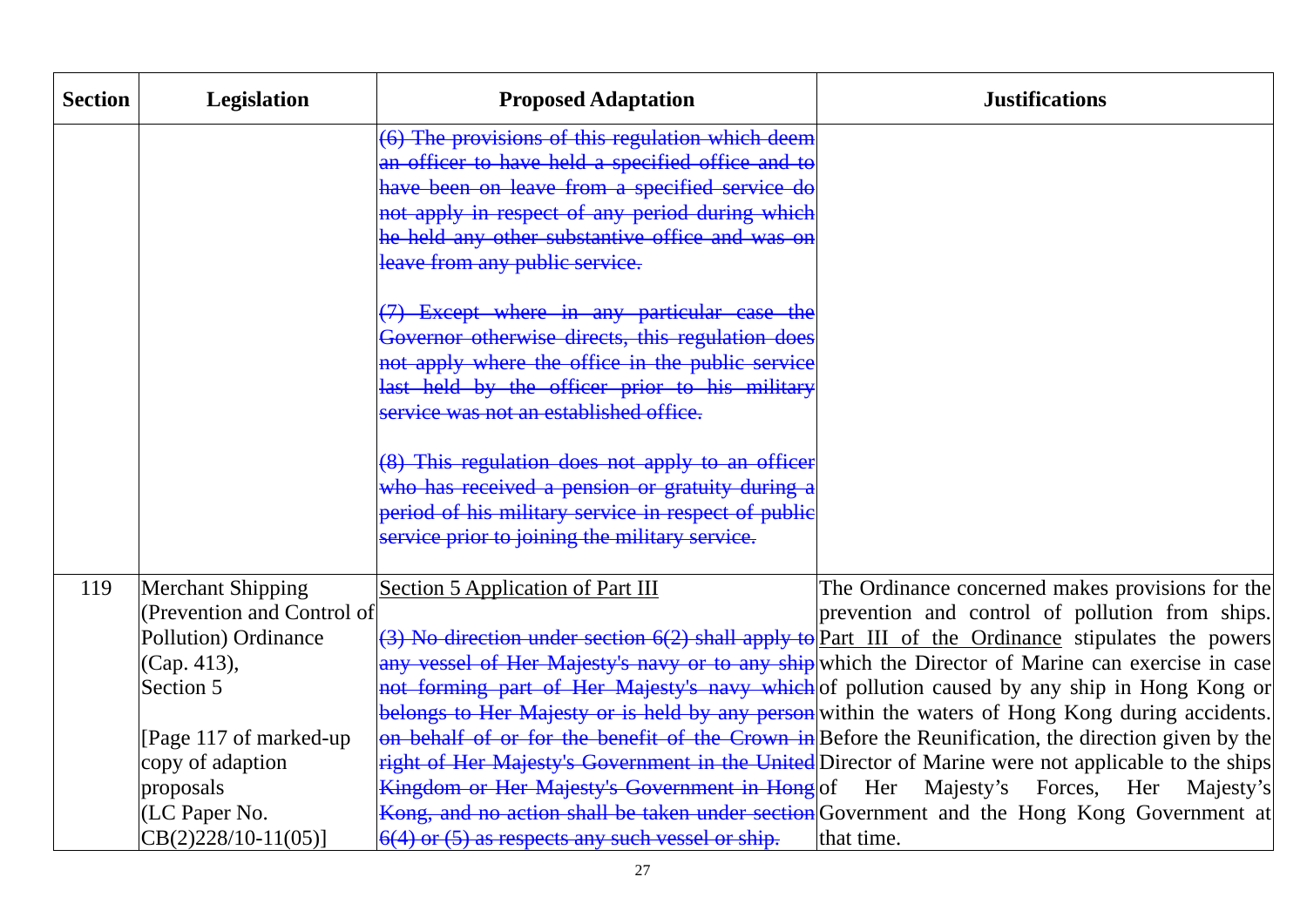| <b>Section</b> | Legislation | <b>Proposed Adaptation</b>                            | <b>Justifications</b>                                                                                      |
|----------------|-------------|-------------------------------------------------------|------------------------------------------------------------------------------------------------------------|
|                |             | No direction under section $6(2)$ applies to –<br>(3) |                                                                                                            |
|                |             |                                                       | (a) any ship which is used by the Chinese In general, according to the principles of adaptation            |
|                |             | People's Liberation Army; or                          | of laws, the term "Her Majesty's forces" is                                                                |
|                |             |                                                       | (b) any ship which belongs to the Central proposed to be adapted to "the Chinese People's                  |
|                |             | People's<br>Government<br><b>or</b>                   | the Liberation Army", except for circumstances                                                             |
|                |             |                                                       | Government of the Hong Kong Special involving land vested in or occupied by the former                     |
|                |             |                                                       | Administrative Region and is used only British Forces stationed in Hong Kong, where the                    |
|                |             | on non-commercial service,                            | term is to be adapted to "the Hong Kong Garrison".                                                         |
|                |             |                                                       | and no action may be taken under section $6(4)$ or Further, the Chinese People's Liberation Army only      |
|                |             | (5) as respects any such ship.                        | makes differentiation regarding the posts but not                                                          |
|                |             |                                                       | the units of the naval, army and air forces, which                                                         |
|                |             |                                                       | are collectively known as "the Chinese People's                                                            |
|                |             |                                                       | Liberation Army". It is therefore proposed to                                                              |
|                |             |                                                       | adapt the term "any vessel of Her Majesty's navy"                                                          |
|                |             |                                                       | to "any ship which is used by the Chinese People's                                                         |
|                |             |                                                       | Liberation Army" in sub-section (a). In adapting                                                           |
|                |             |                                                       | the term, "the Chinese People's Liberation Army"                                                           |
|                |             |                                                       | is suggested instead of "the Hong Kong Garrison"<br>as there is a need to cater for visiting warships from |
|                |             |                                                       | Chinese People's Liberation Army (i.e. those based                                                         |
|                |             |                                                       | outside Hong Kong).                                                                                        |
|                |             |                                                       |                                                                                                            |
|                |             |                                                       | As the provision covered the ships belonged to Her                                                         |
|                |             |                                                       | Majesty's Government in the United Kingdom and                                                             |
|                |             |                                                       | Hong<br>Kong<br>Government<br>before<br>the<br>the                                                         |
|                |             |                                                       | Reunification<br>that<br>were<br>used<br>only<br>on                                                        |
|                |             |                                                       | non-commercial service, it is therefore proposed to                                                        |
|                |             |                                                       | adapt the reference "any ship not forming part of                                                          |
|                |             |                                                       | Her Majesty's navy which belongs to Her Majesty                                                            |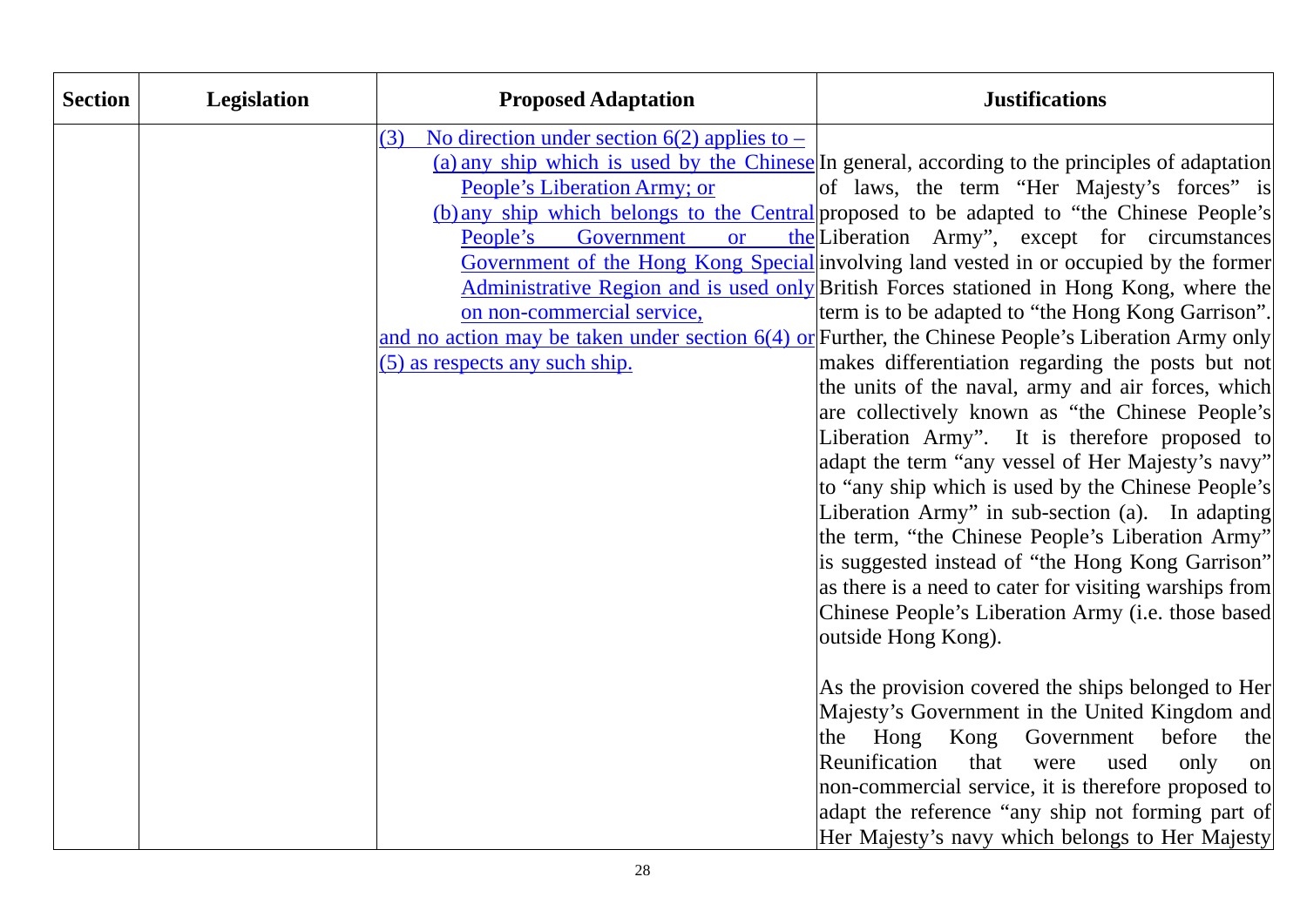| <b>Section</b> | Legislation                     | <b>Proposed Adaptation</b>                                                          | <b>Justifications</b>                                                                                                                                                                                                                                                                                                                                                                                                                             |
|----------------|---------------------------------|-------------------------------------------------------------------------------------|---------------------------------------------------------------------------------------------------------------------------------------------------------------------------------------------------------------------------------------------------------------------------------------------------------------------------------------------------------------------------------------------------------------------------------------------------|
|                |                                 |                                                                                     | or is held by any person on behalf of or for the<br>benefit of the Crown in right of Her Majesty's<br>Government in the United Kingdom or Her<br>Majesty's Government in Hong Kong" to "any ship<br>which belongs to the Central People's Government<br>or the Government of the Hong Kong Special<br>Administrative Region and is used only on<br>non-commercial service" in sub-section (b).<br>The adaptation proposals are prepared by making |
|                |                                 |                                                                                     | reference to Section $2A(2)(c)$ and Section 1 of<br>Schedule 8 to Cap.1.                                                                                                                                                                                                                                                                                                                                                                          |
| 120            | <b>Civil Aviation Ordinance</b> | Section 2A Power to give effect to Chicago The Ordinance makes provisions           | for<br>the                                                                                                                                                                                                                                                                                                                                                                                                                                        |
|                | (Cap. 448),                     | Convention and regulate air navigation                                              | implementation of the "Chicago Convention".                                                                                                                                                                                                                                                                                                                                                                                                       |
|                | <b>Section 2A</b>               |                                                                                     | Before the Reunification, the then Governor in                                                                                                                                                                                                                                                                                                                                                                                                    |
|                |                                 |                                                                                     | (3) No order may be made under subsection Council could made orders for prohibiting aircraft                                                                                                                                                                                                                                                                                                                                                      |
|                | [Page 118 of marked-up]         |                                                                                     | $(2)(s)$ for prohibiting aircraft from flying over any from flying over specific areas in Hong Kong under                                                                                                                                                                                                                                                                                                                                         |
|                | copy of adaption                | area in Hong Kong -<br>(a) by reason of national defence; or                        | section $2A(2)(s)$ .                                                                                                                                                                                                                                                                                                                                                                                                                              |
|                | proposals<br>(LC Paper No.      |                                                                                     | (b) during a state of emergency or state of Section 2A(3): Before the Reunification, except on                                                                                                                                                                                                                                                                                                                                                    |
|                | $CB(2)228/10-11(05)$ ]          | war,                                                                                | the instruction of a "Secretary of State" of the                                                                                                                                                                                                                                                                                                                                                                                                  |
|                |                                 |                                                                                     | except on an instruction of a Secretary of State United Kingdom under section (4), the then                                                                                                                                                                                                                                                                                                                                                       |
|                |                                 |                                                                                     | the Central People's Government issued as Governor in Council could not make any order for                                                                                                                                                                                                                                                                                                                                                        |
|                |                                 | described in subsection (4).                                                        | prohibiting aircraft from flying over any area in                                                                                                                                                                                                                                                                                                                                                                                                 |
|                |                                 |                                                                                     | Hong Kong by reason of national defence or during                                                                                                                                                                                                                                                                                                                                                                                                 |
|                |                                 | Where a Secretary of State the Central a state of emergency or state of war.<br>(4) |                                                                                                                                                                                                                                                                                                                                                                                                                                                   |
|                |                                 | People's Government, by reason of national                                          |                                                                                                                                                                                                                                                                                                                                                                                                                                                   |
|                |                                 |                                                                                     | defence, or at any time during a state of <u>Section 2A(4)</u> : Before the Reunification, the then                                                                                                                                                                                                                                                                                                                                               |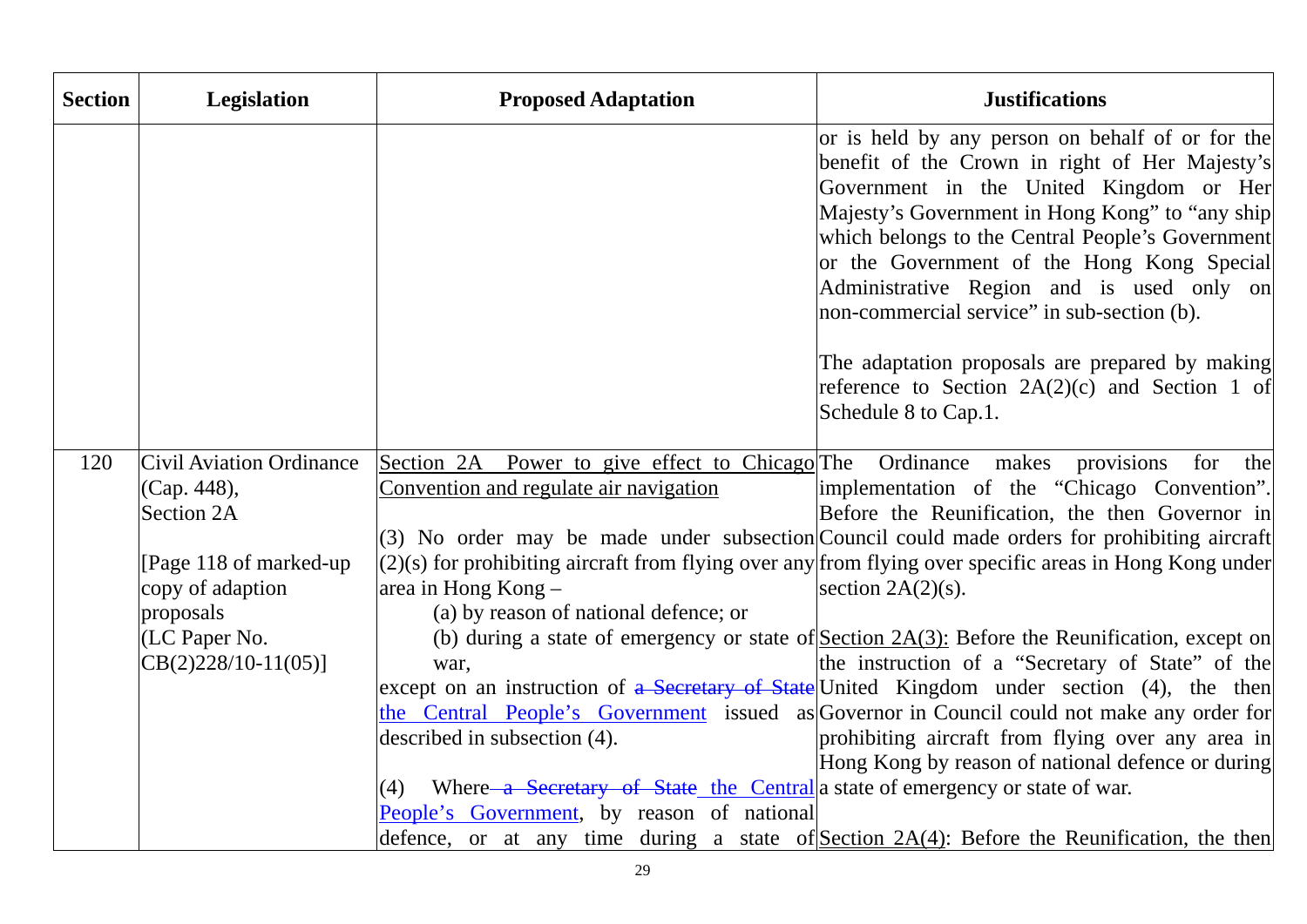| <b>Section</b> | <b>Legislation</b> | <b>Proposed Adaptation</b>                                                                                                                                                                                                                                                                                                                                                                                                                                                                                                      | <b>Justifications</b>                                                                                                                                                                                                                                                                                                                                                                                                                                                                                                                                                                                                                                                                                                                                                                                                                                                                                                                                                                                                                                                                                                                                                                                                                                                                                                                                                                                                                                                                                                                                                                                                         |
|----------------|--------------------|---------------------------------------------------------------------------------------------------------------------------------------------------------------------------------------------------------------------------------------------------------------------------------------------------------------------------------------------------------------------------------------------------------------------------------------------------------------------------------------------------------------------------------|-------------------------------------------------------------------------------------------------------------------------------------------------------------------------------------------------------------------------------------------------------------------------------------------------------------------------------------------------------------------------------------------------------------------------------------------------------------------------------------------------------------------------------------------------------------------------------------------------------------------------------------------------------------------------------------------------------------------------------------------------------------------------------------------------------------------------------------------------------------------------------------------------------------------------------------------------------------------------------------------------------------------------------------------------------------------------------------------------------------------------------------------------------------------------------------------------------------------------------------------------------------------------------------------------------------------------------------------------------------------------------------------------------------------------------------------------------------------------------------------------------------------------------------------------------------------------------------------------------------------------------|
|                |                    | the Governor Chief Executive -<br>accordance<br>with<br>$(2)(s)$ in<br>instruction; or<br>(b) that an order made under subsection<br>accordance with the instruction,<br>then the Governor in Council Chief Executive in<br>Council shall comply with that instruction.<br>In this section $-$<br>(8)<br>Kong which endangers national unity or security "Chief Executive in Council".<br>and is beyond the control of the Government of<br>the Hong Kong Special Administrative Region;<br>Kingdom People's Republic of China. | emergency or state of war, issues an instruction to Governor in Council should comply with the<br>instruction made, repealed or amended by the<br>(a) that an order be made under subsection Secretary of State by reason of national defence or<br>the at any time during a state of emergency or state of<br>war in accordance with subsection $2(s)$ .<br>(2)(s) be repealed or amended in <u>Section 2A(8)</u> : provides the definition of "state of<br>emergency" and "state of war".<br>In accordance with section 11 of Schedule to Cap. 1<br>of Hong Kong Laws, which stipulates that "any<br>reference to the Governor of Hong Kong or to the<br>Governor in Council shall be construed as a<br>'state of emergency" (緊急狀態) means a state of reference to the Chief Executive of the Hong Kong<br>emergency in Hong Kong declared by a Secretary Special Administrative Region or the Chief<br>of State the Standing Committee of the National Executive in Council respectively", it is therefore<br>People's Congress for the purposes of this proposed to adapt the reference "Governor" to<br>Ordinance by reason of turmoil within Hong "Chief Executive", and "Governor in Council" to<br>According to section (1) of Schedule 8 to Cap. 1 of<br>Hong Kong Laws, any reference in any provision to<br>"state of war" (戰爭狀態) means a state of war the Secretary of State where the content of the<br>declared in accordance with the law of the United provision involves affairs for which the Central<br>People's Government of the People's Republic of<br>China has responsibility shall be construed as a |
|                |                    |                                                                                                                                                                                                                                                                                                                                                                                                                                                                                                                                 | reference to the Central People's Government or<br>other competent authorities of the People's<br>Republic of China.                                                                                                                                                                                                                                                                                                                                                                                                                                                                                                                                                                                                                                                                                                                                                                                                                                                                                                                                                                                                                                                                                                                                                                                                                                                                                                                                                                                                                                                                                                          |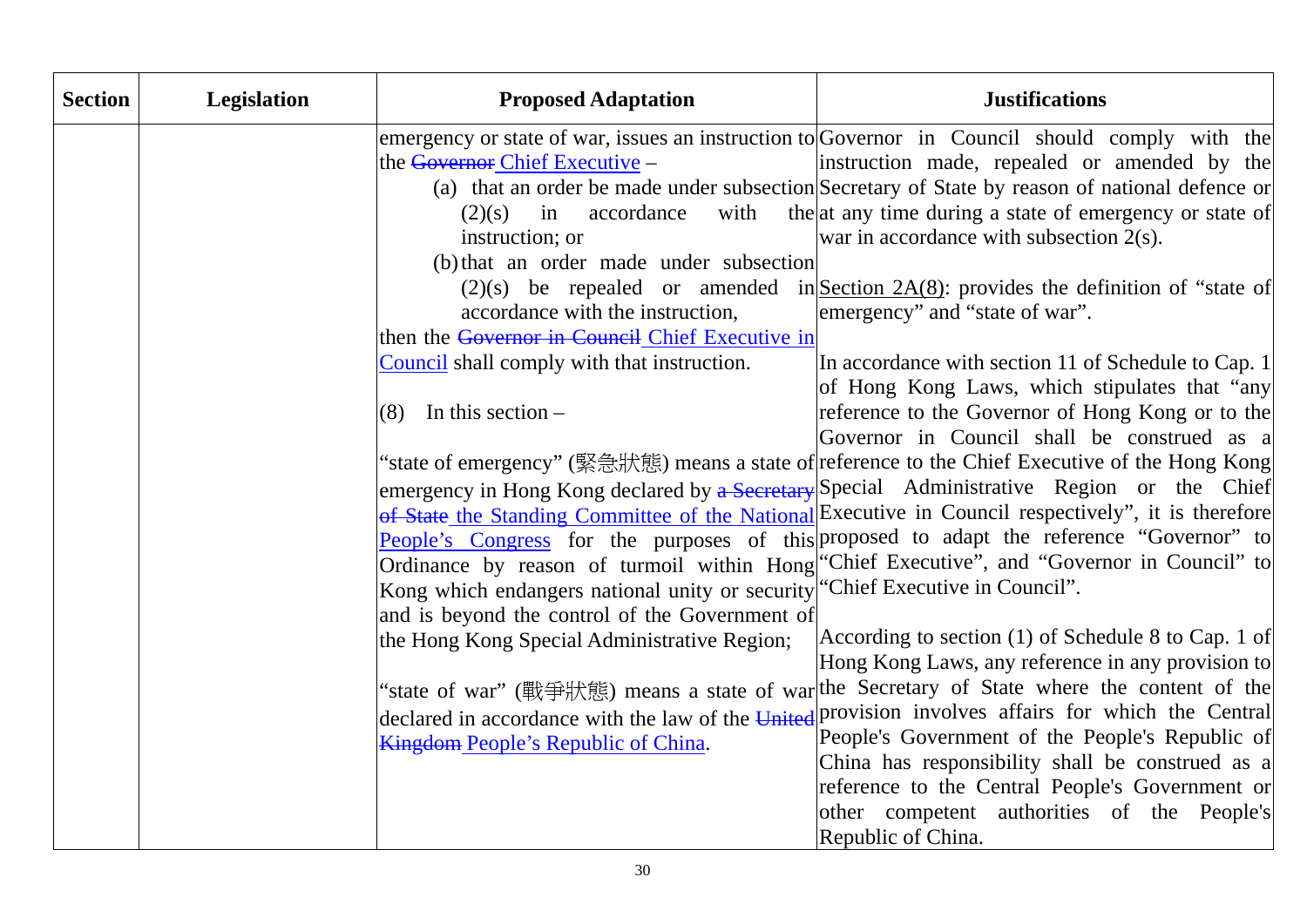| <b>Section</b> | <b>Legislation</b>                             | <b>Proposed Adaptation</b>                   | <b>Justifications</b>                                                                                                                                                                                                                                                                                                                                                    |
|----------------|------------------------------------------------|----------------------------------------------|--------------------------------------------------------------------------------------------------------------------------------------------------------------------------------------------------------------------------------------------------------------------------------------------------------------------------------------------------------------------------|
|                |                                                |                                              | Under Article 14 of the Basic Law, the "Central<br>People's Government shall be responsible for the<br>defence of the Hong Kong Special Administrative<br>Region". It is therefore suggested to adapt the<br>reference of "a Secretary of State" in sections (3)<br>and (4) to "the Central People's Government".                                                        |
|                |                                                |                                              | Under Article 18 of the Basic Law, "the Standing<br>Committee of the National People's Congress<br>decides to declare a state of war", it is therefore<br>suggested to adapt the reference of "a Secretary of<br>State" in section (8) to "the Standing Committee of<br>the National People's Congress" and the "United<br>Kingdom" to "the People's Republic of China". |
|                |                                                |                                              |                                                                                                                                                                                                                                                                                                                                                                          |
| 121            | <b>Civil Aviation Ordinance</b><br>(Cap. 448), | <b>Section 13 Savers</b>                     | Before the Reunification, the Ordinance provided<br>exemption to aircraft belonging to or exclusively                                                                                                                                                                                                                                                                    |
|                | Section 13                                     | (1)                                          | Nothing in this Ordinance shall apply to employed for the time being in the service of Her                                                                                                                                                                                                                                                                               |
|                |                                                |                                              | aircraft belonging to or exclusively employed for Majesty from the need to follow the regulations of                                                                                                                                                                                                                                                                     |
|                | [Page 119 of                                   |                                              | the time being in the service of Her Majesty the the Ordinance. Such exemption was offered to the                                                                                                                                                                                                                                                                        |
|                | marked-up copy of                              |                                              | Central People's Government, the Chinese aircraft of the then Government of the United                                                                                                                                                                                                                                                                                   |
|                | adaption proposals                             |                                              | People's Liberation Army or the Government of Kingdom, British Forces and the Hong Kong                                                                                                                                                                                                                                                                                  |
|                | (LC Paper No.                                  | the Hong Kong Special Administrative Region. | Government. Before the Reunification, the then                                                                                                                                                                                                                                                                                                                           |
|                | $CB(2)228/10-11(05)$                           |                                              | Governor in Council could by order apply to any                                                                                                                                                                                                                                                                                                                          |
|                |                                                | (2)                                          | The Governor in Council Chief Executive in aircraft described in subsection (1), i.e. aircraft<br>Council may by order apply to any aircraft belonged to Her Majesty or exclusively employed                                                                                                                                                                             |
|                |                                                |                                              | described in subsection (1), with or without for the time being in the service of Her Majesty,                                                                                                                                                                                                                                                                           |
|                |                                                |                                              | modification, any provision of this Ordinance or with or without modification, any provisions of the                                                                                                                                                                                                                                                                     |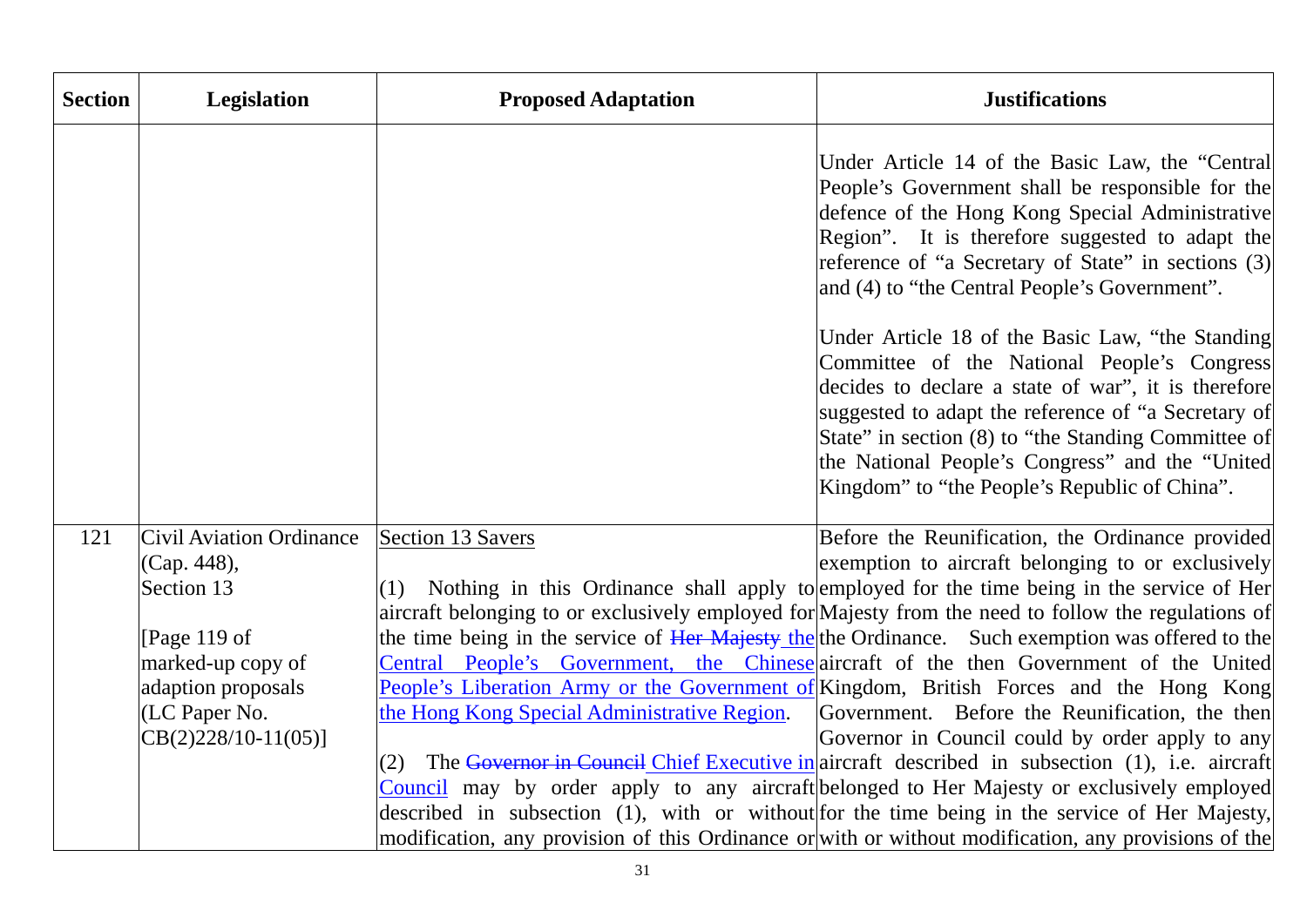| <b>Section</b><br>Legislation | <b>Proposed Adaptation</b>                                                                | <b>Justifications</b>                                                                                                                                                                                                                                                                                                                                                                                                                                                               |
|-------------------------------|-------------------------------------------------------------------------------------------|-------------------------------------------------------------------------------------------------------------------------------------------------------------------------------------------------------------------------------------------------------------------------------------------------------------------------------------------------------------------------------------------------------------------------------------------------------------------------------------|
|                               | regulations made thereunder<br>any<br><b>or</b><br>enactment specified in subsection (6). | any Ordinance concerned or any enactment specified in<br>subsection (6).<br>As aircraft belonging to Her Majesty and<br>exclusively employed for the time being in the<br>service of Her Majesty included the aircraft of the<br>then Government of the United Kingdom, British<br>Forces and the Hong Kong Government, it is                                                                                                                                                       |
|                               |                                                                                           | therefore proposed to adapt the relevant references<br>to "the Chinese People's Government, the Chinese<br>People's Liberation Army or the Government of the<br>Hong Kong Special Administrative Region". The<br>adaptation proposal is prepared by making<br>reference to Section $2A(2)(c)$ and Sections 1 and 2<br>of Schedule 8 to Cap.1.                                                                                                                                       |
|                               |                                                                                           | In accordance with section 11 of Schedule to Cap. 1<br>of Hong Kong Laws, which stipulates that "any<br>reference to the Governor of Hong Kong or to the<br>Governor in Council shall be construed as a<br>reference to the Chief Executive of the Hong Kong<br>Special Administrative Region or the Chief<br>Executive in Council respectively", it is therefore<br>proposed to adapt the reference "Governor in<br>Council" to "Chief Executive in Council" in<br>section $(2)$ . |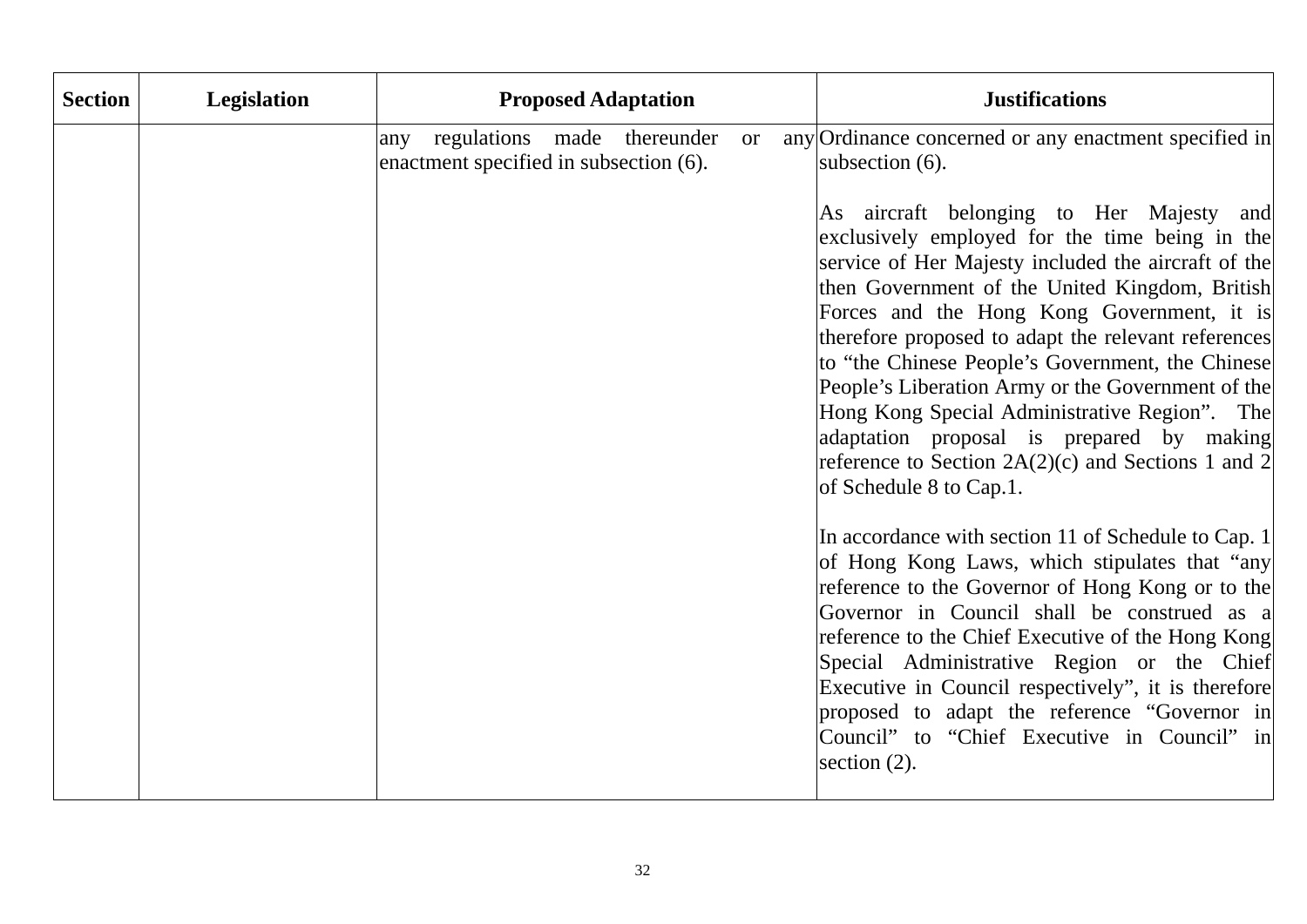| <b>Section</b> | Legislation             | <b>Proposed Adaptation</b>                                                                   | <b>Justifications</b>                                                                                      |
|----------------|-------------------------|----------------------------------------------------------------------------------------------|------------------------------------------------------------------------------------------------------------|
| 122            | Air Navigation (Hong    |                                                                                              | Article 19: Members of flight crew-requirement Subsidiary Legislation C makes provisions for               |
| 123            | Kong) Order 1995        | of licences                                                                                  | matters such as the issue of air operators'                                                                |
|                | (Cap. 448 sub. leg. C), |                                                                                              | certificates. Before the Reunification, members of                                                         |
|                | Articles 19 and 23      |                                                                                              | $ (4)$ Notwithstanding the provisions of paragraph any of Her Majesty's naval, military or air forces      |
|                |                         |                                                                                              | $(1)$ of this Article, a person may, unless the were exempt from the requirement of registration           |
|                | [Pages 120-121 of]      | certificate of airworthiness in force in respect of of licences under Article $19(1)$ .      |                                                                                                            |
|                | marked-up copy of       | the aircraft otherwise requires, act as pilot of an                                          |                                                                                                            |
|                | adaption proposals      |                                                                                              | aircraft registered in Hong Kong for the purpose <i>Article 23(2)</i> stipulated that pilots of any of Her |
|                | (LC Paper No.           |                                                                                              | of undergoing training or tests for the grant or Majesty's naval, military of air forces were exempt       |
|                | $CB(2)228/10-11(05)]$   |                                                                                              | renewal of a pilot's licence or for the inclusion, from following the restrictions on flying instruction   |
|                |                         | renewal or extension of a rating therein without in the flight crew-requirement of licences. |                                                                                                            |
|                |                         | being the holder of an appropriate licence, if the                                           |                                                                                                            |
|                |                         | following conditions are complied with:                                                      | In general, according to the principles of adaptation                                                      |
|                |                         |                                                                                              | of laws, the term "Her Majesty's naval, military or                                                        |
|                |                         |                                                                                              | (b) the person acting as the pilot of the air forces" is proposed to be adapted to "the                    |
|                |                         |                                                                                              | aircraft without being the holder of an Chinese People's Liberation Army", except for                      |
|                |                         | appropriate licence either -                                                                 | circumstances involving land vested in or occupied                                                         |
|                |                         |                                                                                              | by the former British Forces stationed in Hong                                                             |
|                |                         | (i)                                                                                          | within the period of 6 months Kong, where the term is to be adapted to "the Hong                           |
|                |                         |                                                                                              | immediately preceding was serving Kong Garrison". Further, as the Chinese People's                         |
|                |                         |                                                                                              | as a qualified pilot of aircraft in any Liberation Army only makes differentiation                         |
|                |                         |                                                                                              | of Her Majesty's naval, military or regarding the posts but not the units of the naval,                    |
|                |                         |                                                                                              | air forces the Chinese People's army and air forces, which are collectively know as                        |
|                |                         |                                                                                              | Liberation Army, and his physical the Chinese People's Liberation Army". It is                             |
|                |                         |                                                                                              | condition has not, so far as he is therefore proposed to adapt the term "any of Her                        |
|                |                         |                                                                                              | aware, so deteriorated during that Majesty's naval, military or air forces" to "the                        |
|                |                         | period as to render him unfit for the Chinese People's Liberation Army".                     |                                                                                                            |
|                |                         | licence for which he intends to                                                              |                                                                                                            |
|                |                         | qualify; or                                                                                  | The adaptation proposals are prepared by making                                                            |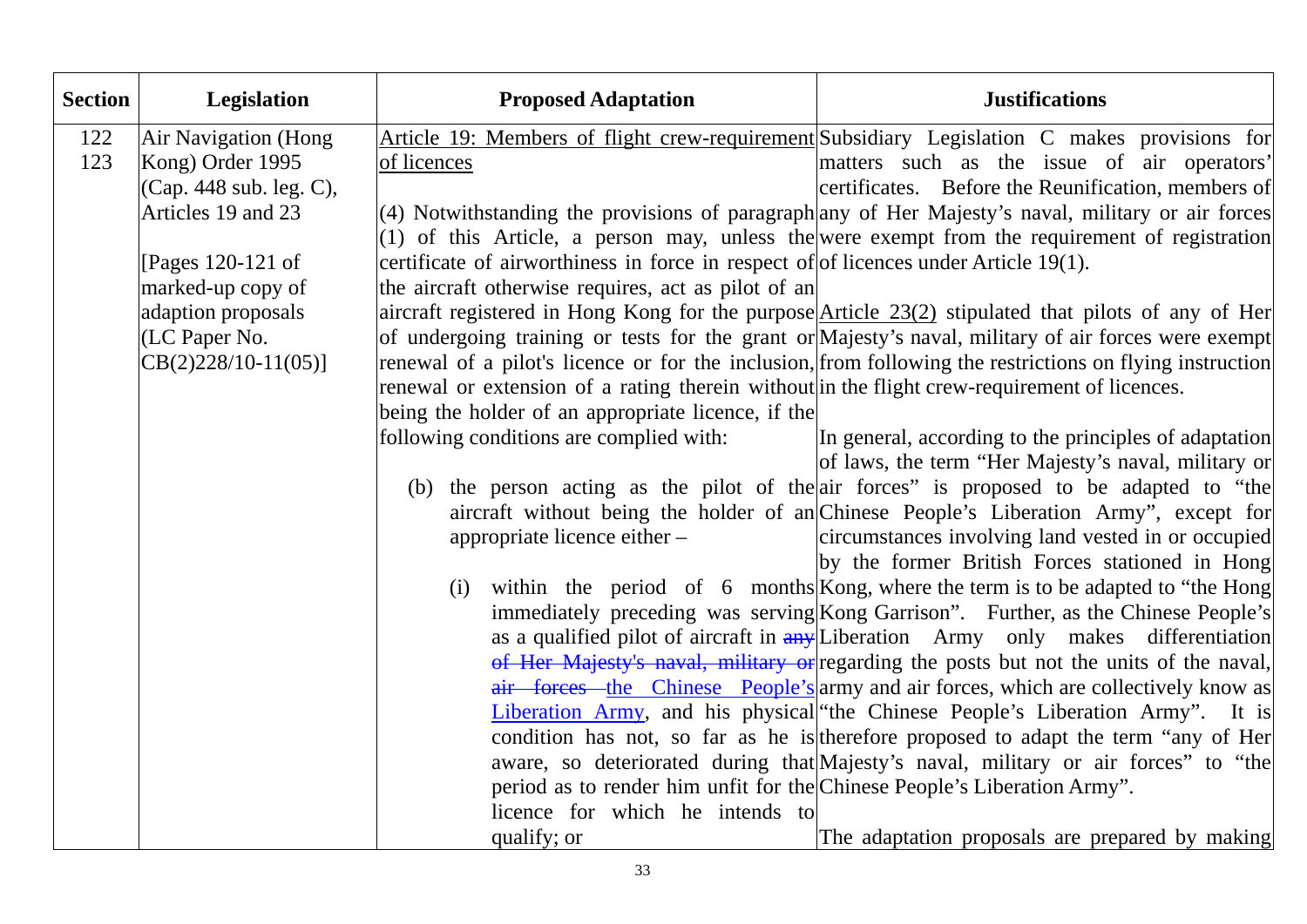| <b>Section</b> | Legislation | <b>Proposed Adaptation</b>                                                                                                                                                                                                                                                                                                                                                                                                                                                                 | <b>Justifications</b>                            |
|----------------|-------------|--------------------------------------------------------------------------------------------------------------------------------------------------------------------------------------------------------------------------------------------------------------------------------------------------------------------------------------------------------------------------------------------------------------------------------------------------------------------------------------------|--------------------------------------------------|
|                |             | (6) Notwithstanding the provisions of paragraph Schedule 8 to Cap.1.<br>$(1)$ of this Article, a person may act as a member<br>of the flight crew of an aircraft registered in Hong<br>Kong without being the holder of an appropriate<br>licence if, in so doing, he is acting in the course<br>of his duty as a member of any of Her Majesty's<br>naval, military or air forcesthe Chinese People's<br><b>Liberation Army.</b>                                                           | reference to Section $2A(2)(c)$ and Section 1 of |
|                |             | Article 23: Instruction in flying<br>$(2)$ This Article applies to instruction in flying<br>given to any person flying or about to fly a flying<br>machine or glider for the purpose of becoming<br>qualified for-<br>(a) the grant of a pilot's licence;<br>(b) the inclusion or variation of any rating<br>in his licence:                                                                                                                                                               |                                                  |
|                |             | Provided that this Article shall not apply to<br>any instruction if flying given to a person for the<br>purpose of becoming qualified for the inclusion<br>in his licence of an aircraft rating entitling him to<br>act as pilot of a multi-engined aircraft, or of an<br>aircraft of any class appearing in column 4 of the<br>Table in Part A of Schedule 1 to this Order if that<br>person has previously been entitled under the<br>Order, or qualified in any of Her Majesty's naval, |                                                  |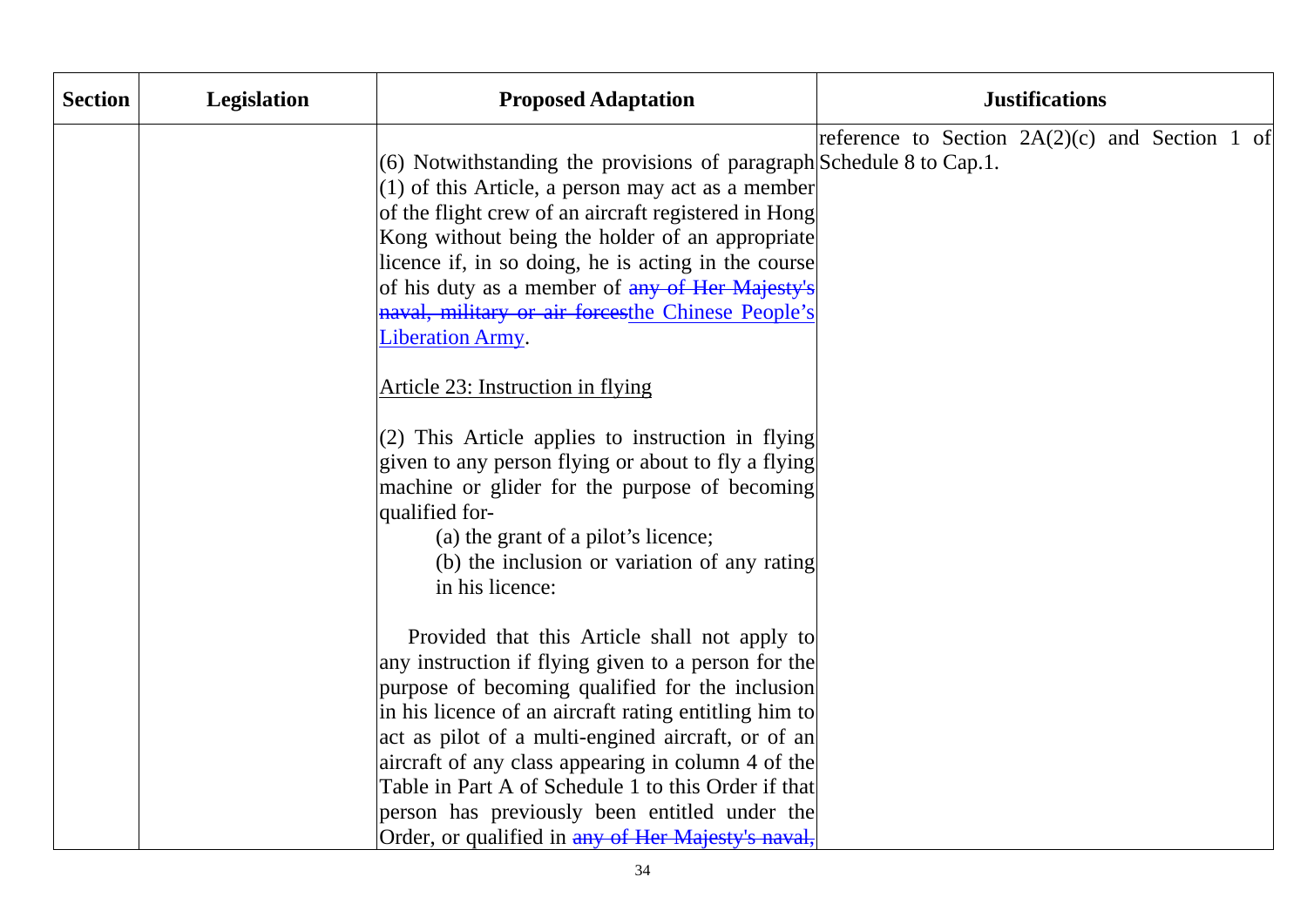| <b>Section</b> | <b>Legislation</b>                                                                                                                                                                            | <b>Proposed Adaptation</b>                                                                                                                                                                                                                                                                                                                                                                                                                                                                         | <b>Justifications</b>                                                                                                                                                                                                                                                                                                                                                                                                                                                                                                                                                                                                                                                                                                                                                                                                                                                                                                                                                                                                                                                                                                                                                                                                                                                                                                                                                                                             |
|----------------|-----------------------------------------------------------------------------------------------------------------------------------------------------------------------------------------------|----------------------------------------------------------------------------------------------------------------------------------------------------------------------------------------------------------------------------------------------------------------------------------------------------------------------------------------------------------------------------------------------------------------------------------------------------------------------------------------------------|-------------------------------------------------------------------------------------------------------------------------------------------------------------------------------------------------------------------------------------------------------------------------------------------------------------------------------------------------------------------------------------------------------------------------------------------------------------------------------------------------------------------------------------------------------------------------------------------------------------------------------------------------------------------------------------------------------------------------------------------------------------------------------------------------------------------------------------------------------------------------------------------------------------------------------------------------------------------------------------------------------------------------------------------------------------------------------------------------------------------------------------------------------------------------------------------------------------------------------------------------------------------------------------------------------------------------------------------------------------------------------------------------------------------|
|                |                                                                                                                                                                                               | military or air forcesthe Chinese People's<br>Liberation Army, to act as pilot of multi-engined<br>aircraft, or of an aircraft of that class as the case<br>may be.                                                                                                                                                                                                                                                                                                                                |                                                                                                                                                                                                                                                                                                                                                                                                                                                                                                                                                                                                                                                                                                                                                                                                                                                                                                                                                                                                                                                                                                                                                                                                                                                                                                                                                                                                                   |
| 124            | <b>Air Navigation (Hong</b><br>Kong) Order 1995<br>(Cap. 448 sub. leg. C),<br>Article 64<br>[Page 122 of<br>marked-up copy of<br>adaption proposals<br>(LC Paper No.<br>$CB(2)228/10-11(05)]$ | Article 64: Rules of the Air<br>departed from to the extent necessary -<br>318) or Flying Orders<br>Contractors (Aviation Publication 67)<br>issued by the Secretary of State in<br>relation to an aircraft of which the<br>Majesty's naval, military or air forces<br>for complying with regulations of<br>(c)<br>directives issued by the Central People's<br>Government in relation to an aircraft of<br>which the pilot in command is acting as<br>the<br>member of<br><b>Liberation Army.</b> | The Ordinance stipulates that any pilot in command<br>who was acting as a member of Her Majesty's<br>(3) It shall be lawful for the Rules of the Air to be forces and was in the course of his duty in<br>accordance with the Military Flying Regulations<br>issued by the Secretary of State of the Government<br>(e) for complying with Military Flying of the United Kingdom would not e regarded as not<br>Regulations (Joint Service Publication complying with the regulations in the Air<br>$\triangle$ Navigation Order concerned.<br>According to section (1) of Schedule 8 to Cap. 1 of<br>Hong Kong Laws, any reference in any provision to<br>the Secretary of State where the content of the<br>commander is acting as such in the provision involves affairs for which the Central<br>course of his duty as a member of Her People's Government of the People's Republic of<br>China has responsibility shall be construed as a<br>reference to the Central People's Government or<br>other competent authorities of the People's<br>Republic of China. It is therefore proposed to<br>adapt the reference "the Secretary of State" to "the<br>Central People's Government"<br>such in the course of his duty as $a$ In general, according to the principles of adaptation<br>Chinese People's of laws, the term "Her Majesty's naval, military or<br>air forces" is proposed to be adapted to "the |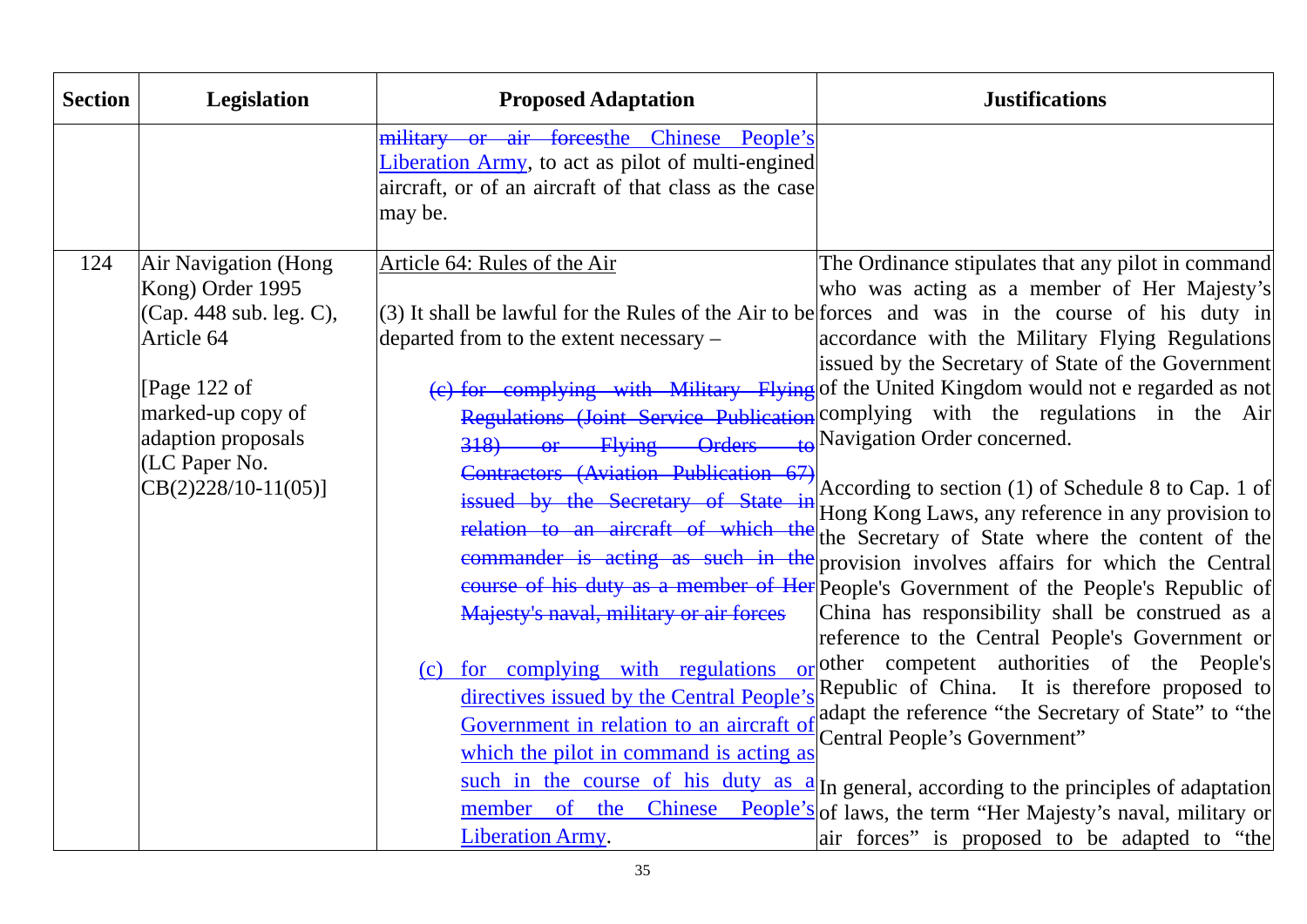| <b>Section</b> | Legislation | <b>Proposed Adaptation</b> | <b>Justifications</b>                                                                                                                                                                                                                                                                                                                                                                                                                                                                                                                                                                                                                                                                                                                                                                                                                                                                                                                                                                                                                                                                                                           |
|----------------|-------------|----------------------------|---------------------------------------------------------------------------------------------------------------------------------------------------------------------------------------------------------------------------------------------------------------------------------------------------------------------------------------------------------------------------------------------------------------------------------------------------------------------------------------------------------------------------------------------------------------------------------------------------------------------------------------------------------------------------------------------------------------------------------------------------------------------------------------------------------------------------------------------------------------------------------------------------------------------------------------------------------------------------------------------------------------------------------------------------------------------------------------------------------------------------------|
|                |             |                            | Chinese People's Liberation Army", except for<br>circumstances involving land vested in or occupied<br>by the former British Forces stationed in Hong<br>Kong, where the term is to be adapted to "the Hong<br>Kong Garrison". Further, the Chinese People's<br>Liberation Army only makes differentiation<br>regarding the posts but not the units of the naval,<br>army and air forces, which are collectively known<br>as "the Chinese People's Liberation Army". It is<br>therefore proposed to adapt the reference to "the<br>Chinese People's Liberation Army".<br>The "Military Flying Regulations (Joint Service<br>Publication 318) or Flying Orders to Contractors<br>(Aviation Publication 67)" as mentioned in section<br>(3) was the regulation/directive issued by the<br>Government of the United Kingdom. As there<br>was no such similar regulation/directive issued by<br>the Central People's Government for the moment, it<br>is therefore proposed to adapt the reference to<br>"regulations or directives issued by the Central<br>People's Government".<br>The adaptation proposal is prepared by making |
|                |             |                            | reference to Section $2A(2)(c)$ and Section 1 of<br>Schedule 8 to Cap.1.                                                                                                                                                                                                                                                                                                                                                                                                                                                                                                                                                                                                                                                                                                                                                                                                                                                                                                                                                                                                                                                        |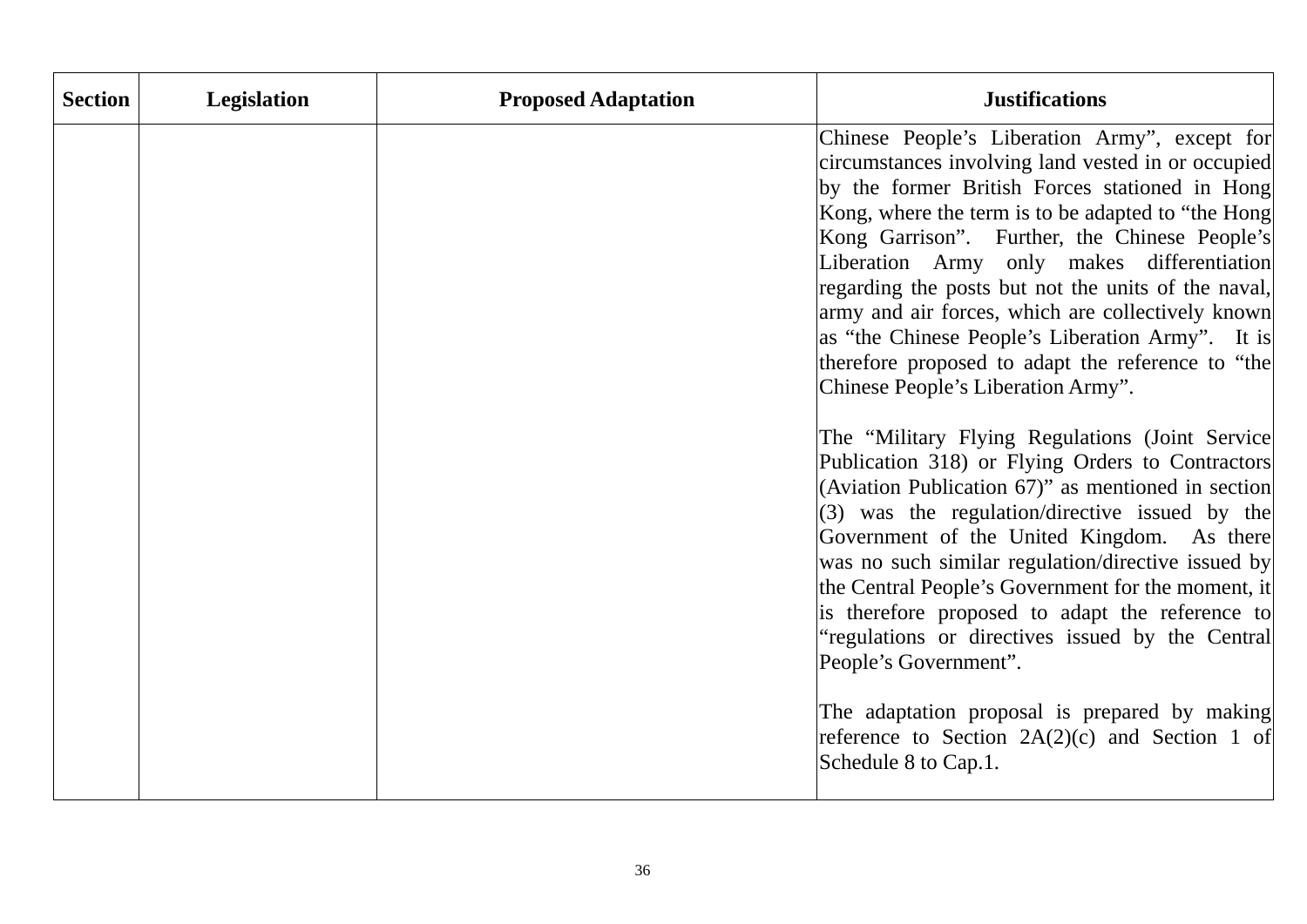| <b>Section</b> | Legislation                                                                                                                                                                            | <b>Proposed Adaptation</b>                                                                  | <b>Justifications</b>                                                                                                                                                                                                                                                                                                                                                                                                                                                                                                                                                                                                                                                                                                                                                                                                                                                                                                                                                                                                                                                                                                                                                                                                                                                                                                                                                                                                                                                                                                                |
|----------------|----------------------------------------------------------------------------------------------------------------------------------------------------------------------------------------|---------------------------------------------------------------------------------------------|--------------------------------------------------------------------------------------------------------------------------------------------------------------------------------------------------------------------------------------------------------------------------------------------------------------------------------------------------------------------------------------------------------------------------------------------------------------------------------------------------------------------------------------------------------------------------------------------------------------------------------------------------------------------------------------------------------------------------------------------------------------------------------------------------------------------------------------------------------------------------------------------------------------------------------------------------------------------------------------------------------------------------------------------------------------------------------------------------------------------------------------------------------------------------------------------------------------------------------------------------------------------------------------------------------------------------------------------------------------------------------------------------------------------------------------------------------------------------------------------------------------------------------------|
| 125            | Air Navigation (Hong<br>Kong) Order 1995<br>(Cap. 448 sub. leg. C),<br>Article 66<br>[Page 123 of marked-up]<br>copy of adaption<br>proposals<br>(LC Paper No.<br>$CB(2)228/10-11(05)$ | controllers and student air traffic controllers<br><b>Chinese People's Liberation Army.</b> | Article 66: Prohibition of unlicensed air traffic The Ordinance provided exemption to members of<br>the then Her Majesty's forces and visiting forces<br>from the need to obtain the relevant licences on air<br>$(1)$ Provided that a licence shall not be required traffic control. The reference on visiting force<br>by any person who acts in the course of his duty referred to the military forces of the countries<br>as a member of any of Her Majesty's naval, which had joint defence agreements with the<br>military or air forces or a visiting forcethe United Kingdom. The agreement allowed the<br>visiting forces to enjoy the same rights and<br>exemptions of the local military forces when they<br>stationed in the partner country.<br>In general, according to the principles of adaptation<br>of laws, the term "Her Majesty's naval, military or<br>air forces or a visiting force" is generally proposed<br>to be adapted to "the Chinese People's Liberation<br>Army", except for circumstances involving land<br>vested in or occupied by the former British Forces<br>stationed in Hong Kong, where the term is to be<br>adapted to "the Hong Kong Garrison". Further,<br>the Chinese People's Liberation Army only makes<br>differentiation regarding the posts but not the units<br>of the naval, army and air forces, which are<br>collectively known as "the Chinese People's<br>Liberation Army". It is therefore proposed to<br>adapt the reference to "the Chinese People's<br>Liberation Army". |
|                |                                                                                                                                                                                        |                                                                                             | In addition, as the exemption was provided to the<br>United Kingdom and other Commonwealth                                                                                                                                                                                                                                                                                                                                                                                                                                                                                                                                                                                                                                                                                                                                                                                                                                                                                                                                                                                                                                                                                                                                                                                                                                                                                                                                                                                                                                           |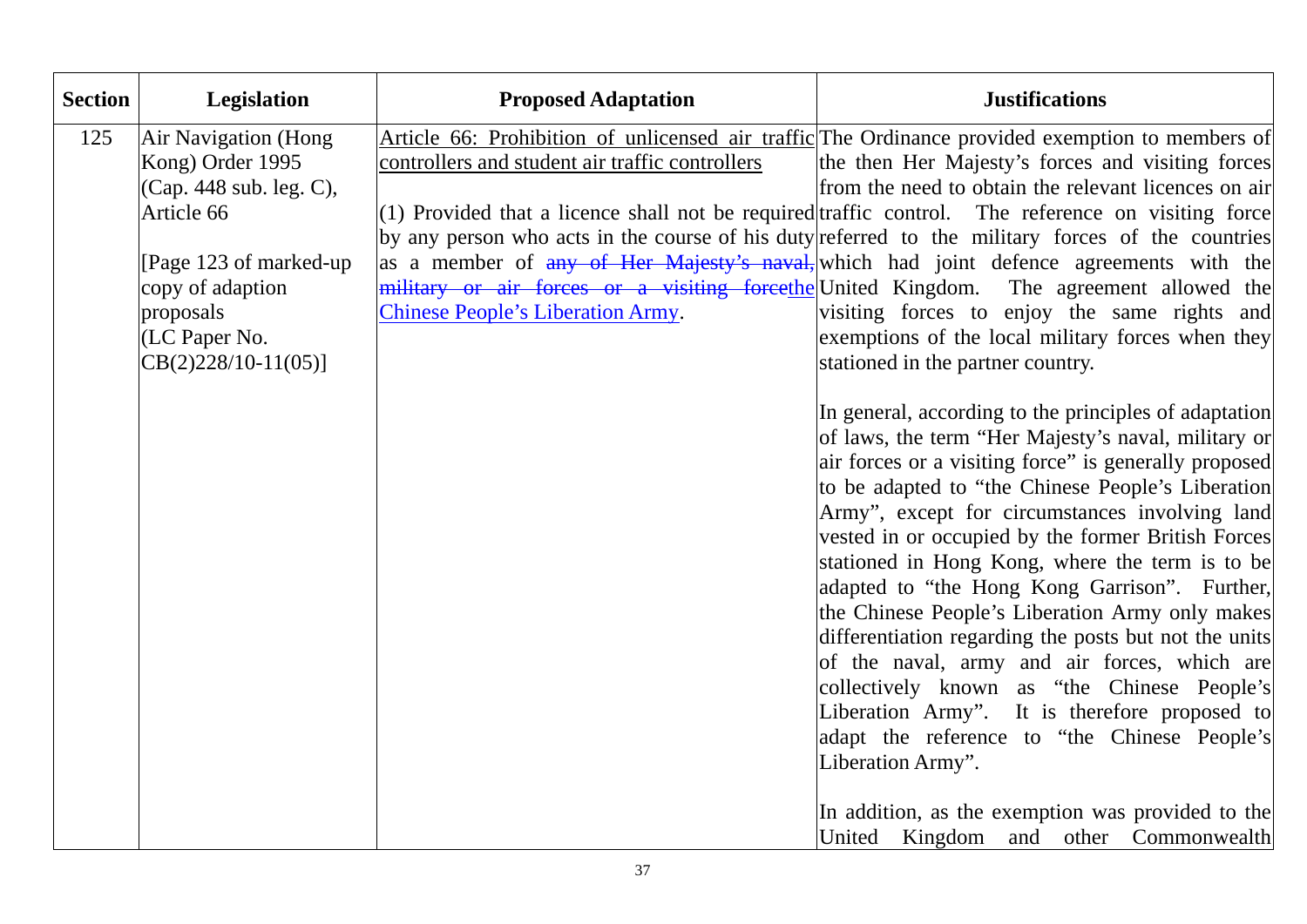| <b>Section</b> | <b>Legislation</b>                                                                       | <b>Proposed Adaptation</b>                                                                                                                                            | <b>Justifications</b>                                                                                                                                                                                                                                                                                                                                                                                                                                                                         |
|----------------|------------------------------------------------------------------------------------------|-----------------------------------------------------------------------------------------------------------------------------------------------------------------------|-----------------------------------------------------------------------------------------------------------------------------------------------------------------------------------------------------------------------------------------------------------------------------------------------------------------------------------------------------------------------------------------------------------------------------------------------------------------------------------------------|
|                |                                                                                          |                                                                                                                                                                       | countries or areas before the Reunification, and it is<br>not applicable after the Reunification, it is therefore<br>proposed to take away the reference on "visiting"<br>force".                                                                                                                                                                                                                                                                                                             |
|                |                                                                                          |                                                                                                                                                                       | The adaptation proposal is prepared by making<br>reference to Section $2A(2)(b)$ , $2A(2)(c)$ and<br>Section 1 of Schedule 8 to Cap.1.                                                                                                                                                                                                                                                                                                                                                        |
| 126            | <b>Air Navigation (Hong</b><br>Kong) Order 1995<br>(Cap. 448 sub. leg. C),<br>Article 69 | Power to prohibit or restrict flying<br>Article 69:<br>$(1)(a)$ of this Article prohibiting flight by any Reunification.<br>aircraft in any airspace over Hong Kong - | The Article stipulates that, the then Governor could<br>make regulations to prohibit or impose flight<br>$(4)$ No regulations may be made under paragraph conditions in the public interest before the                                                                                                                                                                                                                                                                                        |
|                | [Page 124 of marked-up]<br>copy of adaption<br>proposals<br>(LC Paper No.                | (a) by reason of national defence; or<br>war,                                                                                                                         | Section (4) provides that no regulation should be<br>made under paragraph $(1)(a)$ by reason of national<br>(b) during a state of emergency or state of defence or during a state of emergency or war, by<br>the then Governor before the Reunification, except                                                                                                                                                                                                                               |
|                | $CB(2)228/10-11(05)]$                                                                    | Central People's Government issued as described the Government of the United Kingdom.<br>in paragraph (5) of this Article.                                            | except on an instruction of a Secretary of State the on the instruction of the then Secretary of State of                                                                                                                                                                                                                                                                                                                                                                                     |
|                |                                                                                          | the Governor-Chief Executive-                                                                                                                                         | Section (5) provides that the then Governor shall<br>(5) Where $a$ Secretary of State the Central comply with the instruction to prohibit or restrict<br>People's Government, by reason of national flying by reason of national defence or during a<br>defence, or at any time during a state of state of emergency or war issued by the then<br>emergency or state of war, issues an instruction to Secretary of State of the Government of the United<br>Kingdom before the Reunification. |
|                |                                                                                          | $(a)$ that<br>regulations<br>be<br>made                                                                                                                               | under $ $ According to section (1) of Schedule 8 to Cap. 1 of                                                                                                                                                                                                                                                                                                                                                                                                                                 |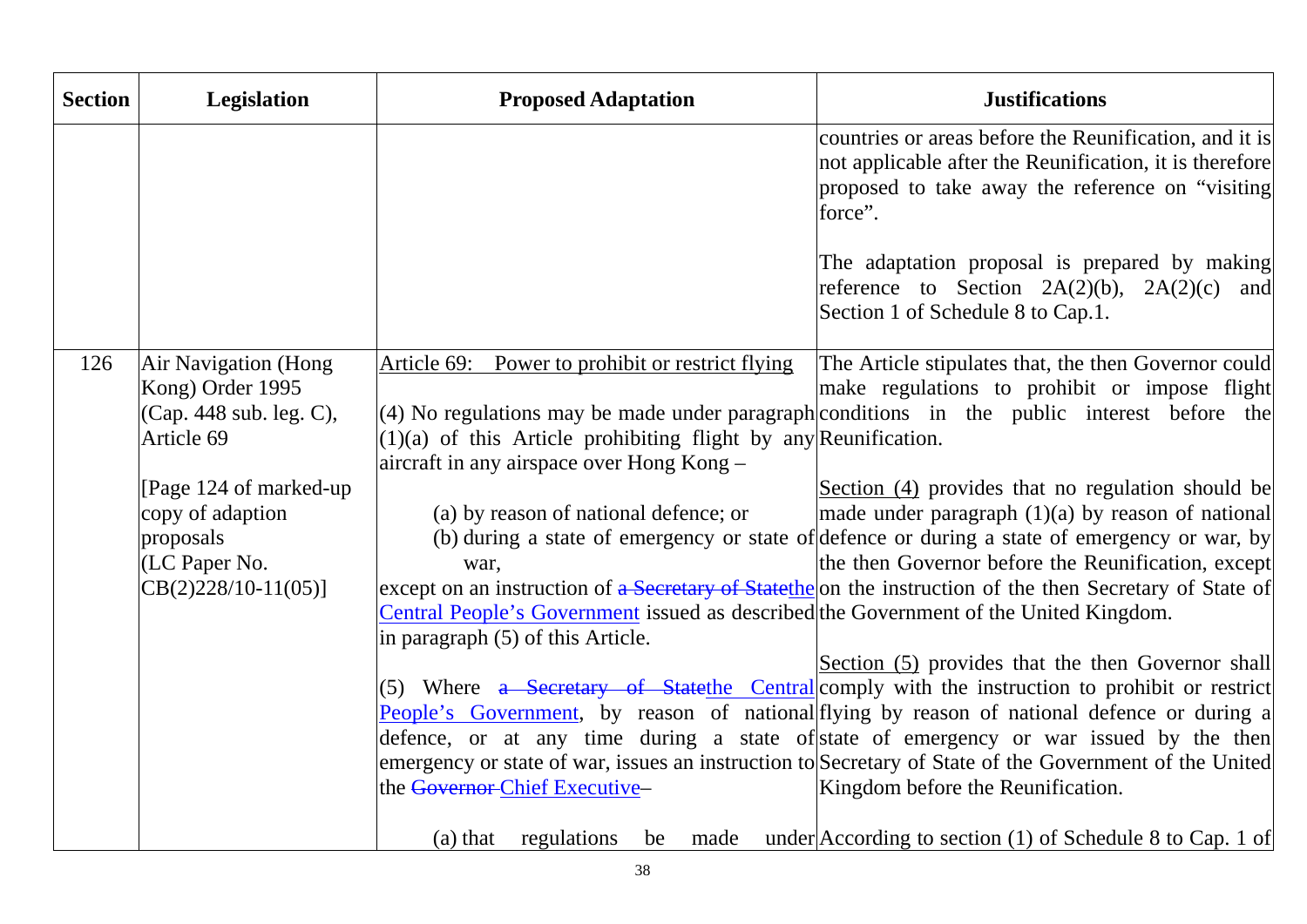| <b>Section</b> | Legislation                                                                | <b>Proposed Adaptation</b>                                                                                                                          | <b>Justifications</b>                                                                                                                                                                                                                                                                                                                                                                                                                                                                                                                                                                                                                                                                                |
|----------------|----------------------------------------------------------------------------|-----------------------------------------------------------------------------------------------------------------------------------------------------|------------------------------------------------------------------------------------------------------------------------------------------------------------------------------------------------------------------------------------------------------------------------------------------------------------------------------------------------------------------------------------------------------------------------------------------------------------------------------------------------------------------------------------------------------------------------------------------------------------------------------------------------------------------------------------------------------|
|                |                                                                            | accordance with the instruction; or<br>amended in<br>instruction,<br>with that instruction.                                                         | paragraph $(1)(a)$ of this Article in Hong Kong Laws, any reference in any provision to<br>the Secretary of State where the content of the<br>provision involves affairs for which the Central<br>(b) that regulations made under paragraph People's Government of the People's Republic of<br>$(1)(a)$ of this Article be repealed or China has responsibility shall be construed as a<br>accordance with the reference to the Central People's Government or<br>other competent authorities of the People's<br>Republic of China. It is therefore proposed to<br>then the Governor-Chief Executive shall comply adapt the reference "a Secretary of State" to "the<br>Central People's Government" |
|                |                                                                            |                                                                                                                                                     | In accordance with section 11 of Schedule to Cap. 1<br>of Hong Kong Laws, which stipulates that any<br>reference to the Governor of Hong Kong shall be<br>construed as a reference to the Chief Executive of<br>the Hong Kong Special Administrative Region, it is<br>therefore proposed to adapt the reference<br>"Governor" to "Chief Executive".                                                                                                                                                                                                                                                                                                                                                  |
|                |                                                                            |                                                                                                                                                     | The adaptation proposals are prepared by making<br>reference to Sections 1 and 11 of Schedule 8 to<br>Cap.1.                                                                                                                                                                                                                                                                                                                                                                                                                                                                                                                                                                                         |
| 127            | <b>Air Navigation (Hong</b><br>Kong) Order 1995<br>(Cap. 448 sub. leg. C), | <b>Article 94:</b><br><b>Crown and visiting forces Government etc.</b>                                                                              | Application of Order to the The Ordinance stipulates that, unless otherwise<br>stated, the Air Navigation Order was applicable to<br>the aircraft belonged to or exclusively employed in                                                                                                                                                                                                                                                                                                                                                                                                                                                                                                             |
|                | Article 94                                                                 | Subject to the following provisions of this the service of Her Majesty<br>(1)<br>Article, the provision of this Order shall apply to Reunification. | before<br>the                                                                                                                                                                                                                                                                                                                                                                                                                                                                                                                                                                                                                                                                                        |
|                | [Page 125 of marked-up]                                                    | or in relation to aircraft belonging to or                                                                                                          |                                                                                                                                                                                                                                                                                                                                                                                                                                                                                                                                                                                                                                                                                                      |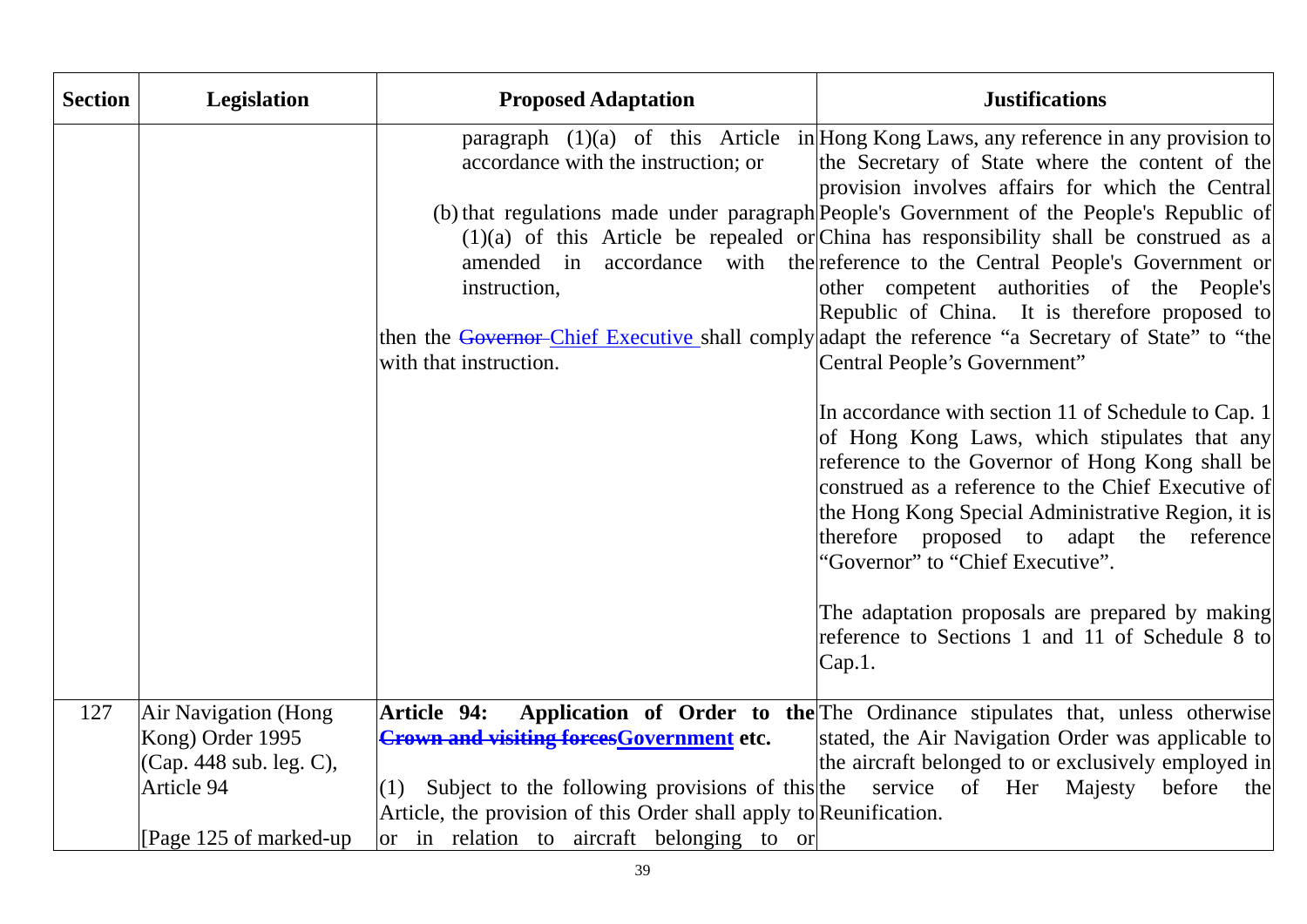| <b>Section</b> | Legislation           | <b>Proposed Adaptation</b>                                    | <b>Justifications</b>                                                                                                                                                                                       |
|----------------|-----------------------|---------------------------------------------------------------|-------------------------------------------------------------------------------------------------------------------------------------------------------------------------------------------------------------|
|                | copy of adaption      |                                                               | exclusively employed in the service of Here As the term "Her Majesty" referred to the then                                                                                                                  |
|                | proposals             |                                                               | Majestythe Central People's Government or the Government of the United Kingdom and Hong                                                                                                                     |
|                | (LC Paper No.         |                                                               | Government of the Hong Kong Special Kong, it is therefore proposed to adapt the relevant                                                                                                                    |
|                | $CB(2)228/10-11(05)]$ |                                                               | Administrative Region, as they apply to or in references in section (1) to "the Central People's                                                                                                            |
|                |                       |                                                               | relation to other aircraft and for the purposes of Government" and "the Government of the Hong                                                                                                              |
|                |                       |                                                               | such application the Department or other Kong Special Administrative Region", and amend                                                                                                                     |
|                |                       |                                                               | authority for the time being responsible on behalf the term "Crown" in the heading to "Government".                                                                                                         |
|                |                       | of Her Majesty the Central People's Government                |                                                                                                                                                                                                             |
|                |                       |                                                               | or the Government of the Hong Kong Special The reference on visiting force referred to the                                                                                                                  |
|                |                       |                                                               | Administrative Region for the management of the military forces of the countries which had joint                                                                                                            |
|                |                       |                                                               | aircraft shall be deemed to be the operator of the defence agreements with the United Kingdom.                                                                                                              |
|                |                       |                                                               | aircraft and in the case of an aircraft belonging to The agreement allowed the visiting forces to enjoy                                                                                                     |
|                |                       |                                                               | Her Majesty the Central People's Government or the same rights and exemptions of the local military                                                                                                         |
|                |                       |                                                               | the Government of the Hong Kong Special forces when they stationed in the partner country.                                                                                                                  |
|                |                       |                                                               | Administrative Region, to be the owner of the It is therefore proposed to take away the reference                                                                                                           |
|                |                       |                                                               | interest of Her Majestythe Central People's of "visiting force" from the heading, and sections                                                                                                              |
|                |                       | Government or the Government of the $\text{Hong}(2)$ and (4). |                                                                                                                                                                                                             |
|                |                       | Kong Special Administrative Region in the                     |                                                                                                                                                                                                             |
|                |                       | aircraft:                                                     | In general, according to the principles of adaptation                                                                                                                                                       |
|                |                       |                                                               | of laws, the term "any of Her Majesty's naval,                                                                                                                                                              |
|                |                       |                                                               | Provided that nothing in this Article military or air forces" is proposed to be adapted to                                                                                                                  |
|                |                       |                                                               | shall render liable to any penalty any Department "the Chinese People's Liberation Army", except for<br>or other authority responsible on behalf of Herclic cumstances involving land vested in or occupied |
|                |                       |                                                               | Majesty-the Central People's Government or the by the former British Forces stationed in Hong                                                                                                               |
|                |                       |                                                               | Government of the Hong Kong Special Kong, where the term is to be adapted to "the Hong                                                                                                                      |
|                |                       |                                                               | Administrative Region for the management of Kong Garrison". Further, as the Chinese People's                                                                                                                |
|                |                       | any aircraft.                                                 | Liberation Army only makes differentiation                                                                                                                                                                  |
|                |                       |                                                               | regarding the posts but not the units of the naval,                                                                                                                                                         |
|                |                       |                                                               | Save as otherwise expressly provided the army and air forces, which are collectively known                                                                                                                  |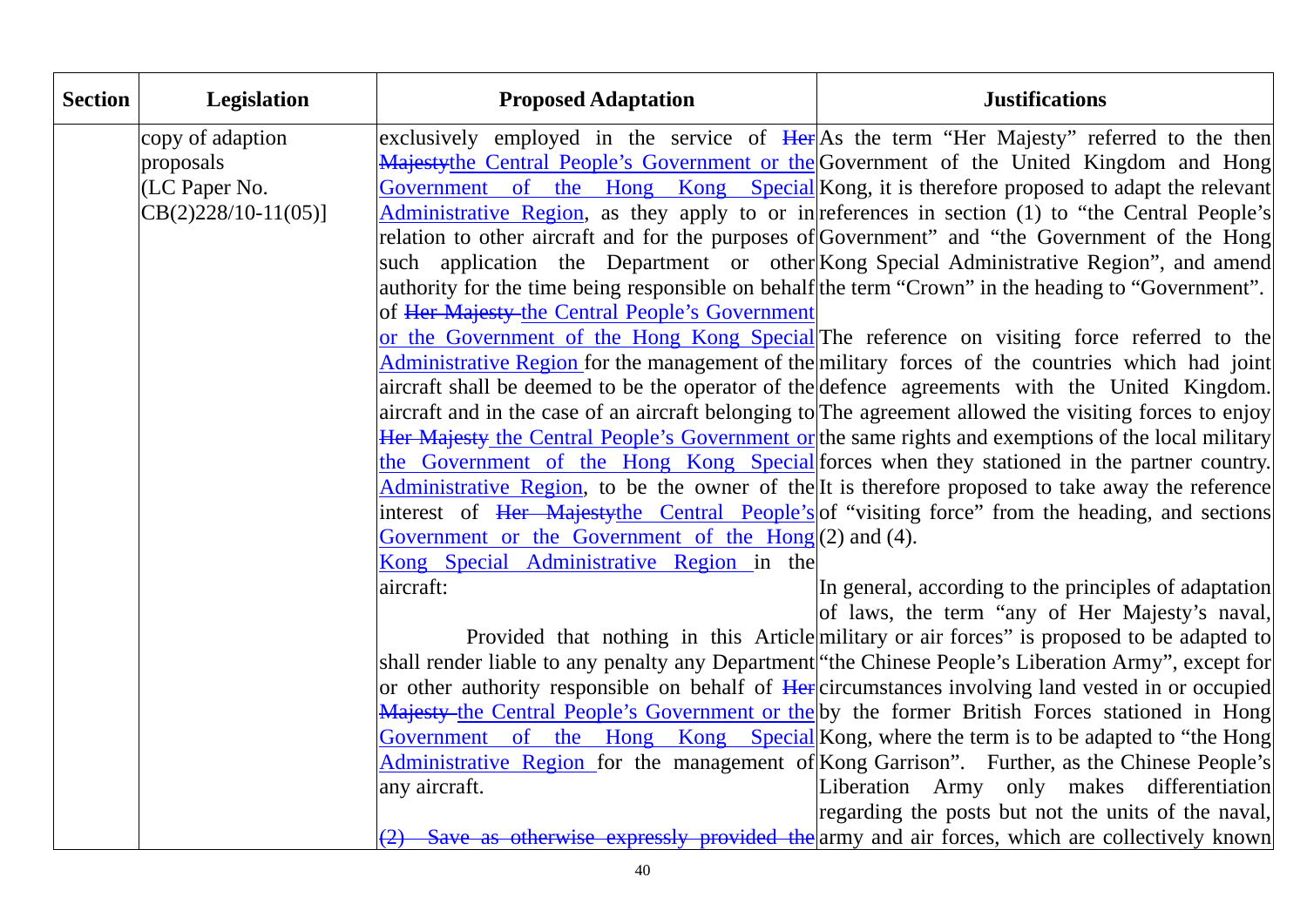| <b>Section</b> | Legislation | <b>Proposed Adaptation</b>                                                                           | <b>Justifications</b>                                                                                    |
|----------------|-------------|------------------------------------------------------------------------------------------------------|----------------------------------------------------------------------------------------------------------|
|                |             |                                                                                                      | naval, military and air force authorities and as "the Chinese People's Liberation Army", it is           |
|                |             |                                                                                                      | members of any visiting force and any therefore proposed to adapt the reference to "the                  |
|                |             | international headquarters and the members Chinese People's Liberation Army".                        |                                                                                                          |
|                |             | thereof and property held or used for the purpose                                                    |                                                                                                          |
|                |             |                                                                                                      | of such a force or headquarters shall be exempt The "Military Flying Regulations (Joint Service          |
|                |             |                                                                                                      | from the provisions of this Order and of any Publication 318) of Flying Orders to contractors            |
|                |             |                                                                                                      | regulations made thereunder to the same extent as (Aviation Publication 67)" as mentioned in section     |
|                |             |                                                                                                      | if that force or headquarters formed part of the (4) was the regulation/directive issued by the          |
|                |             |                                                                                                      | forces of Her Majesty raised in the United Government of the United Kingdom. As there was                |
|                |             |                                                                                                      | <b>Kingdom and for the time being serving in Hong</b> no such similar regulation/directive issued by the |
|                |             | Kong.                                                                                                | Central People's Government for the moment, it is                                                        |
|                |             |                                                                                                      | therefore proposed to adapt the reference to                                                             |
|                |             | (3)                                                                                                  | Save as otherwise provided by paragraph regulations or directives issued by the Central                  |
|                |             | $(4)$ of this Article, Article 78 of this Order and the People's Government".                        |                                                                                                          |
|                |             | Rules of the Air, nothing in this Order shall apply                                                  |                                                                                                          |
|                |             | to or in relation to any military aircraft.                                                          | The adaptation proposals are prepared by making                                                          |
|                |             |                                                                                                      | reference to Section $2A(2)(c)$ and Section 1 of                                                         |
|                |             | (4) Where a military aircraft is flown by a Schedule 8 to Cap.1.                                     |                                                                                                          |
|                |             | civilian pilot and is not commanded by a person                                                      |                                                                                                          |
|                |             | who is acting in the course of his duty as a                                                         |                                                                                                          |
|                |             | member of any of Her Majesty's naval, military                                                       |                                                                                                          |
|                |             | or air forces or as a member of a visiting force or                                                  |                                                                                                          |
|                |             | international headquartersthe Chinese People's                                                       |                                                                                                          |
|                |             | Liberation Army, the following provisions of this                                                    |                                                                                                          |
|                |             | Order shall apply on the occasion of that flight,                                                    |                                                                                                          |
|                |             | that is to say, Articles 47, 48, 49 and 69 and in                                                    |                                                                                                          |
|                |             | addition Article 64 (so far as applicable) shall<br>apply unless the aircraft is flown in compliance |                                                                                                          |
|                |             | with Military Flying Regulations (Joint Service                                                      |                                                                                                          |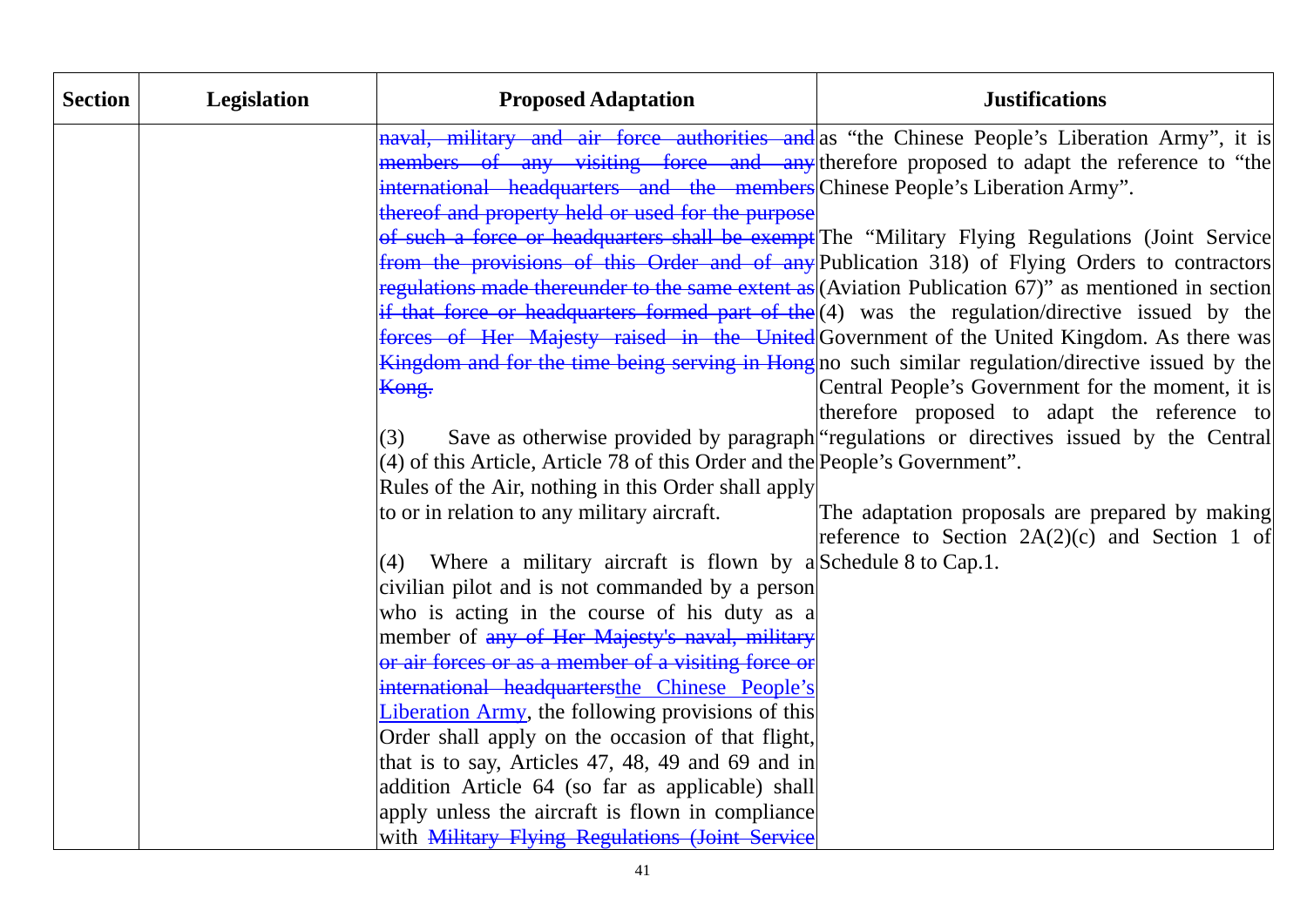| <b>Section</b> | Legislation                   | <b>Proposed Adaptation</b>                                                                           | <b>Justifications</b>                                                                                                                                                                                   |
|----------------|-------------------------------|------------------------------------------------------------------------------------------------------|---------------------------------------------------------------------------------------------------------------------------------------------------------------------------------------------------------|
|                |                               | Publication 318) of Flying Orders to contractors                                                     |                                                                                                                                                                                                         |
|                |                               | (Aviation Publication 67) issued by the Secretary<br>of Stateregulations or directives issued by the |                                                                                                                                                                                                         |
|                |                               | Central People's Government in relation to an                                                        |                                                                                                                                                                                                         |
|                |                               | aircraft of which the pilot in command is acting                                                     |                                                                                                                                                                                                         |
|                |                               | as such in the course of his duty as a member of                                                     |                                                                                                                                                                                                         |
|                |                               | the Chinese People's Liberation Army.                                                                |                                                                                                                                                                                                         |
|                |                               |                                                                                                      |                                                                                                                                                                                                         |
| 128            | Air Navigation                | <b>Article 128: Interpretation</b>                                                                   | The references on visiting force referred to the                                                                                                                                                        |
|                | (Hong Kong) Order 1995        |                                                                                                      | military forces of the countries which had joint                                                                                                                                                        |
|                | (Cap. 448 sub. leg. C),       |                                                                                                      | $(1)$ "Country" includes a territory or place, defence agreements with the United Kingdom.                                                                                                              |
|                | Article 98                    | except in paragraph (2) of this Article;                                                             | The agreement allowed the visiting forces to enjoy                                                                                                                                                      |
|                |                               |                                                                                                      | the same rights and exemptions of the local military                                                                                                                                                    |
|                | [Page 126 of marked-up]       |                                                                                                      | "Government aerodrome" means any aerodrome forces when they stationed in the partner country.                                                                                                           |
|                | copy of adaption<br>proposals |                                                                                                      | in Hong Kong which is under the control of the It is therefore proposed to take away the reference<br>Chief Executive or is in the occupation of any of "visiting force" from sections (1) and (2). The |
|                | (LC Paper No.                 |                                                                                                      | department of the Government of the Hong Kong proposal to delete the reference "except in                                                                                                               |
|                | $CB(2)228/10-11(05)$          |                                                                                                      | Special Administrative Region, or of Herparagraph (2) of this Article" from the definition of                                                                                                           |
|                |                               |                                                                                                      | Majesty's naval, military or air forces, or of any "country" is consequential to the adaptation                                                                                                         |
|                |                               |                                                                                                      | visiting force the Chinese People's Liberation proposal to delete the reference on "visiting force"                                                                                                     |
|                |                               | Army;                                                                                                | in section $(2)$ .                                                                                                                                                                                      |
|                |                               |                                                                                                      |                                                                                                                                                                                                         |
|                |                               |                                                                                                      | "Military aircraft" includes the naval, military or Before the Reunification, the term "Government                                                                                                      |
|                |                               | air force aircraft of any country and $-$                                                            | aerodrome" included the then British Forces and                                                                                                                                                         |
|                |                               |                                                                                                      | (a) any aircraft being constructed for the the visiting forces. In general, according to the                                                                                                            |
|                |                               |                                                                                                      | naval, military or air forces of any principles of adaptation of laws, the term "Her                                                                                                                    |
|                |                               |                                                                                                      | country under a contract entered into by Majesty's naval, military or air forces" is proposed<br>the Secretary of State by or on behalf of to be adapted to "the Chinese People's Liberation            |
|                |                               |                                                                                                      | the Central People's Government; and  Army", except for circumstances involving land                                                                                                                    |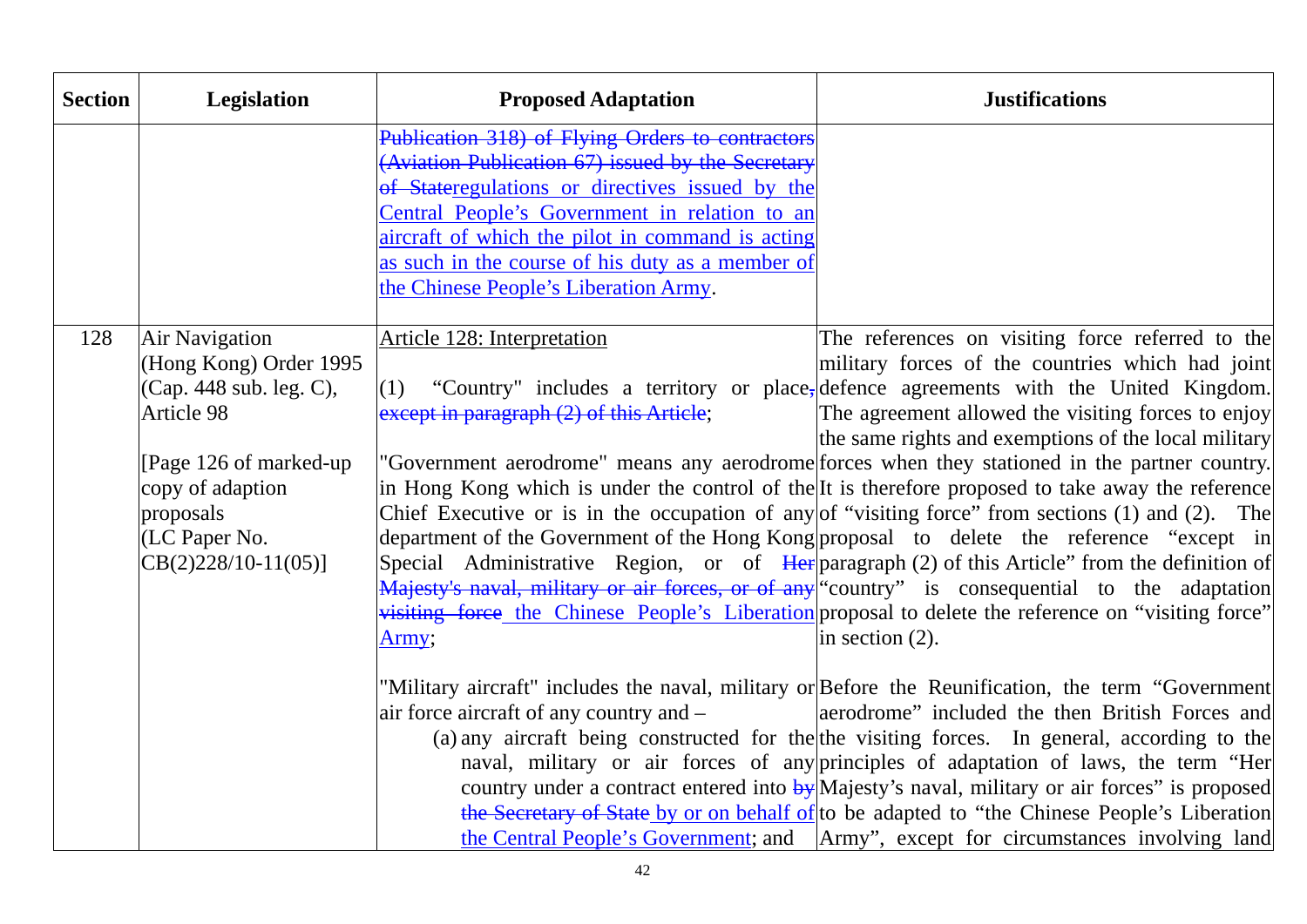| <b>Section</b> | Legislation | <b>Proposed Adaptation</b>                                                                                                                                                                    | <b>Justifications</b>                                                                                                                                                                                                                                                                                                                                                                                                                                                                                                                                                                                                                                                                                                                                                                                                                                                                                                                                                                                                                                                                                                                                                                                                                                                                                                                                                                                                                                                                                                                                                                                                                                                               |
|----------------|-------------|-----------------------------------------------------------------------------------------------------------------------------------------------------------------------------------------------|-------------------------------------------------------------------------------------------------------------------------------------------------------------------------------------------------------------------------------------------------------------------------------------------------------------------------------------------------------------------------------------------------------------------------------------------------------------------------------------------------------------------------------------------------------------------------------------------------------------------------------------------------------------------------------------------------------------------------------------------------------------------------------------------------------------------------------------------------------------------------------------------------------------------------------------------------------------------------------------------------------------------------------------------------------------------------------------------------------------------------------------------------------------------------------------------------------------------------------------------------------------------------------------------------------------------------------------------------------------------------------------------------------------------------------------------------------------------------------------------------------------------------------------------------------------------------------------------------------------------------------------------------------------------------------------|
|                |             | this Order as a military aircraft;<br>any country as is a visiting force for the purposes Liberation Army".<br>of any of the provisions of the Visiting Forces Act<br>section 15 of that Act. | any aircraft in respect of which there is in force a vested in or occupied by the former British Forces<br>certificate issued by the Secretary of State by or stationed in Hong Kong, where the term is to be<br>on behalf of the Central People's Government adapted to "the Hong Kong Garrison". Further,<br>that the aircraft is to be treated for the purposes of the Chinese People's Liberation Army only makes<br>differentiation regarding the posts but not the units<br>of naval, army and air forces, which are<br>(2) In relation to Hong Kong the expression collectively known as "the Chinese People's<br>"visiting force" in this Order means any such Liberation Army". It is therefore proposed to<br>body, contingent or detachment of the forces of adapt the references to "the Chinese People's<br>$1952^{{(a)}}$ , which extend to that territory, in respect Before the Reunification, the term "military<br>of that country, by virtue of any Order in Council aircraft" covered any aircraft constructed for the<br>made under subsection (2) of section 1 or under naval, military or air forces of the British Forces<br>that were under the contract entered into by the<br>Secretary of State by the Government of United<br>Kingdom. According to Section (1) of Schedule 8<br>to Cap. 1 of Hong Kong laws, any reference in any<br>provision to the Secretary of State where the<br>content of the provision involves affairs for which<br>the Central People's Government of the People's<br>Republic of China has responsibility shall be<br>construed as a reference to the Central People's<br>Government or other competent authorities of the |
|                |             |                                                                                                                                                                                               | People's Republic of China. It is therefore<br>proposed to adapt the term "the Secretary of State"<br>to "the Central People's Government".<br>The adaptation proposals are prepared by making                                                                                                                                                                                                                                                                                                                                                                                                                                                                                                                                                                                                                                                                                                                                                                                                                                                                                                                                                                                                                                                                                                                                                                                                                                                                                                                                                                                                                                                                                      |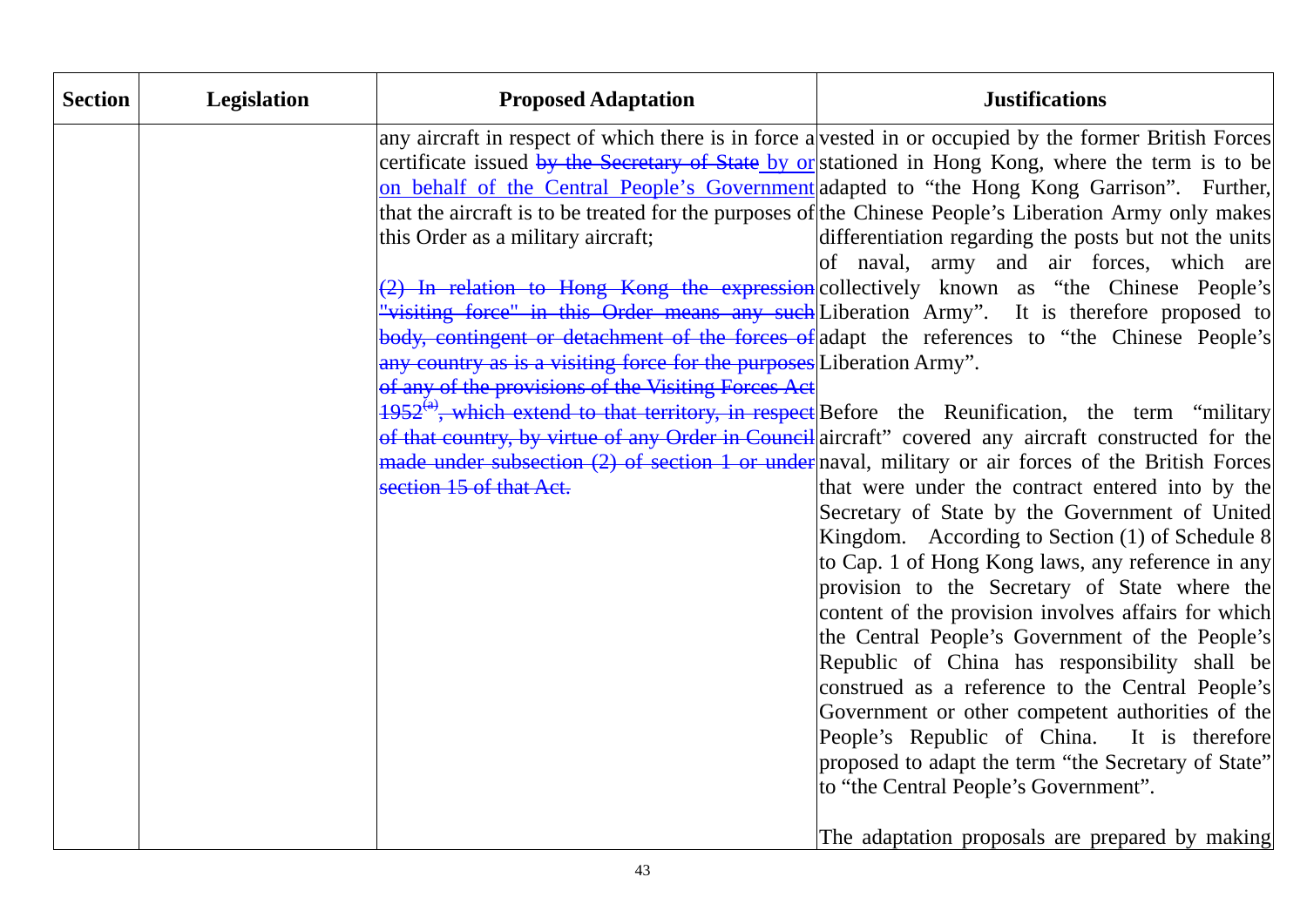| <b>Section</b> | <b>Legislation</b>                                                                                                                                                                              | <b>Proposed Adaptation</b>                                                                                                                                                                                                                                                                              | <b>Justifications</b>                                                                                                                                                                                                                                                                                                                                                                                                                                                                                                                                                                                                                                                                                                                                                                                                                                                                                                                                                                                                                                                                                                                                                                                                                                                                                                                                                                                              |
|----------------|-------------------------------------------------------------------------------------------------------------------------------------------------------------------------------------------------|---------------------------------------------------------------------------------------------------------------------------------------------------------------------------------------------------------------------------------------------------------------------------------------------------------|--------------------------------------------------------------------------------------------------------------------------------------------------------------------------------------------------------------------------------------------------------------------------------------------------------------------------------------------------------------------------------------------------------------------------------------------------------------------------------------------------------------------------------------------------------------------------------------------------------------------------------------------------------------------------------------------------------------------------------------------------------------------------------------------------------------------------------------------------------------------------------------------------------------------------------------------------------------------------------------------------------------------------------------------------------------------------------------------------------------------------------------------------------------------------------------------------------------------------------------------------------------------------------------------------------------------------------------------------------------------------------------------------------------------|
|                |                                                                                                                                                                                                 |                                                                                                                                                                                                                                                                                                         | reference to Section $2A(2)(c)$ and Section 1 of<br>Schedule 8 to Cap.1.                                                                                                                                                                                                                                                                                                                                                                                                                                                                                                                                                                                                                                                                                                                                                                                                                                                                                                                                                                                                                                                                                                                                                                                                                                                                                                                                           |
| 129            | <b>Air Navigation</b><br>(Hong Kong) Order 1995<br>(Cap. 448 sub. leg. C),<br>Schedule 14<br>[Page 127 of marked-up]<br>copy of adaption<br>proposals<br>(LC Paper No.<br>$CB(2)228/10-11(05)]$ | Schedule 14: Rules of the Air<br>Misuse of Signals and Markings<br>3.<br>A person in an aircraft or on an aerodrome or at before the Reunification.<br>any place at which an aircraft is taking off or<br>signal which he knows or ought reasonably to People's Liberation<br>People's Liberation Army. | The Ordinances makes provision on matters such as<br>prohibiting persons from making signals in use for<br>signalling to or from any military aircraft of Her<br>Majesty's forces, as such affecting their operation,<br>landing shall not make any signal which may be In general, according to the principles of adaptation<br>confused with a signal specified in the Rules and, of laws, the term "Her Majesty's naval, military or<br>except with lawful authority, shall not make any air force" is proposed to be adapted to "the Chinese<br>Army",<br>except<br>for<br>know to be a signal in use for signalling to or circumstances involving land vested in or occupied<br>from any of Her Majesty's naval, military or air by the former British Forces stationed in Hong<br>force aircraft military aircraft of the Chinese Kong, where the term is to be adapted to "the Hong<br>Kong Garrison". Further, the Chinese People's<br>Liberation Army only makes differentiation<br>regarding the posts but not the units of the naval,<br>army and air forces, which are collectively known<br>as "the Chinese People's Liberation Army". It is<br>therefore proposed to adapt the relevant reference<br>to "military aircraft of the Chinese People's<br>Liberation Army".<br>The adaptation proposal is prepared by making<br>reference to Section $2A(2)(c)$ and Section 1 of<br>Schedule 8 to Cap.1. |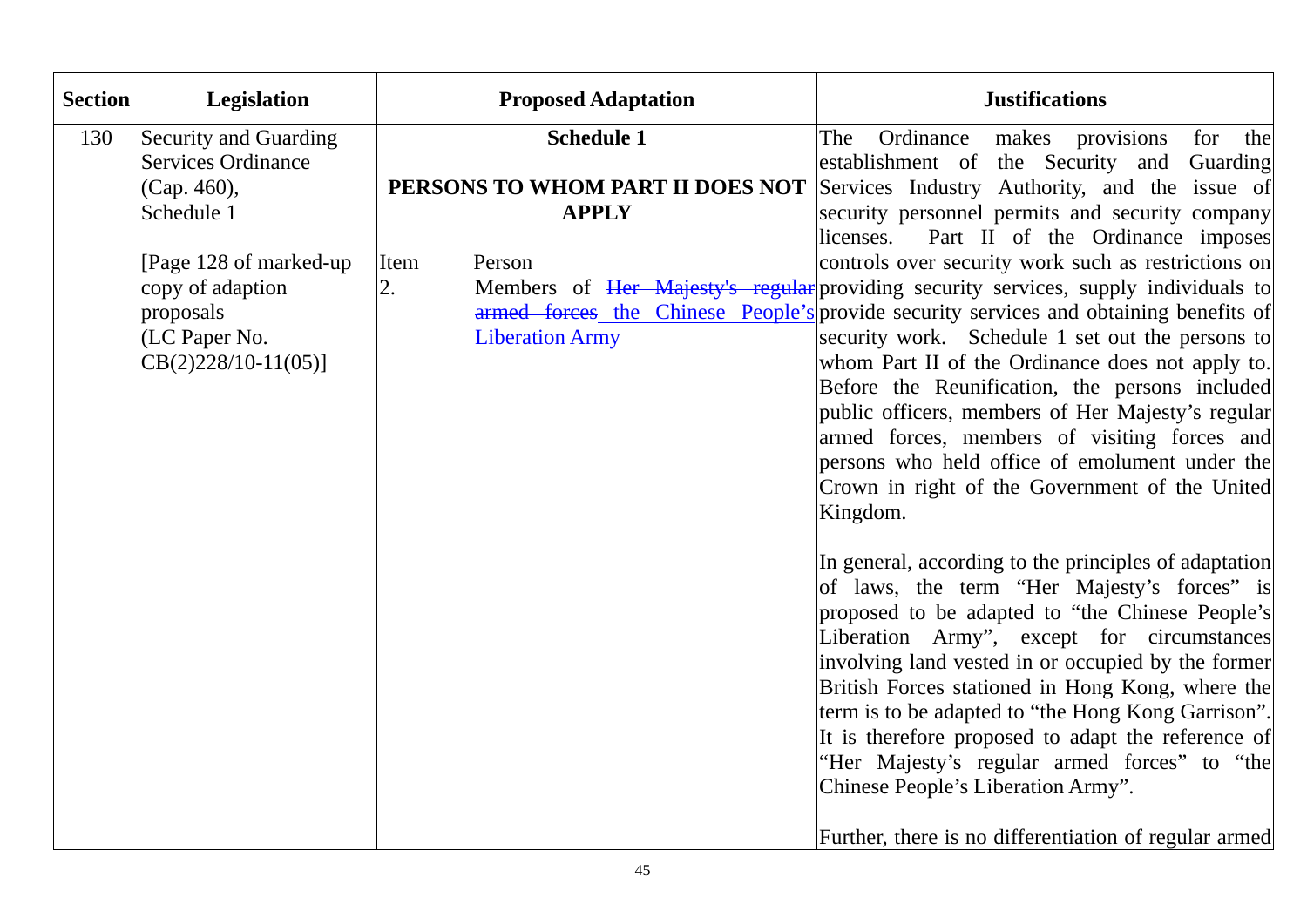| <b>Section</b> | <b>Legislation</b>                                                                                                                                                                         | <b>Proposed Adaptation</b>                                                                                                                                                                                       | <b>Justifications</b>                                                                                                                                                                                                                                                                                                                                                                                                                                                                                                                                                                                                                                                                                                                                                                                                                                    |
|----------------|--------------------------------------------------------------------------------------------------------------------------------------------------------------------------------------------|------------------------------------------------------------------------------------------------------------------------------------------------------------------------------------------------------------------|----------------------------------------------------------------------------------------------------------------------------------------------------------------------------------------------------------------------------------------------------------------------------------------------------------------------------------------------------------------------------------------------------------------------------------------------------------------------------------------------------------------------------------------------------------------------------------------------------------------------------------------------------------------------------------------------------------------------------------------------------------------------------------------------------------------------------------------------------------|
|                |                                                                                                                                                                                            |                                                                                                                                                                                                                  | forces in the Chinese People's Liberation Army, it<br>is therefore proposed to take away the term<br>"regular" to reflect the actual situation of the<br>Chinese People's Liberation Army.                                                                                                                                                                                                                                                                                                                                                                                                                                                                                                                                                                                                                                                               |
|                |                                                                                                                                                                                            |                                                                                                                                                                                                                  | The adaptation proposal is prepared by making<br>reference to Section $2A(2)(c)$ and Section 1 of<br>Schedule 8 to Cap.1.                                                                                                                                                                                                                                                                                                                                                                                                                                                                                                                                                                                                                                                                                                                                |
| 131            | <b>Occupational Deafness</b><br>(Compensation)<br>Ordinance (Cap. 469),<br>Section 14<br>[Page 129 of marked-up<br>copy of adaption<br>proposals<br>(LC Paper No.<br>$CB(2)228/10-11(05)]$ | Section 14 Entitlement to compensation for the The Ordinance makes<br>first time<br>$(3)$ No compensation is payable –<br>(a) to a member of Her Majesty's armed forces<br>the Chinese People's Liberation Army; | provisions<br>for<br>the<br>compensation and other benefits of persons who<br>have been exposed to noise in their working<br>environment and have suffered noise-induced<br>deafness. Before the Reunification, members of<br>Her Majesty's armed forces would not receive first<br>time compensation under the scheme in the<br>Ordinance.<br>In general, according to the principles of adaptation<br>of laws, the term "Her Majesty's forces" is<br>proposed to be adapted to "the Chinese People's<br>Liberation Army", except for circumstances<br>involving land vested in or occupied by the former<br>British Forces stationed in Hong Kong, where the<br>term is to be adapted to "the Hong Kong Garrison".<br>It is therefore proposed to adapt the reference to<br>"Her Majesty's armed forces" to "the Chinese<br>People's Liberation Army". |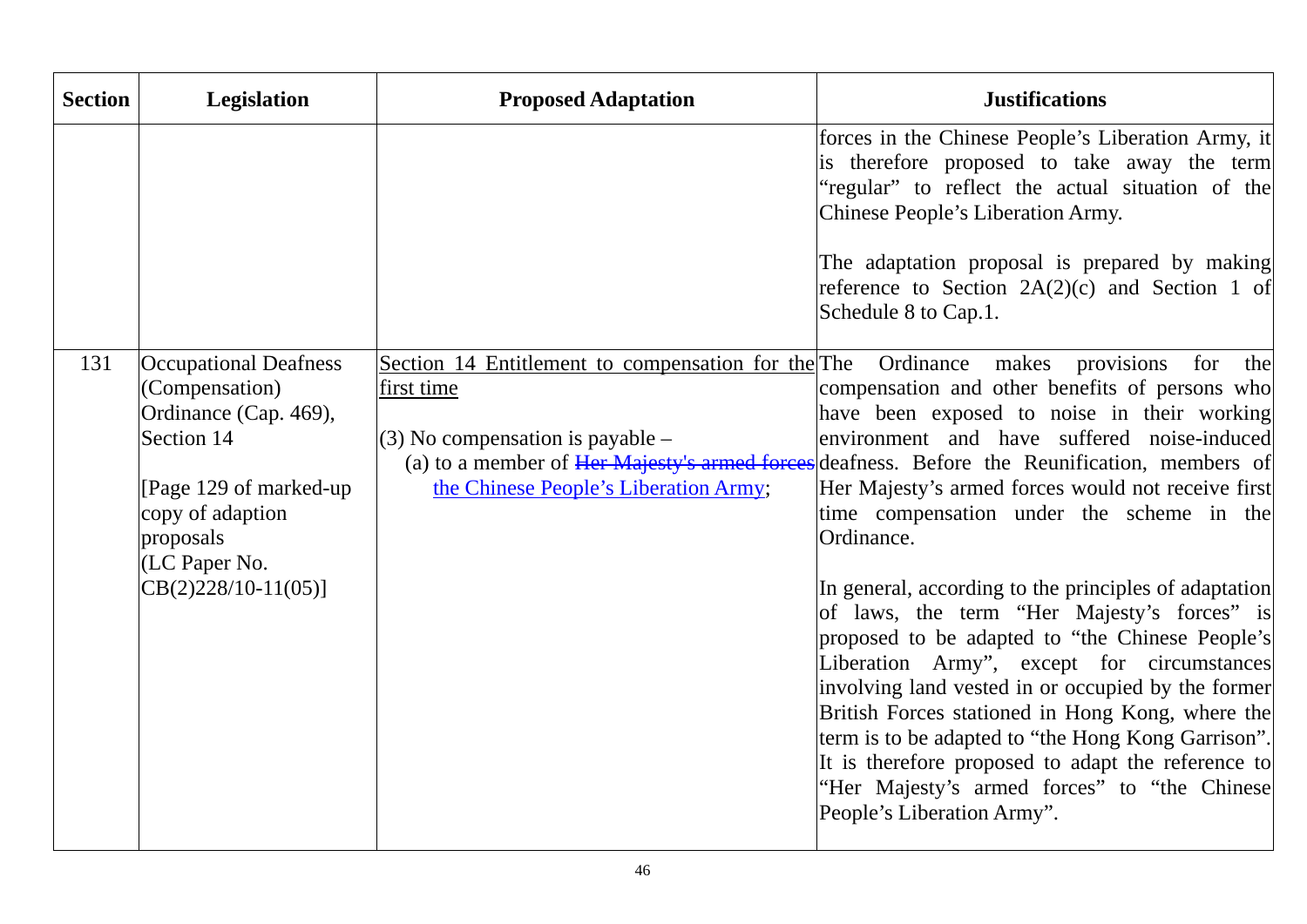| <b>Section</b> | Legislation           | <b>Proposed Adaptation</b>                                           | <b>Justifications</b>                                                                                                   |
|----------------|-----------------------|----------------------------------------------------------------------|-------------------------------------------------------------------------------------------------------------------------|
|                |                       |                                                                      | The adaptation proposal is prepared by making<br>reference to Section 2A(2)(c) and Section 1 of<br>Schedule 8 to Cap.1. |
| 132            | Merchant Shipping     | <b>Section 3 Application</b>                                         | The Ordinance makes provisions for matters such                                                                         |
| 133            | (Seafarers) Ordinance |                                                                      | as the registration of seafarers. Before the                                                                            |
| 134            | (Cap. 478),           | $(1)$ This Ordinance shall not apply to $-$                          | Reunification, any of Her Majesty's ships or other                                                                      |
|                | Sections 3 and 141 of |                                                                      | (a) any of Her Majesty's ships or other ships of war was exempt from the regulations                                    |
|                | Schedule 1            |                                                                      | ships of war except, subject to section stipulated in the Ordinance. Such exemption had                                 |
|                |                       |                                                                      | 141, a Royal Fleet Auxiliary ship; any been applied to Her Majesty's ships that were used                               |
|                |                       | ship of war of the Chinese People's only on non-commercial purposes. |                                                                                                                         |
|                | Pages 130-132 of      | Liberation Army, any other ship of war                               |                                                                                                                         |
|                | marked-up copy of     |                                                                      | or any ship belonging to the Central In general, according to the principles of adaptation                              |
|                | adaption proposals    |                                                                      | People's Government and used only on of laws, the term "Her Majesty's forces" is                                        |
|                | (LC Paper No.         | non-commercial service;                                              | proposed to be adapted to "the Chinese People's                                                                         |
|                | $CB(2)228/10-11(05)]$ |                                                                      | Liberation Army", except for circumstances                                                                              |
|                |                       | <b>Section 141 Royal Fleet Auxiliary</b>                             | involving land vested in or occupied by the former                                                                      |
|                |                       |                                                                      | British Forces stationed in Hong Kong, where the                                                                        |
|                |                       |                                                                      | (1) Subject to this section, this Ordinance shall term is to be adapted to "the Hong Kong Garrison".                    |
|                |                       |                                                                      | not apply to the Royal Fleet Auxiliary or the In adapting the term, "the Chinese People's                               |
|                |                       | Royal Fleet Auxiliary recruiting officer.                            | Liberation Army" is suggested instead of "the Hong                                                                      |
|                |                       |                                                                      | Kong Garrison" as there is a need to cater for                                                                          |
|                |                       |                                                                      | (2) Subsection (1) shall cease to have effect visiting warships from Chinese People's Liberation                        |
|                |                       |                                                                      | immediately upon the receipt by the Royal Fleet Army (i.e. those based outside Hong Kong). At                           |
|                |                       |                                                                      | Auxiliary recruiting officer of any permission in the same time, considering only the Chinese                           |
|                |                       | writing of the Superintendent-                                       | People's Liberation Army would be equipped with                                                                         |
|                |                       | $(a)$ under section $40(1)$ ; and                                    | ships of war, it is therefore proposed to adapt the                                                                     |
|                |                       |                                                                      | (b) of that officer to supply registered reference to "any ship of war of the Chinese                                   |
|                |                       | seafarers for employment in a Royal Fleet People's Liberation Army". |                                                                                                                         |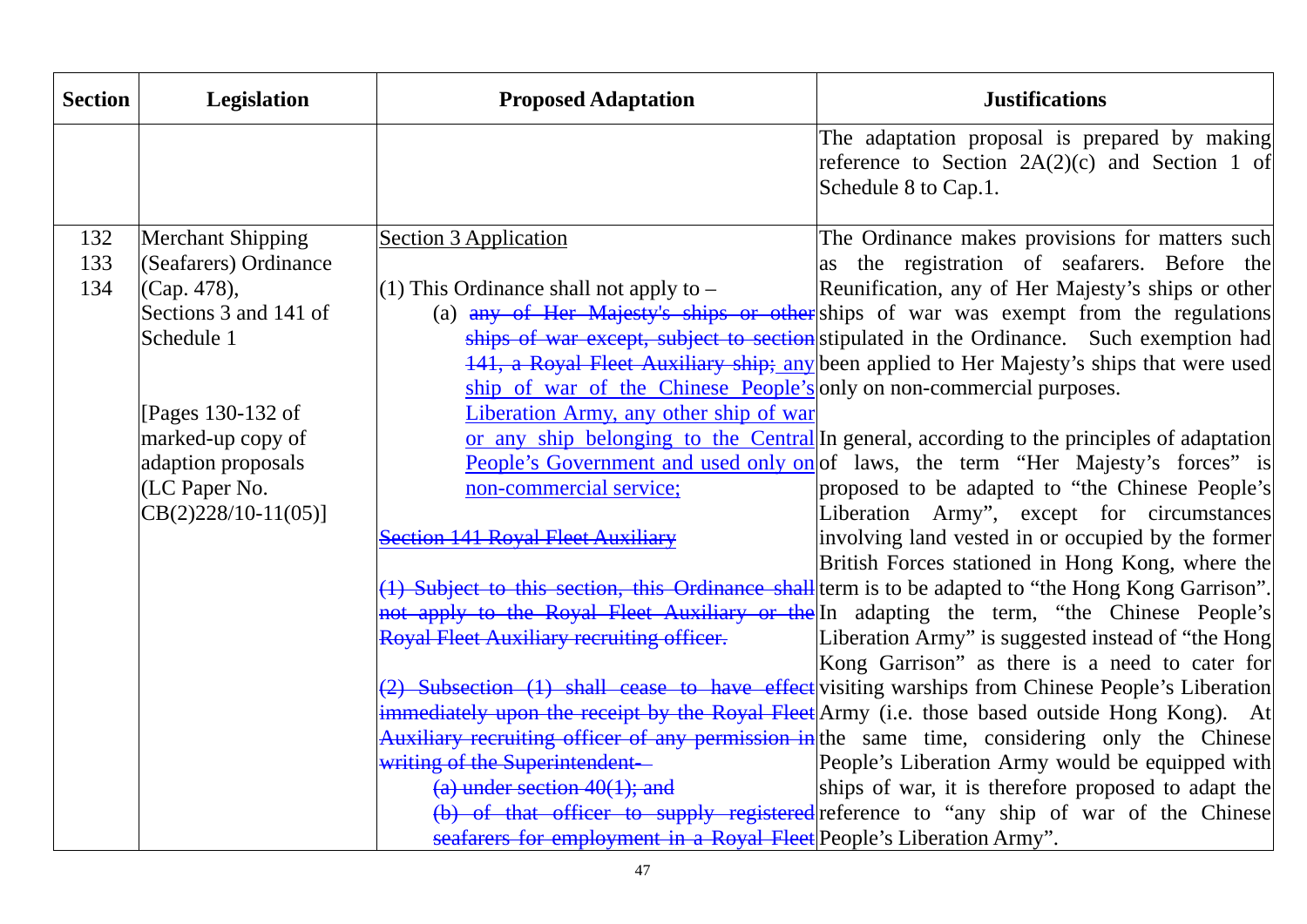| <b>Section</b> | <b>Legislation</b> | <b>Proposed Adaptation</b>                                                                                                                       | <b>Justifications</b>                                                                                                                                                                                                                                                                                              |
|----------------|--------------------|--------------------------------------------------------------------------------------------------------------------------------------------------|--------------------------------------------------------------------------------------------------------------------------------------------------------------------------------------------------------------------------------------------------------------------------------------------------------------------|
|                |                    | Auxiliary ship.                                                                                                                                  |                                                                                                                                                                                                                                                                                                                    |
|                |                    | shall be subject to such conditions-<br>(a) as the Superintendent thinks fit; and<br>(b) specified in that permission.                           | Separately, as the term "ship" is referred as "船舶"<br>(3) The permission referred to in subsection $(2)$ in the Chinese version of the Merchant Shipping<br>(Seafarers) Ordinance, it is therefore proposed to<br>revise the term "ships of war", i.e. "軍用船艦" to<br>"軍用船舶" in Chinese to ensure consistency in the |
|                |                    | (4) For the avoidance of doubt, it is hereby                                                                                                     | relevant provisions.                                                                                                                                                                                                                                                                                               |
|                |                    | declared that the permission referred to<br>no application has been made by the Royal Fleet<br>Auxiliary recruiting officer for such permission. | <sup>in</sup> Further, as ships belonged to Her Majesty's also<br>subsection (2) may be given notwithstanding that included ships of the Government of the United<br>Kingdom, it is therefore proposed to include "any<br>ship belonging to the Central People's Government                                        |
|                |                    | Schedule 1                                                                                                                                       | and used only on non-commercial service" apart<br>from the proposal of "any ship of war of the<br>Chinese People's Liberation Army".                                                                                                                                                                               |
|                |                    | SPECIFIED PROVISIONS FOR PURPOSES OF                                                                                                             |                                                                                                                                                                                                                                                                                                                    |
|                |                    | <b>SECTION 125</b>                                                                                                                               | Considering that the Chinese People's Liberation                                                                                                                                                                                                                                                                   |
|                |                    | Provision of Ordinance<br>Item                                                                                                                   | Army does not have any auxiliary fleet, it is<br>therefore proposed to take away the reference of "a                                                                                                                                                                                                               |
|                |                    | 17.<br>Section 141                                                                                                                               | Royal Fleet Auxiliary ship" in Section 3 and delete<br>Section 141 to reflect the actual situation of the<br>Chinese People's Liberation Army.                                                                                                                                                                     |
|                |                    |                                                                                                                                                  | The proposal to delete item 17 of Schedule 1 is a<br>consequential amendment arising from the deletion<br>of the reference on Royal Fleet Auxiliary ship.                                                                                                                                                          |
|                |                    |                                                                                                                                                  | The adaptation proposals are prepared by making<br>reference to Section $2A(2)(c)$ and Section 1 of                                                                                                                                                                                                                |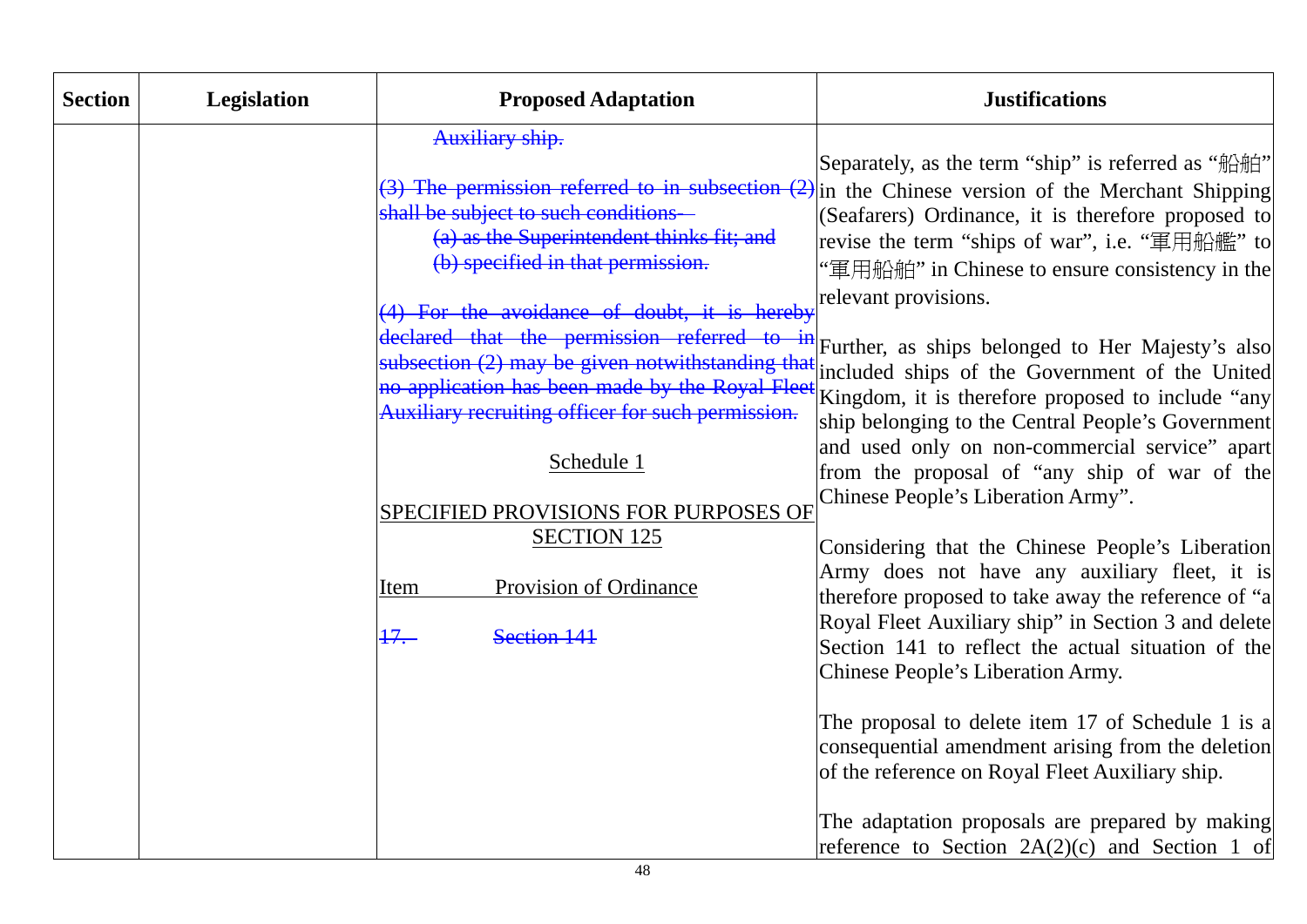| <b>Section</b> | Legislation                                                                                                                                                           | <b>Proposed Adaptation</b>                                                                                                                                                                                                                           | <b>Justifications</b>                                                                                                                                                                                                                                                                                                                                                                                                                                                                                                                                                                                                                                                                                                                                                                                                                                                                                                                                                                            |
|----------------|-----------------------------------------------------------------------------------------------------------------------------------------------------------------------|------------------------------------------------------------------------------------------------------------------------------------------------------------------------------------------------------------------------------------------------------|--------------------------------------------------------------------------------------------------------------------------------------------------------------------------------------------------------------------------------------------------------------------------------------------------------------------------------------------------------------------------------------------------------------------------------------------------------------------------------------------------------------------------------------------------------------------------------------------------------------------------------------------------------------------------------------------------------------------------------------------------------------------------------------------------------------------------------------------------------------------------------------------------------------------------------------------------------------------------------------------------|
|                |                                                                                                                                                                       |                                                                                                                                                                                                                                                      | Schedule 8 to Cap.1.                                                                                                                                                                                                                                                                                                                                                                                                                                                                                                                                                                                                                                                                                                                                                                                                                                                                                                                                                                             |
| 135            | <b>Aviation Security</b><br>Ordinance<br>(Cap. 494),<br>Section 2<br>[Page 133 of marked-up<br>copy of adaption<br>proposals<br>(LC Paper No.<br>$CB(2)228/10-11(05)$ | Section 2 Interpretation<br>an aircraft is or is not a military aircraft for the evidence in any proceedings.<br>purposes of this Ordinance shall be conclusive<br>evidence of that fact.                                                            | The Ordinance makes provisions for matters on<br>civil aviation security. Before the Reunification,<br>$(4)$ In any proceedings, a certificate purporting a certificate purported to be signed by the Secretary<br>to be signed by the Secretary of State-by or on of State stating whether the aircraft was military<br>behalf of the Central People's Government that aircraft or not would be considered as conclusive<br>According to section (1) of Schedule 8 to Cap. 1 of<br>Hong Kong Laws, any reference in any provision to<br>the Secretary of State where the content of the<br>provision involves affairs for which the Central<br>People's Government of the People's Republic of<br>China has responsibility shall be construed as a<br>reference to the Central People's Government or<br>other competent authorities of the People's<br>Republic of China. It is therefore proposed to<br>adapt the reference "the Secretary of State" to "the<br>Central People's Government". |
| 136            | (Cap. 500),<br>Section 8<br>[Page 134 of marked-up]<br>copy of adaption<br>proposals<br>(LC Paper No.                                                                 | Carriage by Air Ordinance Section 8 Power to exclude aircraft in use for The Ordinance makes provisions<br>military purposes<br>apply, or shall cease to apply, to any State or the Gazette.<br>territory specified in the instruction, the Governor | for<br>the<br>implementation of certain international conventions<br>on carriage by air. Before the Reunification, the<br>(1) Where the Secretary of StateCentral People's then Governor should comply with the instruction<br>Government issues an instruction to the Governor given by the then Secretary of State of the<br>Chief Executive to direct that this section shall Government of the United Kingdom by notice in                                                                                                                                                                                                                                                                                                                                                                                                                                                                                                                                                                   |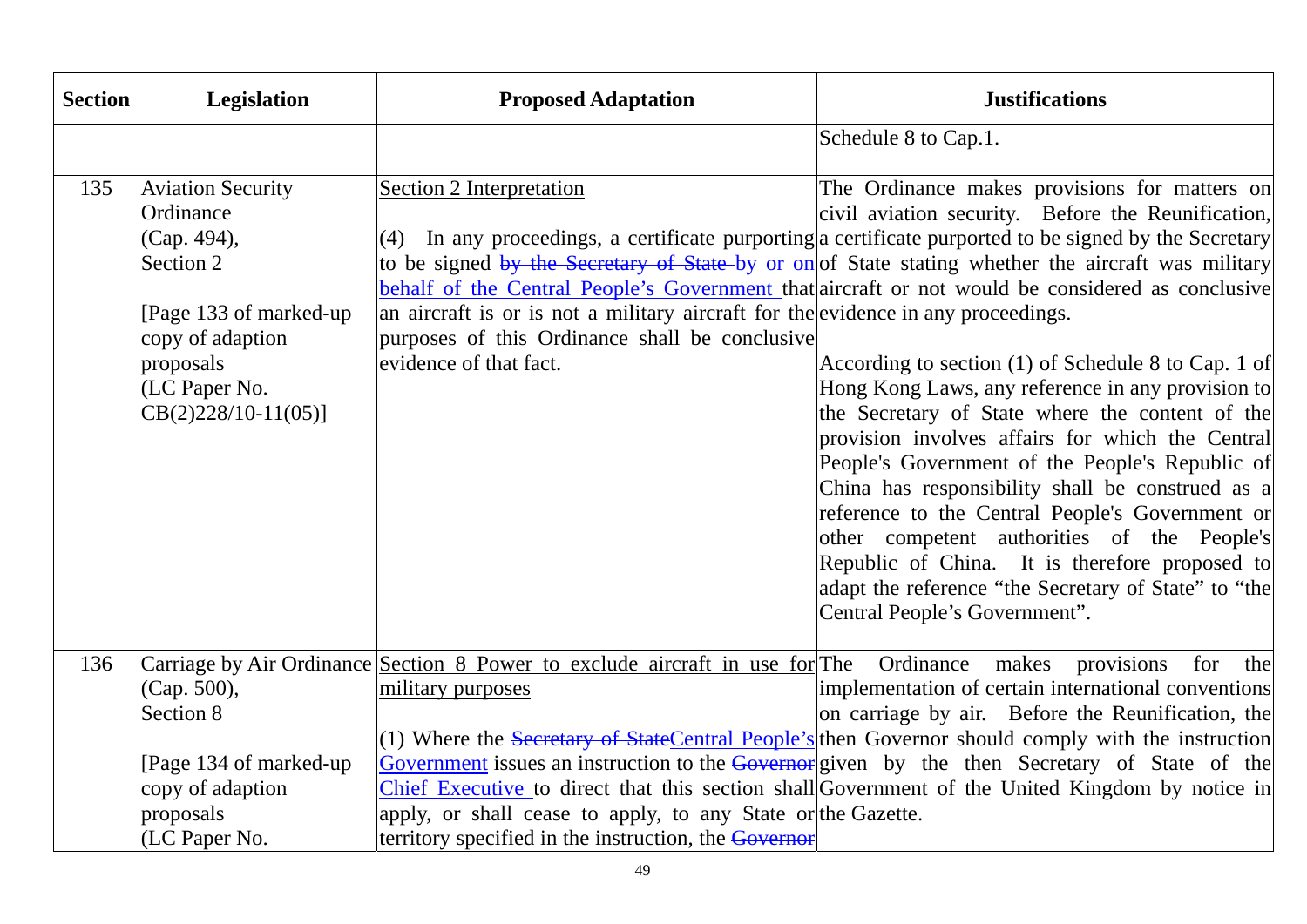| <b>Section</b> | Legislation                            | <b>Proposed Adaptation</b>                                             | <b>Justifications</b>                                                                                                                                                                                                                                                                                                                                                                                                                                                                                                                                                                                                                                                                                                                                                                                                                                                                                                                                                                                                                                        |
|----------------|----------------------------------------|------------------------------------------------------------------------|--------------------------------------------------------------------------------------------------------------------------------------------------------------------------------------------------------------------------------------------------------------------------------------------------------------------------------------------------------------------------------------------------------------------------------------------------------------------------------------------------------------------------------------------------------------------------------------------------------------------------------------------------------------------------------------------------------------------------------------------------------------------------------------------------------------------------------------------------------------------------------------------------------------------------------------------------------------------------------------------------------------------------------------------------------------|
|                | $CB(2)228/10-11(05)]$                  | comply with that instruction.                                          | Chief Executive shall, by notice in the Gazette, According to section (1) of Schedule 8 to Cap. 1 of<br>Hong Kong Laws, any reference in any provision to<br>the Secretary of State where the content of the<br>provision involves affairs for which the Central<br>People's Government of the People's Republic of<br>China has responsibility shall be construed as a<br>reference to the Central People's Government or<br>other competent authorities of the People's<br>Republic of China. It is therefore proposed to<br>adapt the reference "Secretary of State" to "the<br>Central People's Government".<br>In accordance with section 11 of Schedule to Cap. 1<br>of Hong Kong Laws, which stipulates that "any<br>reference to the Governor of Hong Kong or to the<br>Governor in Council shall be construed as a<br>reference to the Chief Executive of the Hong Kong<br>Special Administrative Region or the Chief<br>Executive in Council respectively", it is therefore<br>proposed to adapt the reference "Governor" to<br>"Chief Executive". |
| 137            | <b>Registered Designs</b><br>Ordinance |                                                                        | Section 77 Designs relevant for defence purposes The Ordinance makes provisions for protection of<br>designs relevant for defence purposes. Before the                                                                                                                                                                                                                                                                                                                                                                                                                                                                                                                                                                                                                                                                                                                                                                                                                                                                                                       |
|                | (Cap. 522),                            | before or after<br>Where,<br>either<br>(1)                             | the Reunification, the then Secretary of State of the                                                                                                                                                                                                                                                                                                                                                                                                                                                                                                                                                                                                                                                                                                                                                                                                                                                                                                                                                                                                        |
|                | Section 77                             |                                                                        | commencement of this Ordinance, an application Government of the United Kingdom was                                                                                                                                                                                                                                                                                                                                                                                                                                                                                                                                                                                                                                                                                                                                                                                                                                                                                                                                                                          |
|                |                                        |                                                                        | for registration of a design has been made and it responsible for matters on designs relevant for                                                                                                                                                                                                                                                                                                                                                                                                                                                                                                                                                                                                                                                                                                                                                                                                                                                                                                                                                            |
|                | [Page 135 of marked-up]                | appears to the Registrar that the design is one of a defence purposes. |                                                                                                                                                                                                                                                                                                                                                                                                                                                                                                                                                                                                                                                                                                                                                                                                                                                                                                                                                                                                                                                              |
|                | copy of adaption                       | class notified to him by the Secretary of                              |                                                                                                                                                                                                                                                                                                                                                                                                                                                                                                                                                                                                                                                                                                                                                                                                                                                                                                                                                                                                                                                              |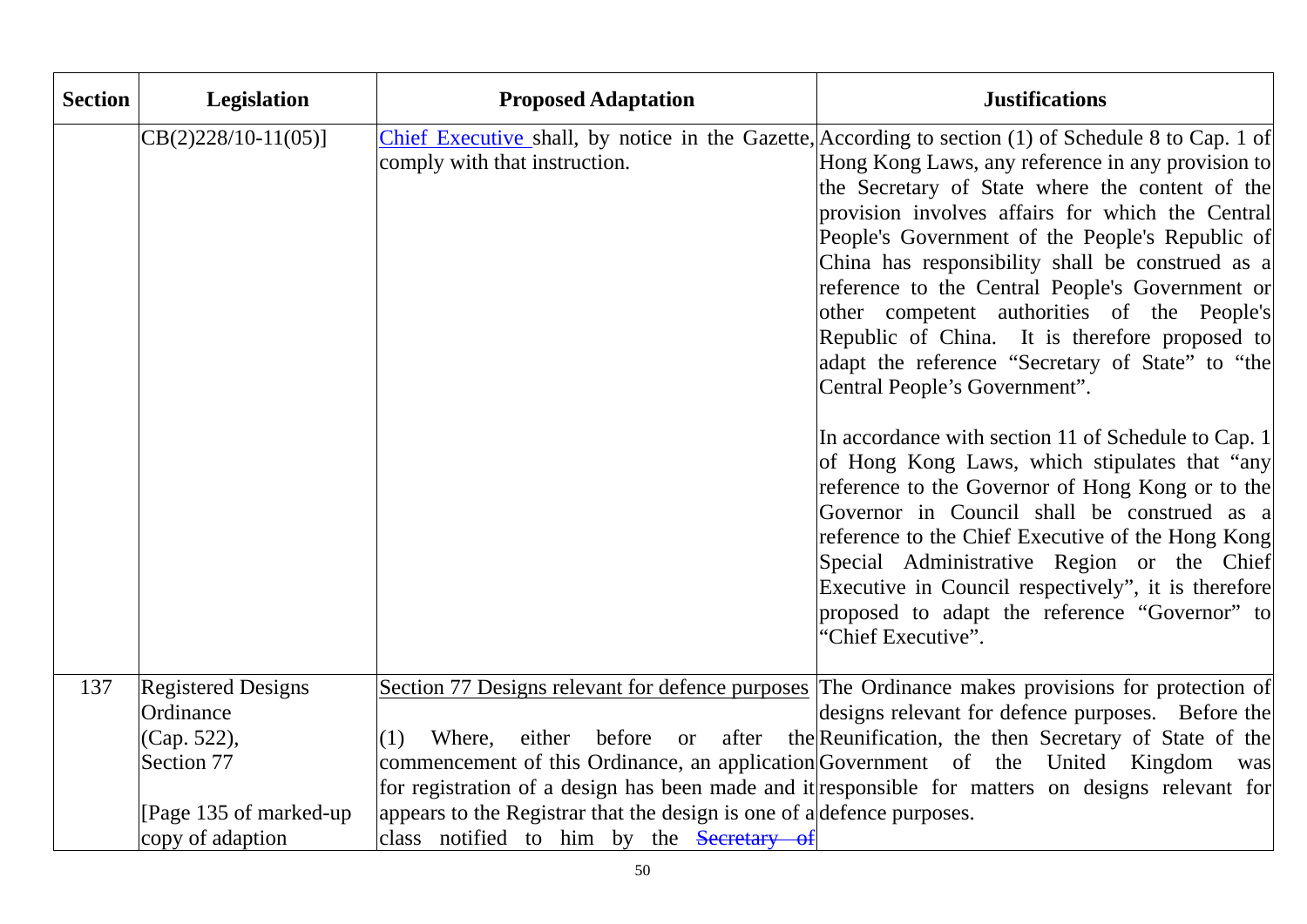| <b>Section</b> | Legislation          | <b>Proposed Adaptation</b>                          | <b>Justifications</b>                                                                                                                                                           |
|----------------|----------------------|-----------------------------------------------------|---------------------------------------------------------------------------------------------------------------------------------------------------------------------------------|
|                | proposals            |                                                     | <b>State</b> competent authority as relevant for defence According to section (1) of Schedule 8 to Cap. 1 of                                                                    |
|                | (LC Paper No.        |                                                     | purposes, the Registrar may give directions for Hong Kong Laws, any reference in any provision to                                                                               |
|                | $CB(2)228/10-11(05)$ |                                                     | prohibiting or restricting the publication of the Secretary of State where the content of the                                                                                   |
|                |                      |                                                     | information with respect to the design, or the provision involves affairs for which the Central                                                                                 |
|                |                      |                                                     | communication of such information to any person People's Government of the People's Republic of                                                                                 |
|                |                      | or class of persons specified in the directions.    | China has responsibility shall be construed as a                                                                                                                                |
|                |                      |                                                     | reference to the Central People's Government or                                                                                                                                 |
|                |                      |                                                     | (3) Where the Registrar gives such directions, he other competent authorities of the People's                                                                                   |
|                |                      |                                                     | shall give notice of the application of the Republic of China. As the competent authority                                                                                       |
|                |                      |                                                     | directions to the Secretary of Statedirections to within the Central People's Government which                                                                                  |
|                |                      |                                                     | the competent authority, and thereupon the exercises similar authority as the Secretary of State                                                                                |
|                |                      | following provisions shall have effect $-$          | of the Government of the United Kingdom cannot                                                                                                                                  |
|                |                      | $(a)$ the                                           | Secretary of Statecompetent be determined, it is therefore proposed to adapt the                                                                                                |
|                |                      |                                                     | authority shall consider whether the reference "Secretary of State" to "competent                                                                                               |
|                |                      |                                                     | publication of the design would be authority", and define "competent authority" in                                                                                              |
|                |                      |                                                     | prejudicial to the defence of the United section (4) as "an authority in the Central People's                                                                                   |
|                |                      |                                                     | Kingdom or Hong Kong People's Government responsible for the matters to which                                                                                                   |
|                |                      | <b>Republic of China;</b>                           | this section applies" in accordance with Cap. 1 of                                                                                                                              |
|                |                      | (b) the Secretary of Statecompetent Hong Kong laws. |                                                                                                                                                                                 |
|                |                      | authority may at any time after the                 |                                                                                                                                                                                 |
|                |                      |                                                     | design has been registered or, with the Under the Basic Law, the defence of the Hong<br>consent of the applicant, at any time Kong Special Administrative Region is not matters |
|                |                      |                                                     | before the design has been registered, responsible by the Government of the Hong Kong                                                                                           |
|                |                      |                                                     | inspect the representation of the design, Special Administrative Region, but by the People's                                                                                    |
|                |                      |                                                     | or any such evidence as to its Republic of China. It is therefore proposed to                                                                                                   |
|                |                      | registrability;                                     | adapt the references of "United Kingdom" to                                                                                                                                     |
|                |                      |                                                     | (c) if upon the consideration of the design "People's Republic of China" and take away the                                                                                      |
|                |                      |                                                     | at any time it appears to the Secretary of reference "of Hong Kong" in sections (a) and (c).                                                                                    |
|                |                      | Statecompetent authority<br>that the                |                                                                                                                                                                                 |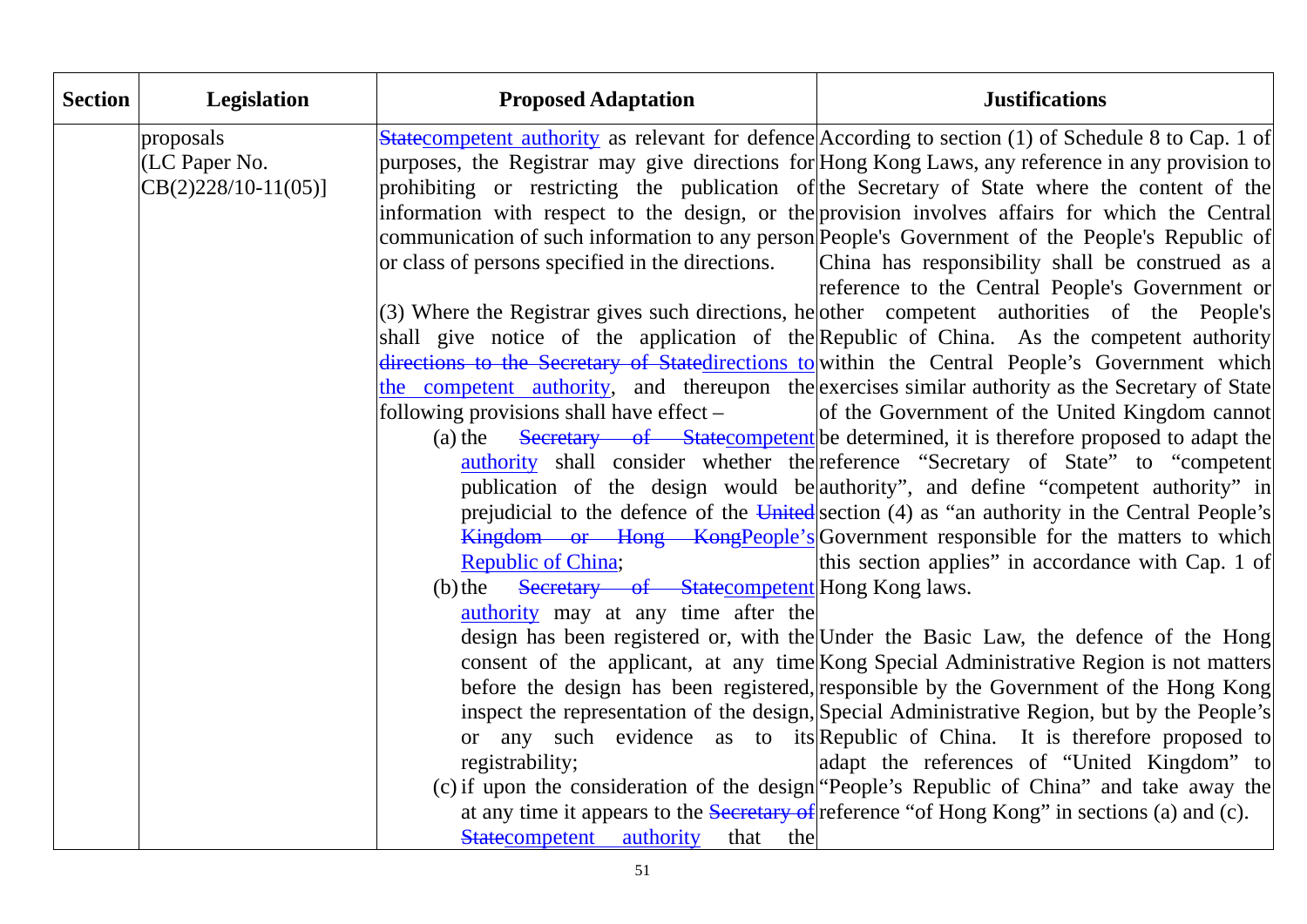| <b>Section</b> | Legislation | <b>Proposed Adaptation</b>                                                                                                                                                                                                          | <b>Justifications</b> |
|----------------|-------------|-------------------------------------------------------------------------------------------------------------------------------------------------------------------------------------------------------------------------------------|-----------------------|
|                |             | publication of the design would not, or<br>would no longer, be prejudicial to the<br>defence of the United Kingdom or Hong<br><b>KongPeople's Republic of China, notice</b><br>may be given to the Registrar to that<br>effect; and |                       |
|                |             | In this section, "Secretary of State" (工貿大<br><b>E</b> ) means the Secretary of State for Trade and<br><b>Industry of the United Kingdom.</b>                                                                                       |                       |
|                |             | In this section, "competent authority" $(\dot{\pm}\ddot{\Xi})$<br>(4)<br>$\frac{d}{dx}$ = means an authority in the Central People's<br>Government responsible for the matters to which<br>this section applies.                    |                       |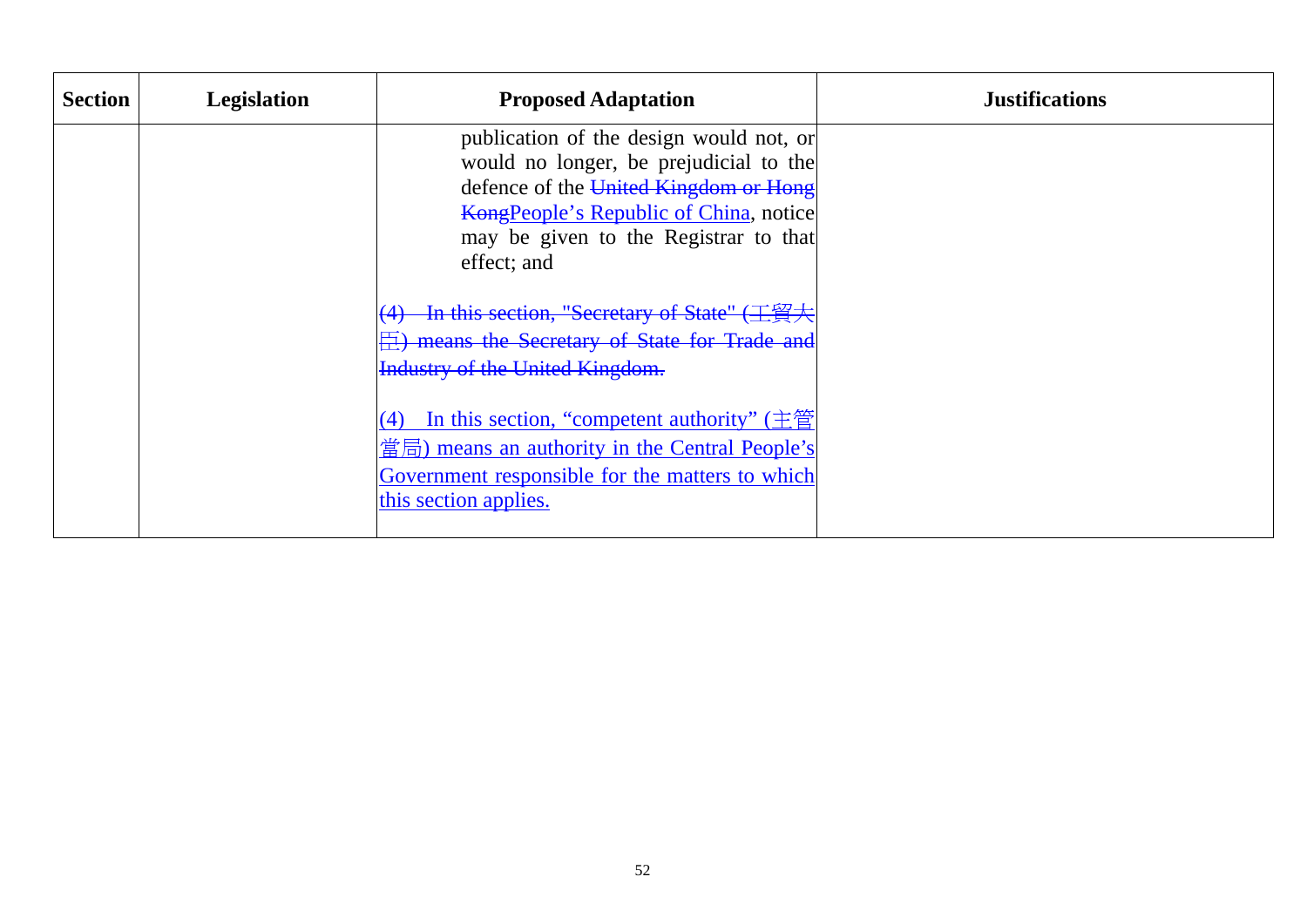**Schedule 2** 

| <b>Section</b> | Legislation              | <b>Consequential Amendments</b>                                                     | <b>Justifications</b>                                                                                  |
|----------------|--------------------------|-------------------------------------------------------------------------------------|--------------------------------------------------------------------------------------------------------|
| $\mathbf{1}$   |                          | Interpretation and General Section 2A Laws previously in force                      | The proposal to add "Law of the People's Republic                                                      |
|                | <b>Clauses Ordinance</b> |                                                                                     | of China on the Garrisoning of the Hong Kong                                                           |
|                | (Cap. 1),                | (1)                                                                                 | All laws previously in force shall be Special Administrative Region in Schedule 2 to the               |
|                | Section $2A(2)(c)$       |                                                                                     | construed with such modifications, adaptations, Promulgation of National Laws (No. 2) 1997 (L.N.       |
|                |                          |                                                                                     | limitations and exceptions as may be necessary so $386$ of 1997) is to ensure consistency when quoting |
|                | [Page 136 of marked-up]  |                                                                                     | as not to contravene the Basic Law and to bring the reference of "Garrison Law" in the Hong Kong       |
|                | copy of adaption         | them into conformity with the status of Hong laws.                                  |                                                                                                        |
|                | proposals                | Kong as a Special Administrative Region of he                                       |                                                                                                        |
|                | (LC Paper No.            | People's Republic of China.                                                         |                                                                                                        |
|                | $CB(2)228/10-11(05)]$    |                                                                                     |                                                                                                        |
|                |                          | (2) Without prejudice to the generality of                                          |                                                                                                        |
|                |                          | subsection $(1)$ , in any Ordinance –                                               |                                                                                                        |
|                |                          | (c) provisions relating to the rights, exemptions                                   |                                                                                                        |
|                |                          | and obligations of military forces stationed                                        |                                                                                                        |
|                |                          | in Hong Kong by the United Kingdom shall,                                           |                                                                                                        |
|                |                          | subject to the provisions of the Basic Law<br>and the Garrison Law of the Hong Kong |                                                                                                        |
|                |                          | Special Administrative Region of the                                                |                                                                                                        |
|                |                          | People's Republic of China Law of the                                               |                                                                                                        |
|                |                          | People's Republic of China on the                                                   |                                                                                                        |
|                |                          | Garrisoning of the Hong Kong Special                                                |                                                                                                        |
|                |                          | Administrative Region in Schedule 2 to the                                          |                                                                                                        |
|                |                          | Promulgation of National Laws (No. 2) 1997                                          |                                                                                                        |
|                |                          | (L.N. 386 of 1997), continue to have effect                                         |                                                                                                        |
|                |                          | and apply to the military forces stationed in                                       |                                                                                                        |
|                |                          | the Hong Kong Special Administrative                                                |                                                                                                        |
|                |                          | Region by the Central People's Government                                           |                                                                                                        |
|                |                          | of the People's Republic of China;                                                  |                                                                                                        |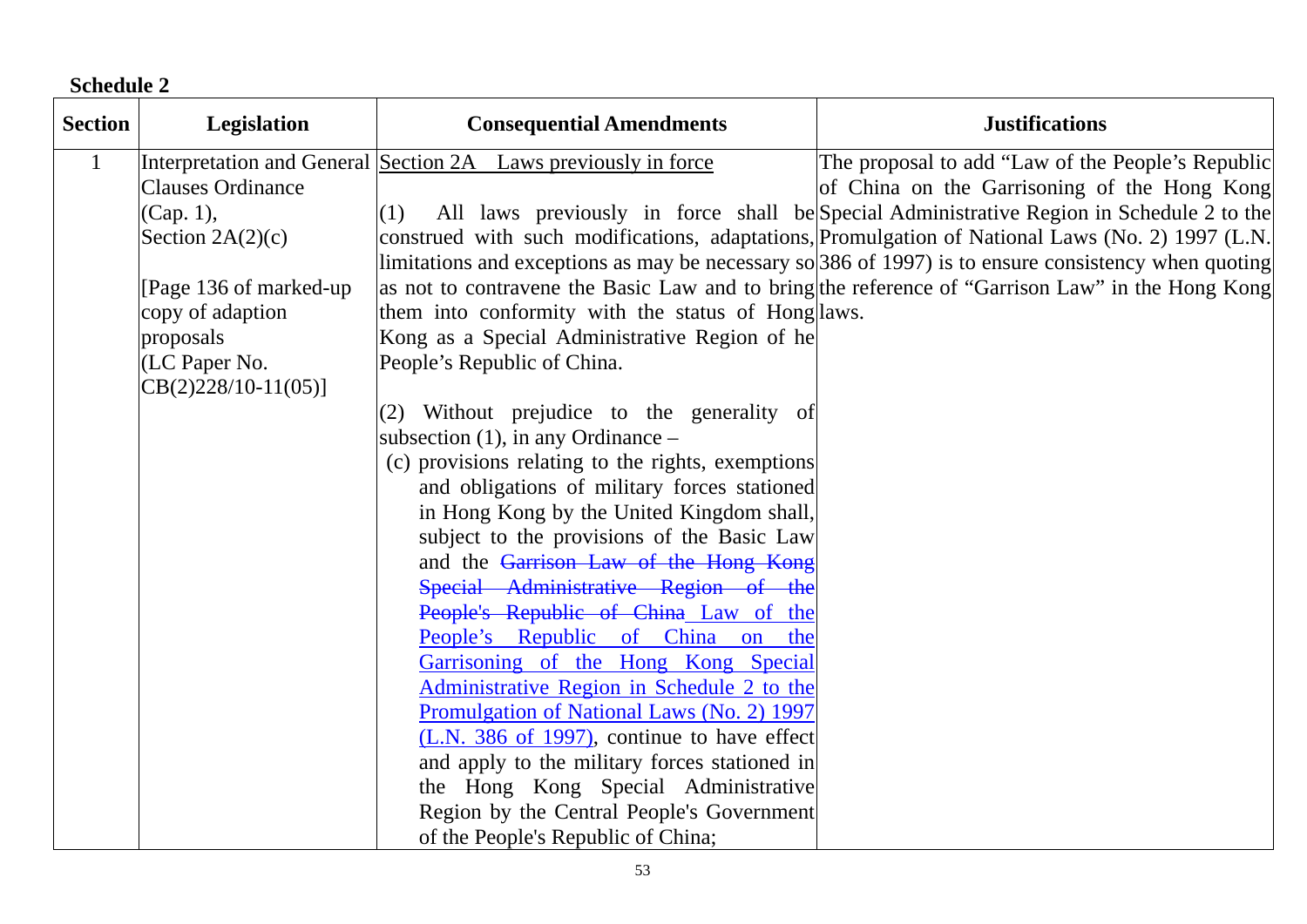| <b>Section</b> | Legislation                    | <b>Consequential Amendments</b>                                                       | <b>Justifications</b>                                                                                  |
|----------------|--------------------------------|---------------------------------------------------------------------------------------|--------------------------------------------------------------------------------------------------------|
| $\overline{2}$ | <b>Airport Authority Bylaw</b> | Section 6 Public officers, etc.                                                       | The Subsidiary Regulation concerned makes                                                              |
|                | (Cap. 483 sub. leg. A),        |                                                                                       | provisions on the regulation on the operation of the                                                   |
|                | Section $6(1)$                 | (1)                                                                                   | Sections 9, 11(2), 12 and 48(7), (8), (9), Airport and control of vehicular traffic in any             |
|                |                                | $(12)$ and $(14)$ shall not apply to, and sections 9, restricted area in the Airport. |                                                                                                        |
|                | [Page 137 of marked-up]        | $46(1)$ and $48(2)$ shall not apply in respect of a                                   |                                                                                                        |
|                | copy of adaption               |                                                                                       | vehicle or vessel being used by, a police officer, The proposal to add the term "Hong Kong" is to      |
|                | proposals                      |                                                                                       | an immigration officer or immigration assistant, ensure consistency in quoting the "Hong Kong          |
|                | (LC Paper No.                  | an officer of the Fire Services Department, a Garrison" in other Ordinances.          |                                                                                                        |
|                | $CB(2)228/10-11(05)$           | member of the <i>Hong Kong Garrison</i> , a member                                    |                                                                                                        |
|                |                                | of the Customs and Excise Service within the                                          |                                                                                                        |
|                |                                | meaning of the Customs and Excise Service                                             |                                                                                                        |
|                |                                | Ordinance (Cap. 342), the Commissioner, the                                           |                                                                                                        |
|                |                                | Deputy Commissioner or an officer of the                                              |                                                                                                        |
|                |                                | Independent Commission Against Corruption                                             |                                                                                                        |
|                |                                | when he is acting in the course of duty in such                                       |                                                                                                        |
|                |                                | circumstances of urgency that the performance of                                      |                                                                                                        |
|                |                                | his duty might be frustrated or seriously impaired                                    |                                                                                                        |
|                |                                | if the said sections were to apply to him or in                                       |                                                                                                        |
|                |                                | respect of the vehicle or vessel being used by                                        |                                                                                                        |
|                |                                | him.                                                                                  |                                                                                                        |
| $\overline{3}$ | <b>Aviation Security</b>       |                                                                                       | Section 22 Extent to which Regulation not The subsidiary legislation controls the access to            |
|                | Regulation (Cap. 494 sub.      | binding on the Government                                                             | restricted areas by certain groups and their vehicles                                                  |
|                | $leg. A$ , Section 22(d)       |                                                                                       | in cases of emergency, members and their vehicles                                                      |
|                |                                |                                                                                       | Part II shall not apply to, and Part III shall not are exempt from following the conditions as set out |
|                | [Page 138 of marked-up]        | apply in respect of a vehicle being used by-                                          | in Part II and Part III of the subsidiary legislation.                                                 |
|                | copy of adaption               | a police officer;<br>(a)                                                              |                                                                                                        |
|                | proposals                      | (b)                                                                                   | an immigration officer or immigration. It is to ensure consistency in quoting the "Hong                |
|                | (LC Paper No.                  | assistant;                                                                            | Kong Garrison" in other Ordinances.                                                                    |
|                | $CB(2)228/10-11(05)$           | an officer of the Fire Services<br>(c)                                                |                                                                                                        |